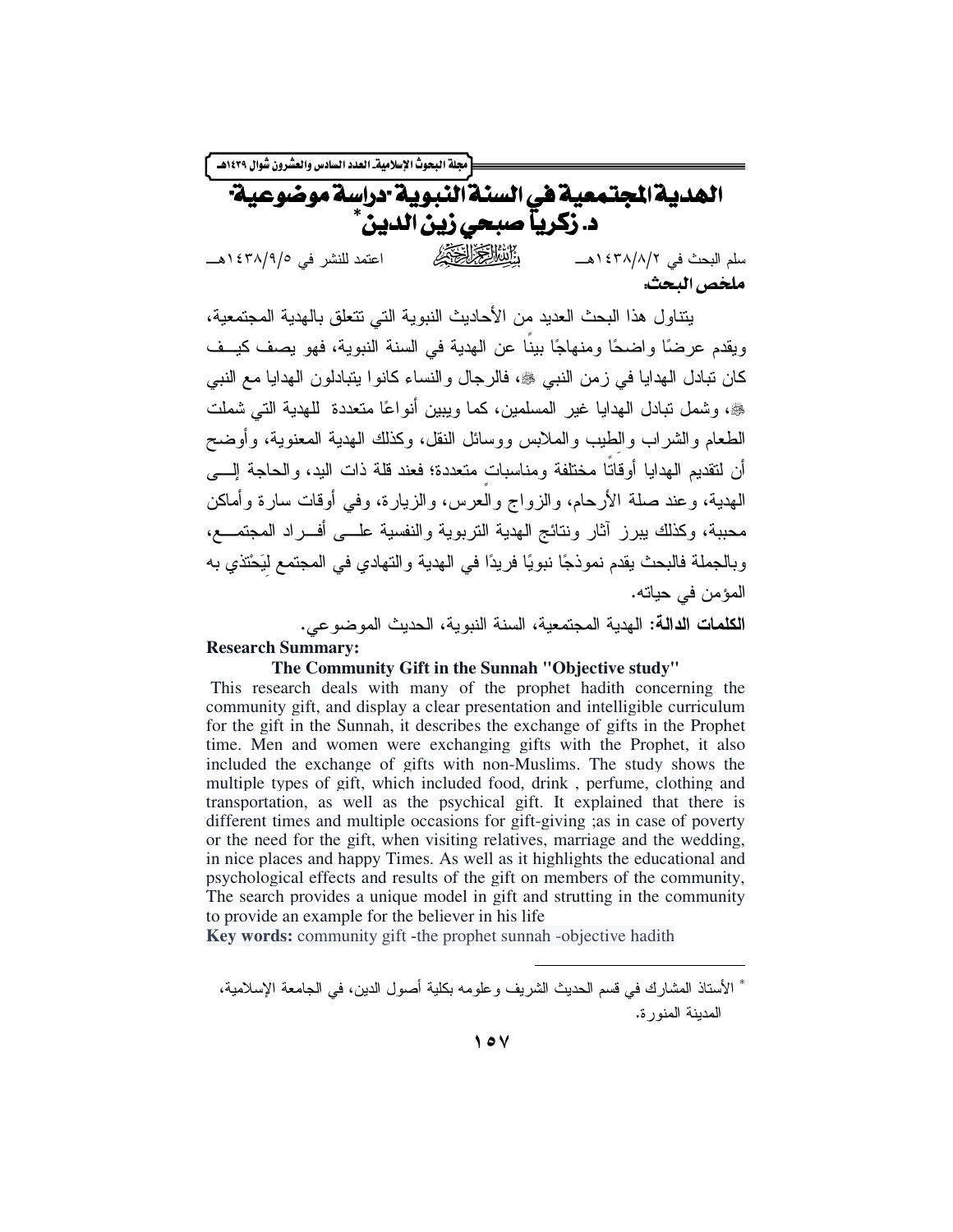# .<br>|الهدية الجتمعية في السنة النبويةـ دراسة موضوعية، د ـ زكريا صبحي زين الدين <del>|</del>

المقدمة

المجتمعبة.

إن الحمد لله نحمده ونستعين به ونستهديه ونستغفره، ونعوذ بالله من شرور أنفسنا وسبيَّات أعمالنـا، من يـهد الله فـهو المـهند ومن بـضلل فلا هادي لـه. وأشـهد أن لا إله إلا الله وأن محمدًا عبده ورسوله، والصلاة والسلام على سبدنا محمد ﴿ أَمَّا بعد: فالهدية مظهر من مظاهر المجتمع وللناس لهم فيه عادات، والإســــلام منهــــاج حياة للناس كافة يُصلح أحوال دنياهم ودينهم، والسنة النبويـــة بتفاصـــيل رواياتهـــا المقبولة تقدم للمسلمين منهجًا واضحًا في كل شأن من شئون حياتهم، وهذا البحــث يجمع العديد من الأحاديث المقبولة في الهدية وشأنها، تم توزيع الأحاديـــث علــــي مباحث ومطالب البحث، على نمط الدراسة الموضوعية للحديث النبوي الــشريف، فالبحث بشمل النقديم والتعليق على الأحاديث بسبكة موضوعية، فهو يقدم منهاجًـــا بينا عن الهدية والتهادي كظاهرة مجتمعية في السنة النبوية، فهـــو يـــصف نبــــادل الهدايا في الزمن النبوي، وأنواع الهدايا، وأوقات النهادي، ويستنبط آثـــار ونتـــائج الهدية التربوية والنفسية على أفراد المجتمع، وبالجملة فالبحث يقدم نموذجًا نبويًـــا فريدًا في ظاهر ة الهدية كظاهر ة مجتمعية. أو لا: أهمية البحث: ١– يبرز دور السنة في نقديم موضوع كامل في تفاصيل إحدى ظواهر المجتمع. ٢– يبين جانبًا من جو انب الحياة النبوية المجتمعية من خلال الأحاديث المقبولة. ٣-يقدم للمسلمين منهجًا نبويًا في الهدية والتهادي ليقتدوا به. ثانيًا: أهداف البحث: ١– عرض وبيان الهدى النبو ي في الهدية و التهادي بين أفر اد المجتمع. ٢– إبراز دور الهدية وأثارها النفسية والنربوية والدعوية في المجتمع. ٣- إثراء المكتبة الإسلامية بإضافة جديدة في مجال الحديث الموضوعي. ثالثًا: منهج الباحث: ١– اتبعت المنهج الانتقائي في جمع الأحاديث المقبولة في موضوع الهديـــة، ثـــم المنهج الاستنباطي في فهم النصوص وتوظيفها لخدمة الدراسة الموضوعية للهديسة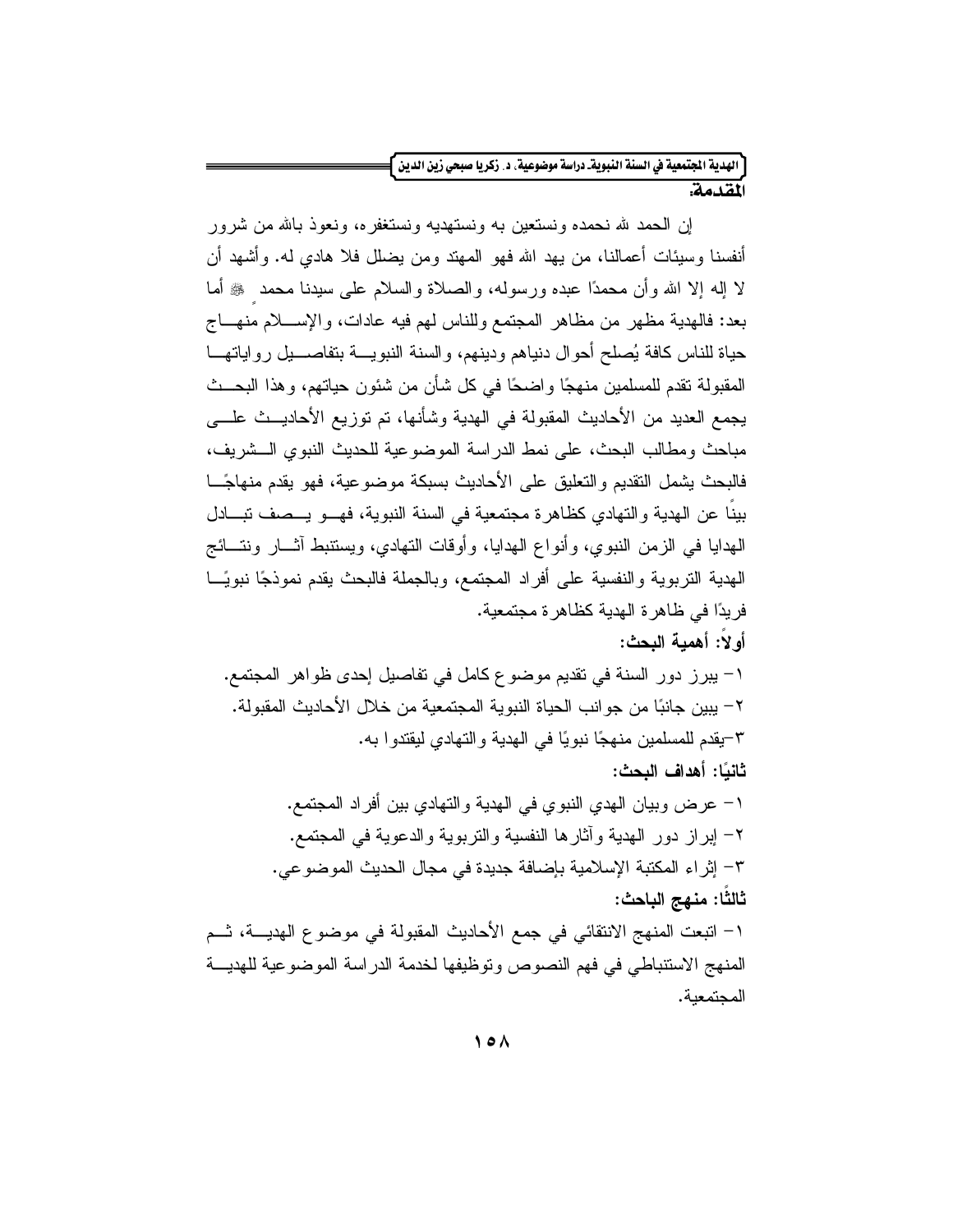[مجلة البحوث الإسلامية\_ العدد السادس والعشرون شوال ١٤٣٩هـ ]

٢– فصدت بالدراسة الموضوعية بجمع الأحاديث المقبولة في موضوع الهدية، شــم نوزيعها على مباحث ومطالب نناسب خطة البحث، مع النقديم لمها والنعليق عليهـــا مُنتقيًا من كلام الشرح ما يعضد فكرة البحث. ٣– لم أجمع كل الأحاديث المتعلقة بالهدية فهي كثيرة، واكتفيت بما يلبسي حاجسة البحث وخطته.

٤– عزوت الحديث إلى مصدر ه الأصلي ثم الكتاب، ثم الباب، ثم ذكـــرت الجـــز ء والصفحة، ثم رقم الحديث، وإذا كان المصدر من المـــسانيد أو المعــــاجم عــــزوت بالجزء والصفحة ثم رقم الحديث،، دون تخريج موسع فالبحث لا تتــسع صـــفحاته لمثله، وبينت حكم الحديث إذا لم يكن في الصحيحين بما حكم به النقــاد والعلمـــاء القدامي أو المعاصرين الأكفاء، وربما حكمت على الحديث باختصار إذا لم يحكــم عليه أحد.

ر ابعًا: مشكلة البحث:

نتلخص مشكلة البحث في الأمور التالية: ١– الهدية وتبادلها؛ لاشك أنها نمثل ظاهرة مجتمعية معاصرة، وكون الإسلام دين صالح لكل زمان ومكان، يجيب على كل سؤال، ويضع حلا لكل مــشكلة، فالــسنة النبوية تقدم موضوعًا متكاملاً؛ كيف تكون الهدية في المجتمع من خلال توجيهات نظرية وتطبيقات عملية مطبقة في المجتمع النبوي.

٢– نتنشر بعض المفاهيم الخاطئة والأمثال والأقوال الني ينبني عليها أمر الهديـــة في المجتمع، وكذلك بعض ما يشوب الهدية كظاهر ة بما يخالف الـــشر ع، فالـــسنة النبوية في هذا البحث تتعرض لهذه الأمور وتقول فيها القول الفصل خامسًا: الدراسات السابقة:

لقد عثرت على دراسات سابقة مشابهة للبحث وهي رسالة ماجستير في الهدية بعنوان؛ الهدية في ضوء السنة النبوية؛ للشيخ الدكتور على محمد الشيخ؛ نوفشت عام ٢٠٠٩ في جامعة الجنان. وبعد الاطلاع وجدت أن البحث مختلف في العنوان والمضمون والمنهج رغم أن كلاهما بدرس موضوعًا واحدًا. وللمزيد من الإيضاح أبين هذه النقاط للمقارنة بين بحثي ورسالة الماجستير .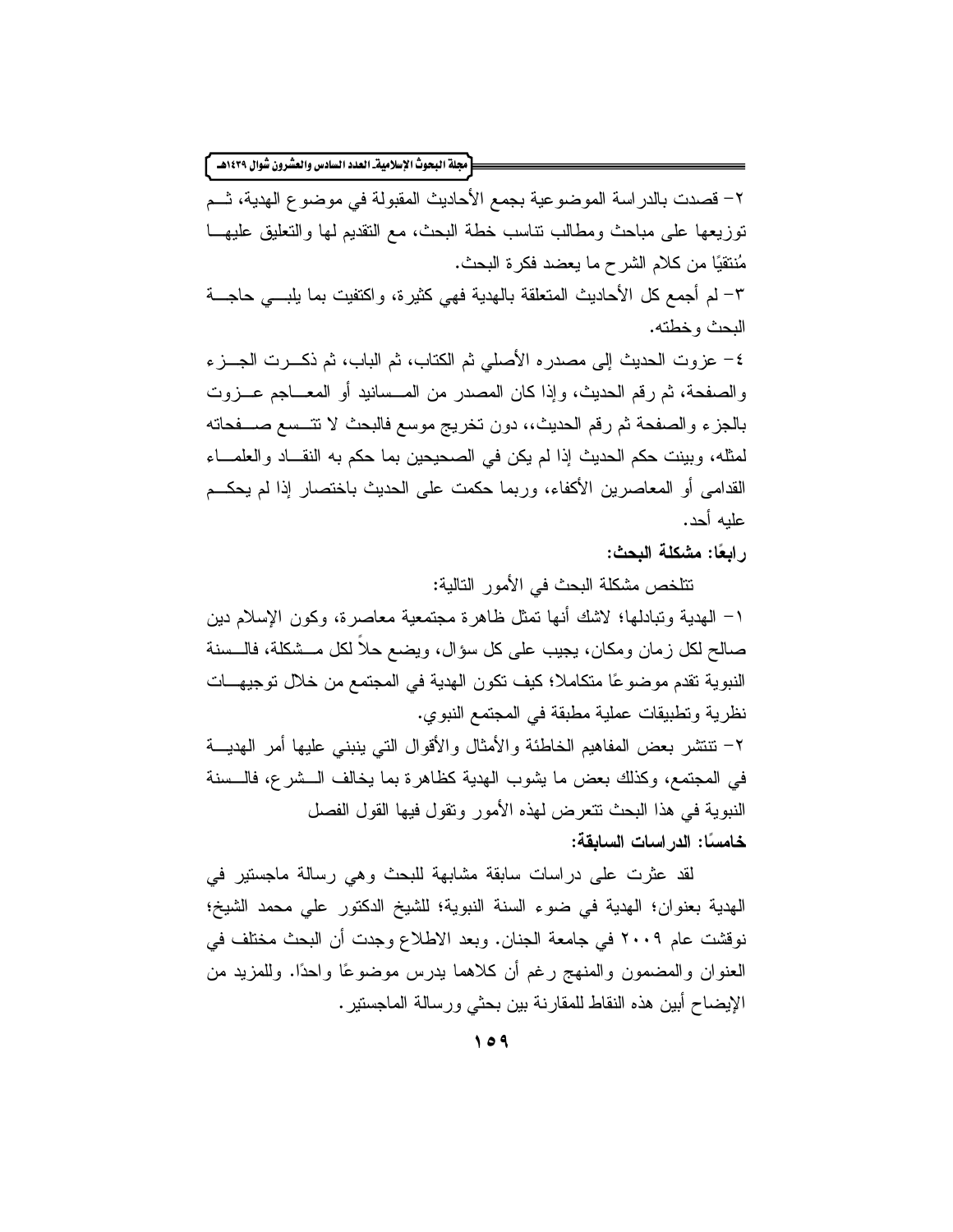[ الهدية الجنَّمعية في السنة النبويةـ دراسة موضوعية، د. زكريا صبحي زين الدين ]=

١- لم يذكر باحث رسالة الماجستير لا في العنوان، ولا في منهجه في مقدمة الرسالة، أن رسالته دراسة موضوعية على نمط الحديث الموضوعي، وكذلك من أول الرسالة لآخرها لا تجد سمت ولا طريقة الحديث الموضوعي والدراسة الموضوعية، والرسالة أقرب إلى جمع لبعض أحاديث الهدية ودراستها تحليلية في السند والمنن، وبحثي هو دراسة موضوعية على نمط الحديث الموضوعي.

٢– أحاديث رسالة الماجستير بلغت ٦٩ حديثا، منها ١٣ حديثا ضعيفا ضعفها العلماء بينما الباحث حسنها أو اعتمد تحسين متساهلين ولم يذكر أي شيء عمن ضعفها، وبعضها لم يحكم عليها ولم يذكر حكمًا للعلماء، ومنها ١٢ حديثًا ليس فيه لفظ صريح في الهدية، ولم يترجم لها أحد من مصنفي كتب الحديث أنها في الهدية. بينما بحثى حوى ٧٦ حديثًا من غير المكرر، يوجد منها ٢٩ حديثًا فقط في رسالة الماجستير ، وعليه البحث استقل بـــ ٤٥ حديثًا لم يجمعها صـاحب الرسالة.

٣– جعل باحث رسالة الماجستير الأحاديث في سبعة أبواب ووزع الأبواب على فصول، ثلاثة أبواب منها في كل باب فصل واحد فقط؛ وهذا غريب في أصول البحث فالباب ينقسم لفصلين فصاعدا، فالأولى أن ندمج الفصول داخل الأبواب، وقسم كل فصل لمباحث، جعل كل مبحث لحديث واحد فقط إلا مبحث واحد أورد فيه أربعة أحاديث، وفي مبحث ثان أورد فيه ثلاثة أثار عن الصحابة والتابعين، وكل مبحث قسمه لمطالب أولاها لغريب الحديث، وباقى المطالب لتحليل متن الحديث والفوائد المستنبطة من الحديث وأغرق رسالته في النقولات وتناول كل مفردات الحديث سواء ما يتعلق منها في الهدية أو غير الهدية مما أثقل الرسالة بموضوعات غير هدف وعنوان الرسالة

٤– ومن يطلع على البحث والرسالة لا يكاد يجد تشابها من خطتهما من عناوين المباحث والمطالب غير أمرين؛ الأمر الأول أنواع الهدية، والثاني هدية المشرك بين قبولها وردها، وكلا الموضوعين لا يمكن أن تخلو دراسة في الهدية من ذكرهما والنعرض لهما وبالمقارنة بين الرسالة وبحثى نجد بحثى لم نحتل فيه الموضوعين سوى ثلاثة صفحات ونصف فقط، بينما رسالة الماجستير تحتل ثلثى الر سالة تقر بيًا.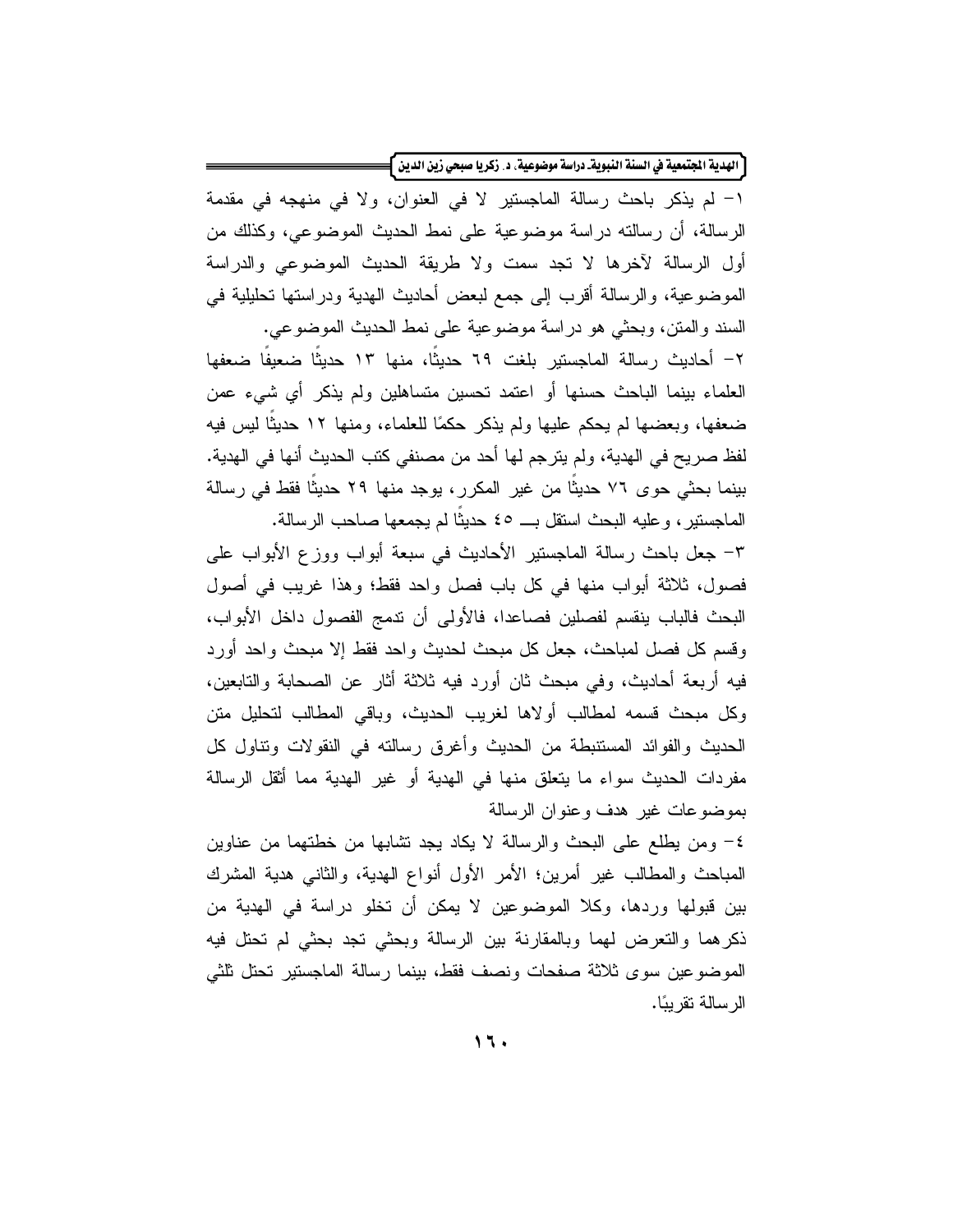[مجلة البحوث الإسلامية\_ العدد السادس والعشرون شوال ١٤٣٩هـ ]

٥– أنواع الهدية عند صاحب رسالة الماجستير توزعت في ثلاثة أبواب في الباب الرابع الذي أسماه بعض أحكام الهدية وأدرج فيه الفصل الرابع في بيان إهداء العلم من أنواع الهدية، وواضح أن لا علاقة بأنواع الهدية ببعض أحكامها، وجعل الباب الخامس كله أنواع الهدية التي أهديت من المؤمنين، والباب السادس أنواع الهدية التي أهديت من المشركين، والأولىي أن نكون جميعها في باب واحد.

٦- في الباب السادس جعل الفصل الثاني في عدم قبول الهدية من المشركين هكذا في عنوان الفصل وفي عناوين المباحث وكأنه يقرر عدم قبول هديتهم، وجعل هذا الفصل تحت الباب الذي أسماه أنواع الهدية التي أهديت من المشركين؛ وهي ليست بأنواع وإنما أحاديث مفادها عدم قبول الهدية فالأولىي أن يكون اسم الباب جامعا لما تحته من فصول

٧– ومِن ناحية أخرى عنواني الفصل الأول والثاني تحت الباب السادس متناقضين فالأول في أنواع الهدايا التي أهديت من المشركين وهذا نقرير بقبول هداياهم، والفصل الثاني في عدم قبول الهدايا، حتى وإن ناقش الباحث في نهاية الفصل الثاني مسألة مختلف الأحاديث إلا أنه ينبغي أن تكون العناوين غير متناقضة، أو عامة لا نقرر النتيجة مثل هدية المشركين بين القبول والمنع.

٨- ولقد شملت أنواع الهدية في هذه الأبواب الثلاثة ٣٨ حديثا من مجموع الأحاديث ٦٩، وواضح أنها أكثر من نصف أحاديث الرسالة.

٩– الباب السابع لا علاقة له بالهدية حتى أن الباحث جعل أسماء المباحث في معظمها ليس فيه ذكر الهدية، والأحاديث التي استدل بها ليس فيها لا لفظ الهدية، ولا أحد من الشراح وجهها أو نرجمها لها باسم الهدية. حتى وإن قبل صنيع الباحث فيعتب إهداء العمل الصالح للميت نوع من أنواع الهدية، وعليه أصبح أنواع الهدية أر بعة أبو اب.

١٠- عنوان بحثى الهدية المجتمعية؛ دراسة موضوعية في السنة النبوية، وخطة البحث ونوزيع الأحاديث والاستدلال بها انسجم مع العنوان، فالبحث نتاول الهدية ليس مجرد وصف لحالها في زمن النبي ﷺ، وإنما كظاهرة مجتمعية فتوسعت في المبحث الأول لإبراز نبادل الهدايا مع سائر أفراد المجتمع، كما عالجت بعض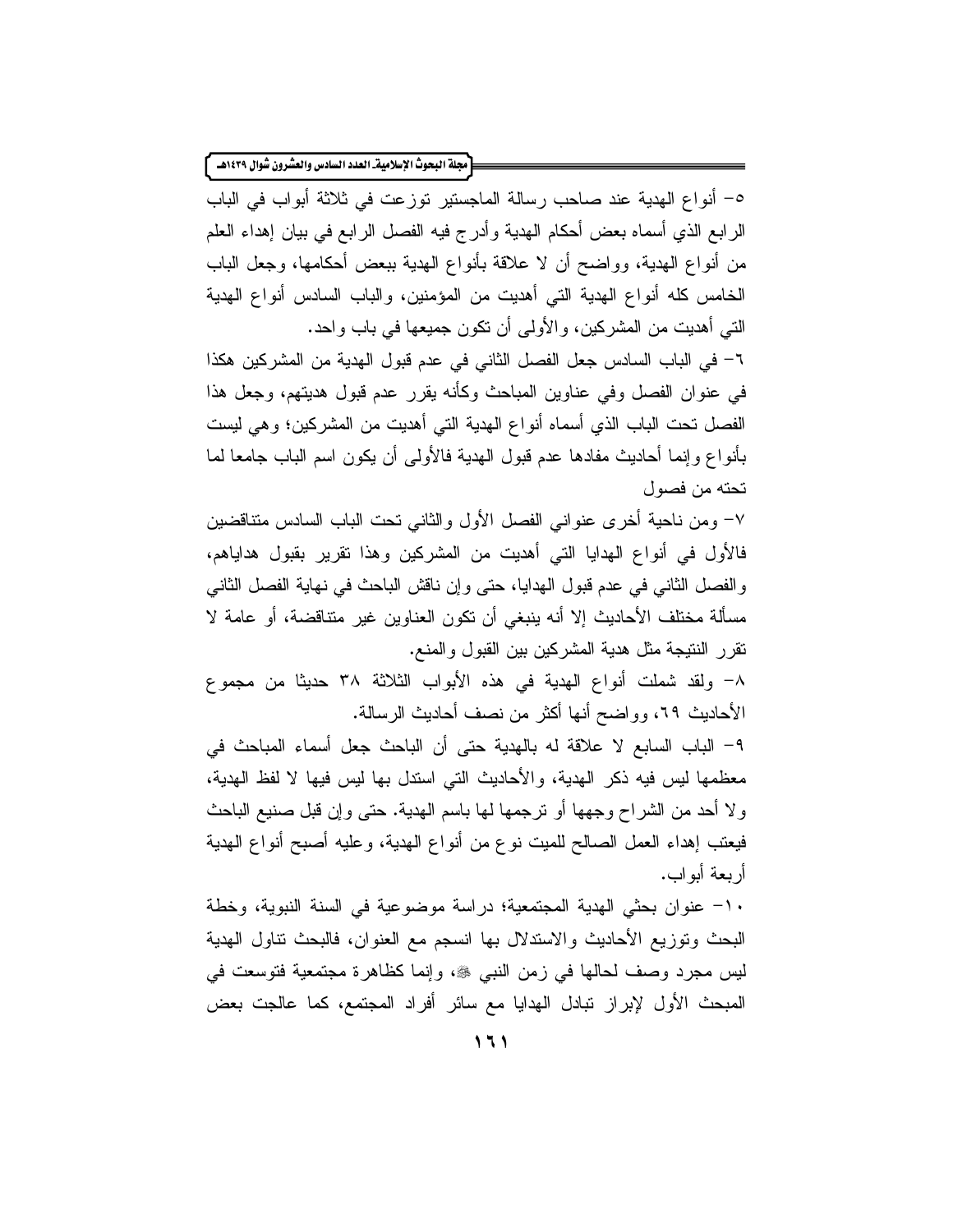[الهدية الجتمعية في السنة النبويةـ دراسة موضوعية، د. زكريا صبحي زين الدين ]=

الأمثال والأقوال المنتشرة في المجتمع المعاصر في ضوء الأحاديث النبوية، ونتاول البحث أوقات الهدية ومناسباتها، وأثارها النفسية والتربوية، فكان هدف البحث توظيف الأحاديث المتعلقة بالهدية ليكون موضوعًا متكاملا بنتاول الهدية كظاهرة مجتمعية وهذا ما ليس موجودًا لا في عنوان ولا في خطة الرسالة. ر ابعًا: خطة البحث:

يشتمل البحث على: مقدمة وأربعة مباحث، المقدمة: تتحدث عـــن أهميـــة البحث وهدفه ومنهج الباحث وخطة البحث، المراجع. خطة البحث: المبحث الأول: الهدية في المجتمع النبوي؛ وفيه ستة مطالب: المطلب الأول: تبادل الهدايا وانتشارها في المجتمع النبوي. المطلب الثاني: رجال وملوك يقدمون الهدايا للنبي ﷺ. المطلب الثالث: نساء يقدمن الهدايا للنبي ﷺ. المطلب الرابع: رجال ونساء أهدى إليهم النبي ﷺ. المطلب الخامس: نساء يتبادلن الهدايا. المطلب السادس: نبادل الهدايا مع غير المسلمين. المعبحث الثاني: أنواع الهدايا؛ وفيه مطلبان: المطلب الأول: هدايا الطعام والشراب المطلب الثاني: هدايا الطيب والثياب ووسائل النقل. المبحث الثالث: أو قات الهدية و مناسباتها؛ و فيه ستة مطالب. المطلب الأول: الهدية عند قلة ذات اليد المطلب الثاني: الهدية عند الحاجة إلى الشيء المطلب الثالث: الهدية عند صلة الأرحام المطلب الرابع: الهدية عند الزواج والعرس المطلب الخامس: الهدية عند الزيارة المطلب السادس: الـهدية فـي أوقات سارة وأماكن محببة المبحث الرابع: آثار الهدية التربوية والنفسية. الخاتمة: النتائج والنوصيات. المراجع.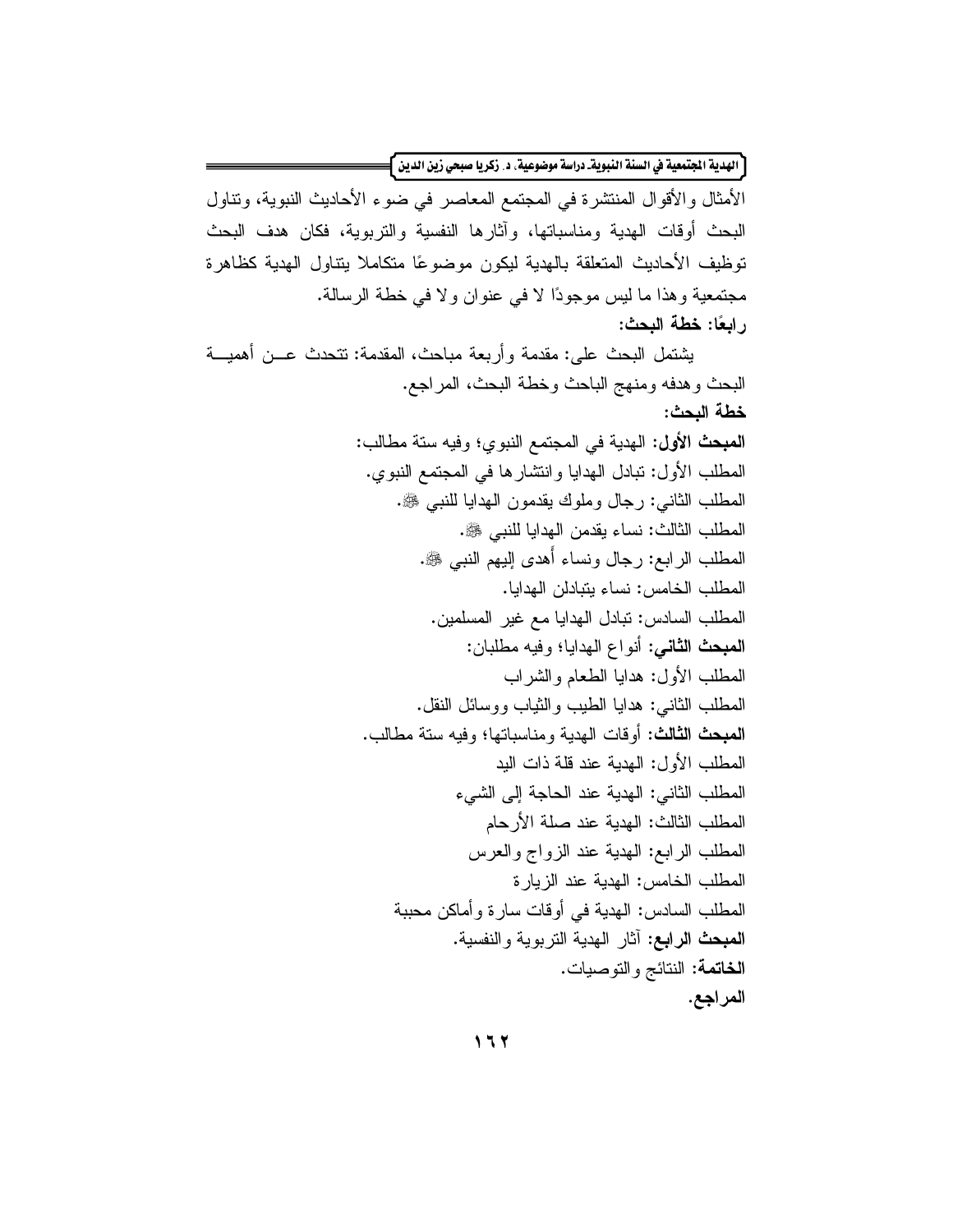.<br>مجلة البحوث الإسلامية\_ العدد السادس والعشرون شوال ١٤٣٩هـ.

المبحث الأول الهدية في المجتمع النبوي

المجتمع النبوي مجتمع فريد، نرى فيه الإسلام مُطبقًا وليس مجرد نظرية، ولمعرفة رأي السنة النبوية في موضوع من الموضوعات بصورة جلية؛ لابد من إيضاح معالم هذا الموضوع من خلال السنة النبوية، وهذا البحث يتناول الهدية المجتمعية في أربعة مباحث؛ كان المبحث الأول منها لوصف الهدية في المجتمع النبوي، فالسنة النبوية أوضحت نبادل الهدايا وانتشارها في المجتمع النبوي، فرجال وملوك يقدمون الهدايا للنبي ۞، ونساء يقدمن الهدايا للنبي ۞، كما أن رجالاً ونساءً أهدى إليهم النبي ﷺ، والنساء بِتبادلن الهدايا فيما بينهن، والنبي ﷺ تبادل الهدايا مع غبر المسلمين

# المطلب الأول. تبادل الهدايا وانتشارها في المجتمع النبوي

لقد كانت الهدية في مجتمع النبي ﷺ حاضرة في حياتهم؛ فكانوا بِتبادلون الهدايا فيما ببنهم بشكل وإسع ومنتشر، وكانت الهدية وتبادلها تمثل ظاهرة اجتماعية بارزة؛ فالنبي ۞ قائد هذا المجتمع وقدونه كان يقبل الهدية ويأكل من الطعام المُهدى إليه بخلاف الصدقة فعَنْ أَبي هُرَيْرَةَ ۞ قَالَ: "كَانَ رَسُولُ اللَّه ۞ إِذَا أُتــيَ بطَعَـــام سَأَلَ عَنْهُ أَهَديَّةٌ أَمْ صَدَقَةٌ؟ فَإِنْ قيلَ صَدَقَةٌ قَالَ لأَصْحَابِه: "كُلُوا". ولَمْ يَأْكُلْ وَإِنْ قيلَ هَدِيَّةٌ ضَرَ بَ بِبَدِهِ ﷺ فَأَكَلَ مَعَهُمْ<sup>(١</sup>).

وكان ﷺ يقبل الهدية ويتبادلها مع أصحابه الذين يقدمونها إليه فعَنْ عَائشَةَ لِبَيْنَ إِنَّ اللَّهَ : "كَانَ رَسُولُ اللَّه ، يَقْبَلُ الْهَدِيَّةَ وَيُثِيبُ عَلَيْهَا"(٢)

وقَوْلُه ۞: (يَقْبَل الْهَديَّة وَيُثِيب عَلَيْهَا) أَيْ يُعْطي الَّذي يُهْــدي لَـــهُ بَـــدَلمَا، وَالْمُرَاد بِالثَّوَابِ الْمُجَازَاة وَأَقَلَّهُ مَا يُسَاوِي قَيمَةَ الْهَديَّة<sup>(٣)</sup>. وهذا يدلل بشكل لا لــــبس فيه أن الهدايا كانت متبادلة بين النبي ﷺ و أصحابه.

- (أ) البخاري، صحيح البخاري، كتاب الهبة وفضلها والتحريض عليها، باب المكافأة في الهبة ١٥٧/٣، رقم: ٢٥٨٥.
	- ( ّ) ابن حجر ، فتح البار ي شر ح صحيح البخار ي ٢١٠/٥.

<sup>(</sup>أ) البخاري، صحيح البخاري، كتاب الهبة وفضلها والنحريض عليها، باب قبول الهدية ١٥٥/٣ ، قم ٢٥٧٦.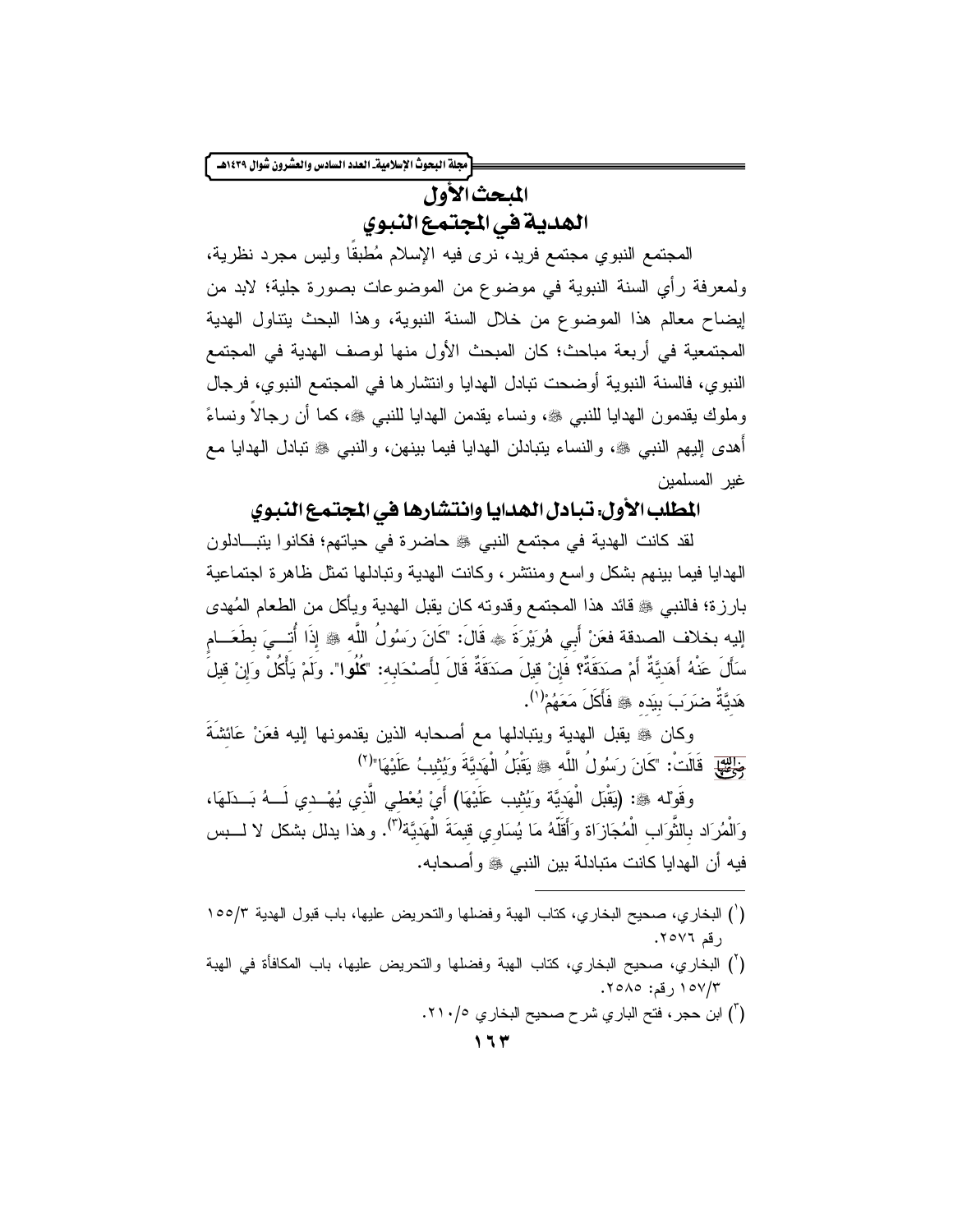ّ الهدية الجتمعية في السنة النبويةـ دراسة موضوعية، د. زكريا صبحي زين الدين <mark>}</mark>

وكان النبي ﷺ يقبل الهدية ولو كانت قليلة متواضعة فعَنْ أَبِي هُرَيْــرَةَ ﷺ عَنْ النَّبِيِّ ﷺ قَالَ: "لَوْ دُعيتُ إِلَى ذِرَاعٍ أَوْ كُرَاعٍ<sup>(י)</sup> لَأَجَبْتُ، ولَوْ أُهْدِيَ إِلَيَّ ذِرَاعٌ أَوْ  $\sum_{i=1}^{N}$ كُو َا عَ لَقَبِلْتُ"<sup>(٢)</sup>

قال ابن بطَّال: "هذا حض منه لأمته على المهاداة، والــصلة، والتــأليف، والتحاب، وإنما أخبر أنه لا يحقر شيئًا مما يُهدى إليه أو يُدعى إليه؛ لئــــلا يمتنــــع الباعث من المهاداة لاحتقار المهدى، وإنما أشار بالكراع وفرسن الشاة إلى المبالغة في قبول القليل من الهدية، لا إلى إعطاء الكراع والفرسن ومهاداته؛ لأن أحـــدًا لا يفعل ذلك" <sup>(٢)</sup>، ووصية النبي ﷺ بالجار جعلت الهدية تنتشر بين الجيران فها هـــي عَائشَةُ جَلِيلِهِم ۖ قَالَتْ: قُلْتُ: "يَا رَسُولَ اللَّهِ إِنَّ لِي جَارَيْنِ فَإِلَى أَيِّهِمَا أُهْدِي"؟ قَالَ: "إِلَى أَقْر<sup>َ</sup>بِهِمَا مِنْكِ بَابًا".<sup>(٤)</sup>

والحكمة في الإهداء للأقرب لأنه يرى ما يدخل بيــت جـــار ه مـــن هديـــة وغيرها فيتشوف لمها بخلاف الأبعد وأن الأقرب أسرع إجارة لما يقع لجـــاره مـــن المهمات ولا سيما في أوقات الغفلة. والإهداء إلى الأقرب مندوب، لأن الهدية في الأصل ليست و اجبة فلا يكون التر تيب فيها و اجبا<sup>(٥)</sup>.

وكان جير إن للنبي ﷺ يهدون له اللبن فيشرب منه آل بيت النبي ﷺ فعَـــنْ عَائشَةَ قَالَتْ: "وَاللَّه لَقَدْ كَانَ يَأْتِى عَلَى آل مُحَمَّد شَهْرٌ مَا نَخْتَبِرْ ُ فِيه"، قَالَ: فَقُلْتُ: "يَا أُمَّ الْمُؤْمنينَ؛ فَمَا كَانَ يَأْكُلُ رَسُولُ اللَّه ﷺ؟ فَقَالَتْ: "كَانَ لَنَا جيرَانٌ مـــنْ الْأَنْــصَار جَزَاهُمْ اللَّهُ خَيْرًا كَانَ لَهُمْ شَيْءٌ منْ لَبَن يُهْدُونَ منْهُ إِلَى رَسُولِ اللَّهِ ﷺ"(")

- ( ٰ ) ما دُونَ الكعْبِ من الدَّوابِ. [ابن الجوزي، غريب الحديث ٢٨٦/٢]
- (أ) البخاري، صحيح البخاري، كتاب الهبة والنحريض عليها، باب القليل من الهبة ١٥٣/٣ رقم:  $.707<sub>A</sub>$ 
	- ('') ابن بطال، شرح صحیح البخاری ج ۷ / ص ۸۷ ۸۸.
- (`) البخاري، صحيح البخاري، كتاب الهبة وفضلها والتحريض عليها، باب بمن ببدأ الهدية ١٥٩/٣، فم: ٢٥٩٥.
	- (°) ابن حجر ، فتح الباري شرح صحيح البخاري (بنصرف يسير) ٤٧٧/١٠
- (`) أحمد؛ مسند أحمد ١٨٩/٤٣ رقم (٢٦٠٧٧). وعقب شعيب الأرنؤوط في الحاشية بقوله: إسناد صحيح.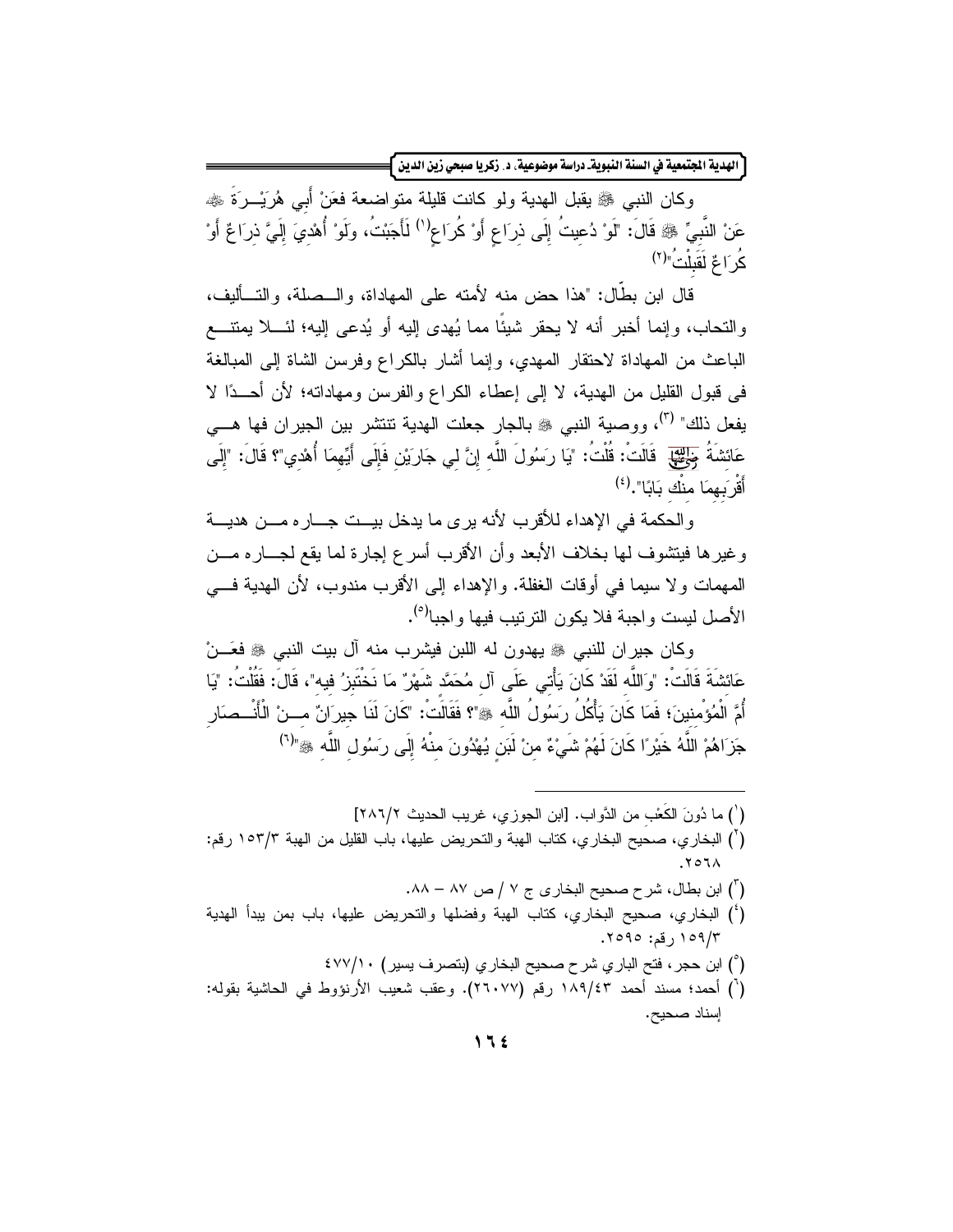.<br>مجلة البحوث الإسلامية\_ العدد السادس والعشرون شوال ١٤٣٩هـ ً

و الهدية مشروعة لزيادة الروابط وإذكاءً لروح الألفة والمحبة بين المسلمين، والهدية ليست دَيْنًا كما يتصورها بعض الناس اليوم، ونبادل الهدايا ينبغي أن يكون بلا كلفة مرهقة لأحد، فعَنْ أَبِي هُرَيْرَةَ أَنَّ أَعْرَابِيًّا أَهْدَى لرَسُـــول اللَّــــه ﷺ بَكْــرَةً فَعَوَّصَـهُ منْهَا ستّ بَكَرَات فَتَسَخَّطَهُ، فَبَلَغَ ذَلَكَ النَّبِيَّ ۞ فَحَمدَ اللَّهَ وَأَثْنَى عَلَيْه ثُمَّ قَالَ: "إِنَّ فُلاَنًا أَهْدَى إِلَىَّ نَاقَةً فَعَوَّضنتُهُ مِنْهَا ستُّ بَكَرَاتٍ<sup>(י)</sup> فَظَلَّ سَاخطًا ولَقَدْ هَمَمْتُ أَنْ لَا أَقْبَلَ هَديَّةً إلاَّ منْ قُرَشيٍّ أَوْ أَنْصارِيٍّ أَوْ ثَقَفيٍّ أَوْ دَوْسيٍّ"(٢)

والهدية هبة يهبها من يقدمها، فهي ملك من أهديت إليه يمكنه أن يبيعها أو يقدمها هدية لغيره، لا كما هو شائع عند بعض الناس الهدية لا تهدى ولا نباع. فعَنْ جَابِرٍ بْنِ سَمُرَةَ قَالَ: "كَانَ رَسُولُ اللَّه ﴾ إِذَا أُهْدِيَ لَهُ طَعَامٌ أَصَابَ منْهُ ثُــمَّ بَعَــثَ بفَضلْه إِلَى أَبِي أَيُّوبَ ۞ فَأُهْدِيَ لَهُ طَعَامٌ فيه ثُومٌ فَبَعَثَ به إِلَى أَبِي أَيُّوبَ ۞ ولَمْ يَنَلْ منْهُ شَيْئًا فَلَمْ يَرَ أَبُو أَيُّوبَ أَثَرَ النَّبِىِّ ﷺ في الطَّعَامِ فَأَتَى به رَسُولَ اللَّه ﷺ فَسَأَلَهُ عَنْ ذَلكَ فَقَالَ: "إِنِّي إِنَّمَا تَرَكْتُهُ مِنْ أَجَل رِيحِه" قَالَ: فَقَالَ أَبُو أَيُّوبَ: "وَأَنَــا أَكْــرَهُ مَــا تَکُ ءُ"(۲)

و عن أبي هُرَيْرَةَ كَانَ يَقُولُ: "أَاللَّه الَّذي لَا إِلَهَ إِلَّا هُوَ إِنْ كُنْتُ لَأَعْتَمدُ بكَبدي عَلَى الْأَرْض منْ الْجُوع، وَإِنْ كُنْتُ لَأَشْدُّ الْحَجَرَ عَلَى بَطْني منْ الْجُوع، ولَقَدْ قَعَدْتُ يَوْمًا عَلَى طَرِيقِهِمْ الَّذِي يَخْرُجُونَ مِنْهُ؛ فَمَرَّ أَبُو بَكْرٍ فَسَأَلْتُهُ عَنْ آيَة منْ كتَاب اللَّه مَا سَأَلْتُهُ إِلَّا لِيُشْبِعَنِيَ، فَمَرَّ ولَمْ يَفْعَــلْ. ثُمَّ مَرَّ بـي عُمَرُ فَسَأَلْتُهُ عَنْ آيَةً من كَتَابَ اللَّهَ مَا سَأَلْتُــهُ إِلَّا لِيُشْبِعَنِـــي؛ فَمَرَّ فَلَمْ يَفْعَلْ. ثُمَّ مَرَّ بِي أَبُو الْقَاسِمِ ﴾ فَنَبَسَّمَ حِـــينَ رَآنِـــِي وَعَرَفَ مَا فِي نَفْسِي وَمَا فِي وَجْهِي، ثُمَّ قَالَ: "يَا أَبَا هرٍّ" قُلْتُ: "لَبَّيْكَ يَا رَسُولَ اللَّه" قَالَ: "الْحَقْ"، ومَضنَى فَتَبِعْتُهُ فَدَخَلَ فَاسْتَأْذَنَ فَأَذنَ لی فَدَخَلَ؛ فَوَجَدَ لَبَنَا فی قَدَح فَقَالَ:

- (أ) جمع بكرة بفتح فسكون والبكر من الإبل بمنزلة الفتى من الناس والبكرة بمنزلة الفتاة [ المناوي، فيض القدير ٢/ ٤٦٢]
- (أ) الترمذي، سنن الترمذي، كتاب المناقب، باب في ثقيف وبني حنيفة، ٢٩٤٥/ رقم: ٣٩٤٥، وقال الألباني: صحيح. انظر: سلسلة الأحاديث الصحيحة وشيء من فقهها وفوائدها (٤/  $(705$
- (أ) أحمد، مسند أحمد ٢٥٣/٢٤ رقم ٢٠٨٨٧ وعقب عليه شعيب الأرنؤوط في الحاشية: "حديث صحيح".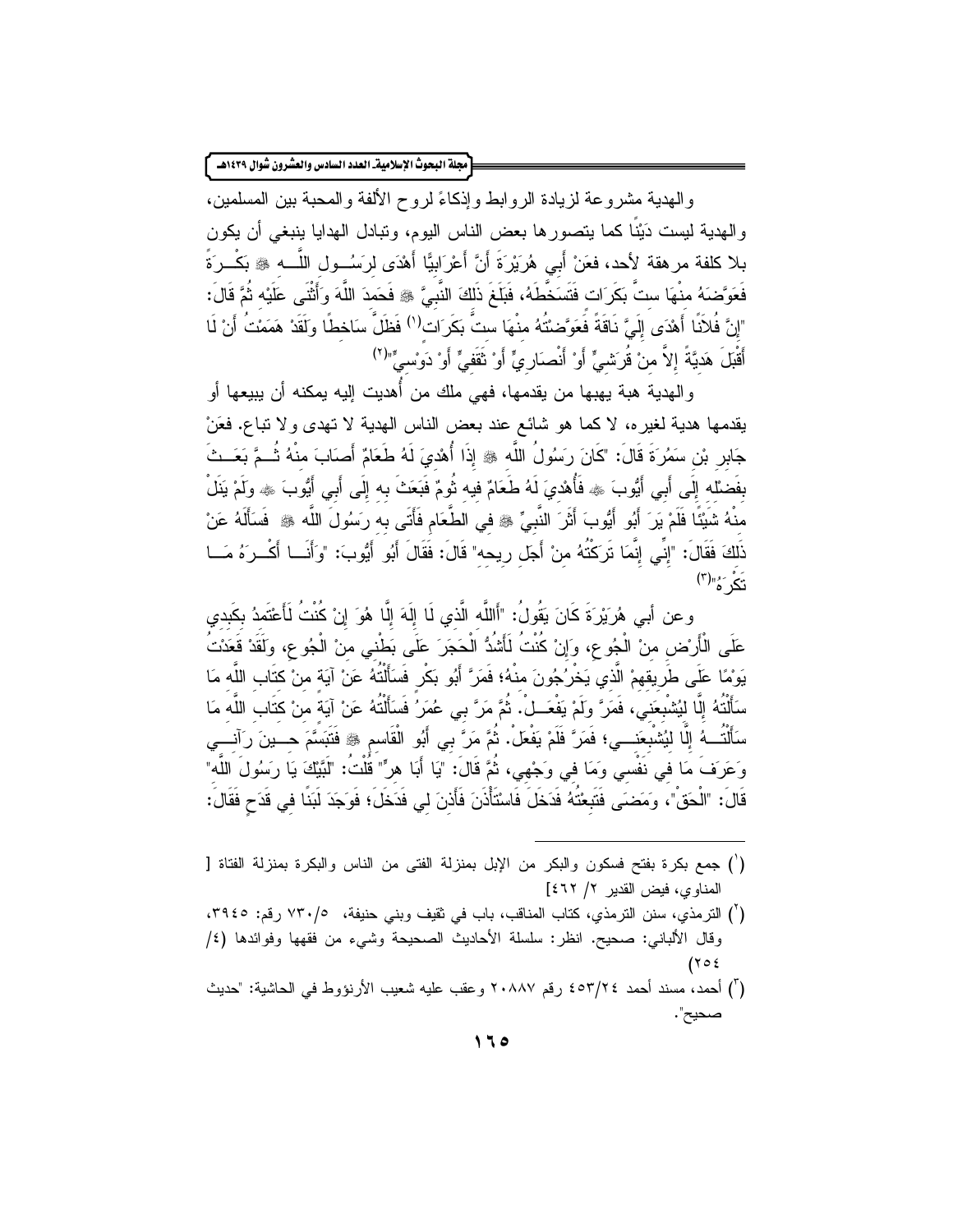ّ الهدية الجنّمعية في السنة النبويةـ دراسة موضوعية ، د زكريا صبحي زين الدين ﴾

'منْ أَيْنَ هَذَا اللَّبَنْ"؟ قَالُوا: "أَهْدَاهُ لَكَ فُلَانٌ أَوْ فُلَانَةُ" قَالَ: "أَبَا هرٍ" قُلْتُ: "لَبَّدْ كَ يَــا رَسُولَ اللَّه" قَالَ: "الْحَقْ إِلَى أَهْل الصُّفَّة فَادْعُهُمْ لي" قَالَ: "وَأَهْلُ الــصُّفَّة أَضـْــبَافُ الْإِسْلَامِ لَا يَأْوُونَ إِلَى أَهْلَ وَلَا مَالَ وَلَا عَلَى أَحَد، إِذَا أَتَتْهُ صَدَقَةٌ بَعَثَ بهَا إِلَيْهِمْ وَلَــمْ يَتَنَاوَلْ منْهَا شَيْئًا، وَإِذَا أَنَتْهُ هَدَيَّةٌ أَرْسَلَ إِلَيْهِمْ وَأَصَابَ منْهَا وَأَشْرِكَهُمْ فيهَا" فَــسَاءَنـى ذَلكَ؛ فَقُلْتُ: "ومَا هَذَا اللَّبَنُ في أَهْل الصُّفَّة كُنْتُ أَحَقَّ أَنَا أَنْ أُصبِبَ منْ هَــذَا اللَّــبَن شَرْبَةً أَتَقَوَّى بِهَا؛ فَإِذَا جَاءَ أَمَرَني فَكُنْتُ أَنَا أُعْطِيهِمْ وَمَا عَسَى أَنْ يَبْلُغَني منْ هَــذَا اللَّبَنِ، ولَمْ يَكُنْ منْ طَاعَة اللَّه وَطَاعَة رَسُولِه ﷺ بُــدٌّ"، فَــأَتَيْتُهُمْ فَــدَعَوْتُهُمْ فَــأَقْبَلُوا فَاسْتَأْذَنُوا فَأَذنَ لَهُمْ وَأَخَذُوا مَجَالسَهُمْ منْ الْبَيْت. قَالَ: "يَا أَبَا هرٍّ" قُلْــتُ: "لَبَّيْــكَ يَـــا رَسُولَ اللَّه" قَالَ: "خُذْ فَأَعْطهمْ"، قَالَ: "فَأَخَذْتُ الْقَدَحَ فَجَعَلْتُ أُعْطيه الرَّجُلَ فَيَـ شْركبُ حَتَّى يَرْوَىَ، ثُمَّ يَرُدُّ عَلَيَّ الْقُدَحَ فَأُعْطِيه الرَّجُلَ فَيَشْرِبَبُ حَتَّى يَرِرُوَى، ثُمَّ يَرُدُّ عَلَــيَّ الْقَدَحَ فَيَشْرَبُ حَتَّى يَرِوْى، ثُمَّ يَرِدُدُ عَلَىَّ الْقَدَحَ حَتَّى انْتَهَيْتُ إِلَى النَّبىِّ ﷺ، وقَدْ رَوِيَ الْقَوْمُ كُلُّهُمْ فَأَخَذَ الْقَدَحَ فَوَضنَعَهُ عَلَى يَدِه فَنَظَرَ إِلَيَّ فَتَبَسَّمَ، فَقَالَ: "أَبَا هرٍّ" قُلْتُ: "لَبَّيْكَ يَا رِسَوُلَ اللَّه" قَالَ: "بَقيتُ أَنَا وَأَنْتَ" قُلْتُ: "صدَقْتَ يَا رِسَسُولَ اللَّـــه" قَــالَ: "اقْعُــدْ فَاشْرَبْ". فَقَعَدْتُ فَشَرِبْتُ، فَقَالَ: "اشْــرَبْ" فَشَرِبْتُ، فَمَا زَالَ يَقُولُ: "اشْرَبْ" حَتَّــى قُلْتُ: "لَا وَالَّذِي بَعَثَكَ بِالْحَقِّ مَا أَجِدُ لَهُ مَسْلَكًا" قَالَ فَأَرني فَأَعْطَيْتُهُ الْقَدَحَ فَحَمدَ اللَّـــهَ وَسَمَّى وَشَرِّبَ الْفَضِيَّةَ <sup>(١)</sup>

وعَنْ عَبْد اللَّه بْن أَبِي مُلَيْكَةَ أَنَّ النَّبِيَّ ۞ أُهْدِيَتْ لَهُ أَقْبِيَــةٌ (٢) مِـــنْ دِيبَـــاج مُزرَرَّهَ بِالذَّهَبِ فَقَسَمَهَا فِي نَاسٍ مِنْ أَصْحَابِهِ وَعَزلَ مِنْهَا وَاحِدًا لِمَخْرَمَةَ بْنِ نَوْفَــلِ فَجَاءَ وَمَعَهُ ابْنُهُ الْمسْوَرُ بْنُ مَخْرِمَةَ فَقَامَ عَلَى الْبَابِ فَقَالَ ادْعُهُ لي فَسَمعَ النَّبــيُّ ، صوَّتَهُ، فَأَخَذَ قَبَاءً فَتَلَقَّاهُ به وَاسْتَقْبَلَهُ بِأَرْرَارِه، فَقَالَ يَا أَبَا الْمسْوَر خَبَأْتُ هَذَا لَكَ يَا أَبَا الْمسْوَرِ ، خَبَأْتُ هَذَا لَكَ، وَكَانَ في خُلُقه شدَّةٌ<sup>(٣)</sup>

- (`) البخاري، صحيح البخاري، كتاب الرقاق، باب كيف كان عيش النبي ﷺ ٩٦/٨ رقم: ٢٤٥٢.
- (`) القباء مَمْدُود هُوَ الثَّوْب المفرج المضموم وَسطه وَجمعه أقبية واشتقاقه من القبو وَهُوَ الْجمع بالأصابع يُقَال قباه يقبوه قبوا ويُقَال قد تقبيت قبَاء أَي اتخذته [ الحميدي، تفسير غريب ما في الصحيحين البخاري ومسلم (ص: ٢٧٦)]
- (") البخاري، صحيح البخاري، كتاب فرض الخُمس، بَاب قسْمَة الْإِمَامِ مَا يَقْدَمُ عَلَيْه وَيَخْبَأُ لمَنْ لَمْ يَحْضُرُهُ أَوْ غَابَ عَنْهُ، ٨٦/٤ رقم: ٣١٢٧.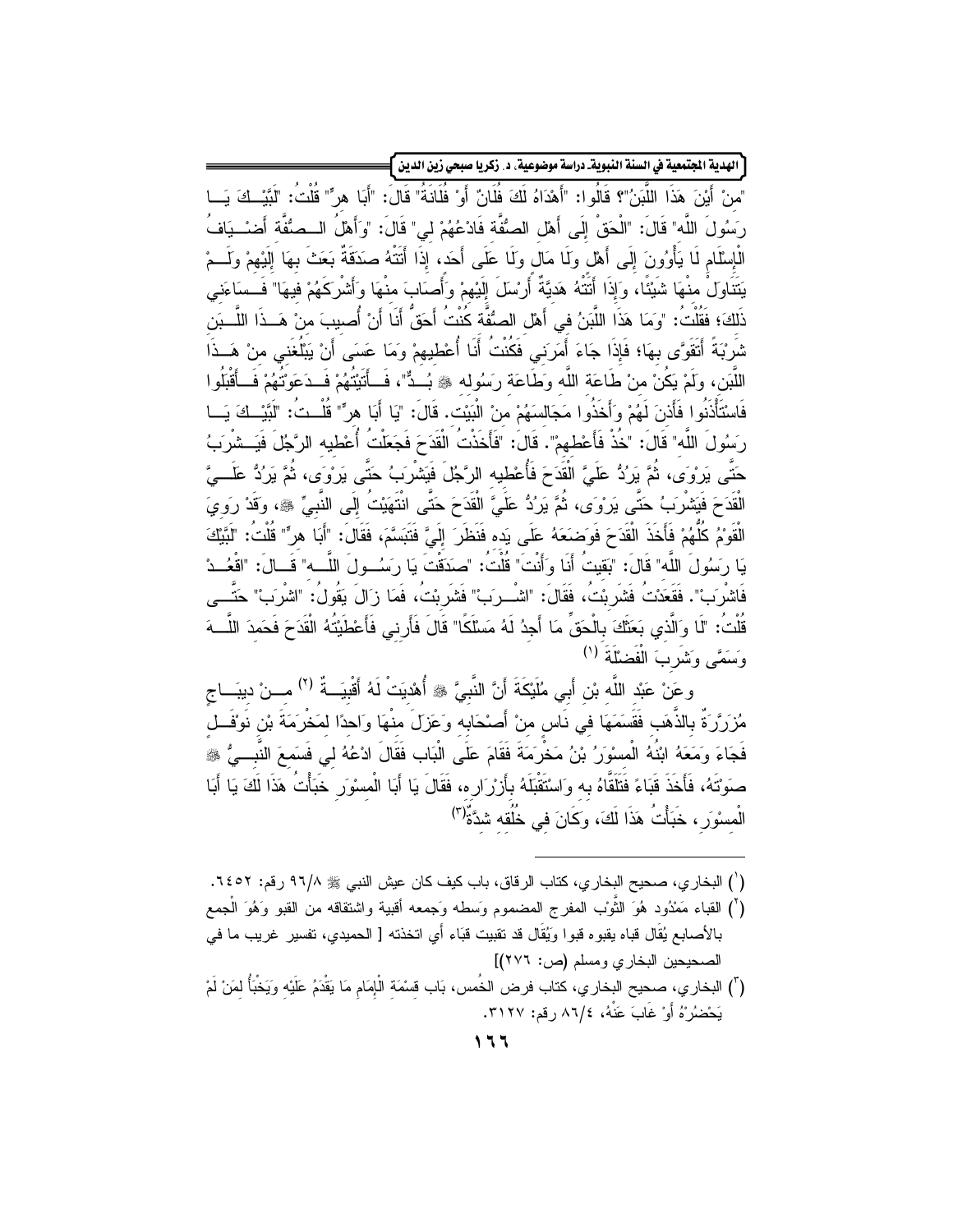.<br>مجلة البحوث الإسلامية\_ العدد السادس والعشرون شوال ١٤٣٩هـ ً

ففعل النبي ﷺ مع أبي أيوب، وأبي هريرة، وأهل الــصفة، ونـــاس مـــن أصحابه، والمسور بن مخرمة، ۞ واضح الدلالة أن الهدية نُهدى ويُــشرك فيهـــا الأخرون، وفي ذلك نشر للسرور والسعادة بين أفراد المجتمــع، فالهديـــة تـــدخل السرور على صاحبها فإذا أشرك فيها غيره أو أهداها لغيره أشاع الـــسرور وهـــذا يزيد روابط المجتمع فوة، وكذلك يُبطل ما هو شائع بين بعض الناس أن الهديـــة لا تُهدى و لا تباع.

### المطلب الثانى

#### رجال وملوك يقدمون الهدايا للنبي ﷺ

والهدية والنهادي في المجتمع النبوي شملت جميع شرائح المجتمع رجالهم ونساءهم، الرجال ملوكًا كانوا؛ أو أحر ارًا أو عبيدًا فقد أظهرت السنة النبوية هــذا النتوع في وصف الرجال الذي قدموا هداياهم للنبي ﷺ لحبهم له ﷺ وقبول النبي ﷺ لهداياهم.

فعن عَائِشَةَ زَوْجَ النَّبِيِّ ۞ قَالَتْ: أَهْدَى أَبُو جَهْم بْنُ حُذَيْفَةَ (') لرَسُول اللَّه ﴾ خَميصَةً<sup>(٢)</sup> شَاميَّةً لَهَا عَلَمٌ، فَشَهدَ فيهَا الصَّلَاةَ فَلَمَّا انْــصَرَفَ، قَــالَ: "رُدِّي هَــذه الْخَميصَةَ إِلَى أَبِي جَهْم فَإِنِّي نَظَرُتُ إِلَى عَلَمهَا في الصَّلَاة فَكَادَ يَفْتتُنِي"<sup>(٣)</sup>

وَفِي هَذَا الْحَديث منَ الْفَقْه قَبُولُ الْهَدَايَا وَفِي قَبُولَ رَسُولِ اللَّهِ ﷺ لَهَا دَليلٍ ٌ عَلَى أَنَّ النَّهَادي وَقَبُولَ الْهَدَايَا منَ الْفعْل الْحَسَنِ الْمَنْدُوبِ إِلَيْهِ لَمَا فـــى ذَلــكَ مـــنَ النَّوَ اخبى وَ النَّجَابِّ  $^{(2)}$ 

أما رد النبي ﷺ للخميصة فليس ردًا للهدية؛ لأنه ﷺ لما غلب ظنــــه أنهـــا كادت تفتنه في الصلاة ردها ولعلمه ﷺ أن هذا قد يحزن أبا جهم استبدلها بأنبجانيته.

(`) هو أبو الجهم بن حذيفة بن غانم بن عامر بن عبد الله بن عبيد بن عويج بن عدي بن كعب القرشي العدوي [ابن حجر ، الإصابة في تمييز الصحابة ٦٠/٧] (`) هيَ ثَوْبٌ خَزٍّ أَوْ صوُف مُعْلَم. وَقِيلَ لَا تُسَمَّى خَميصَة إِلَّا أَنْ تَكُونَ سَوْدَاء مُعْلَمة، وكَانَتْ منْ لبَاس النَّاس قديماً، وجَمْعُها الخَمَائصُ. [ابن الأثير، النهاية في غريب الحديث والأثر ٢/ ٨١] (أ) أحمد، مسند أحمد ٢٧٨/٤٢ رقم: ٢٥٤٤٥. وعقب عليه في الحاشية شعيب الأرنؤوط: "حديث صحيح". (') ابن عبد البر، التمهيد لما في الموطأ من المعاني والأسانيد (٢٠/ ١٠٨)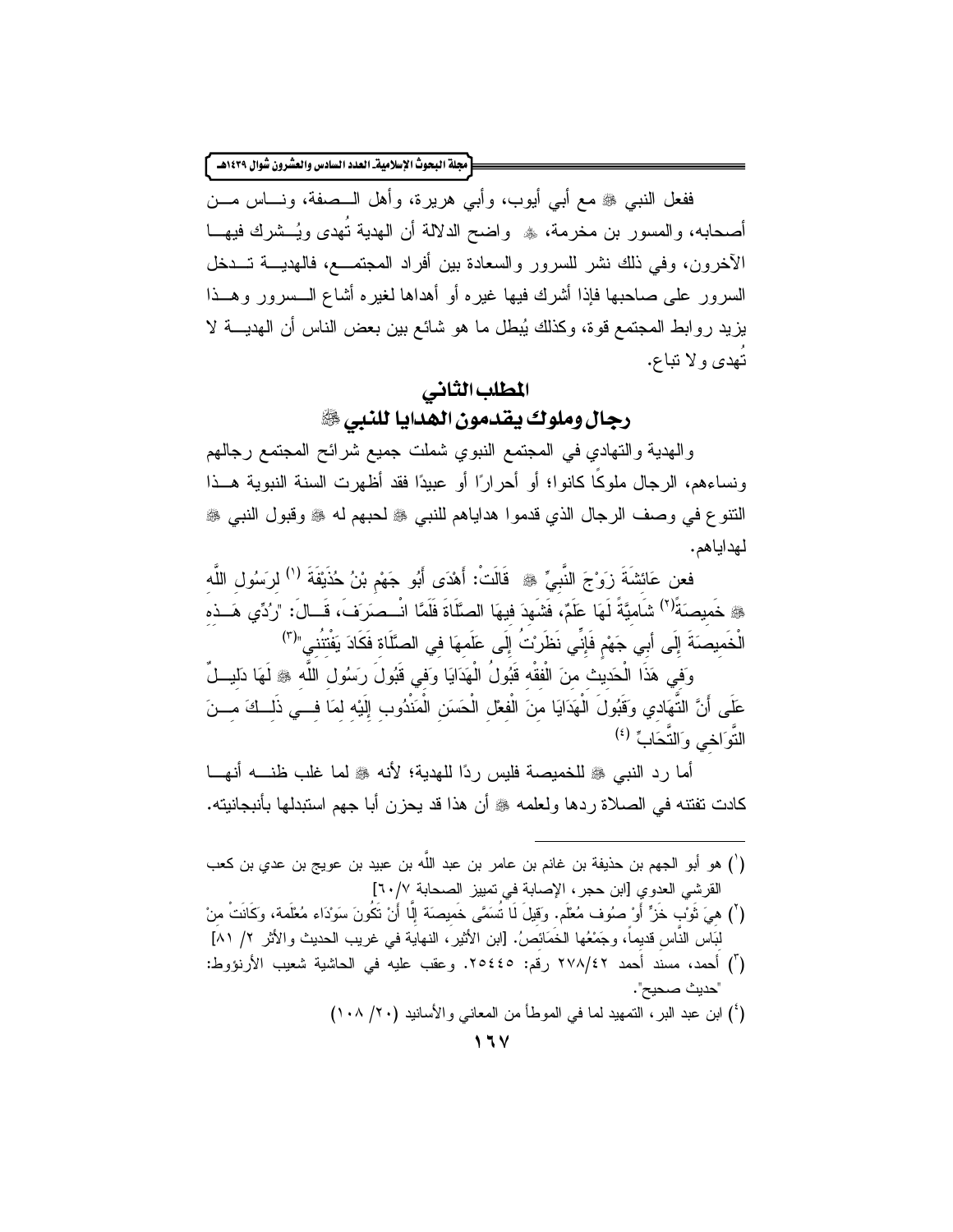ّ الهدية الجتمعية في السنة النبويةـ دراسة موضوعية، د. زكريا صبحي زين الدين <mark>}</mark>

فعَنْ عَائشَةَ، أَنَّ النَّبِيَّ ۞ صلَّى في خَميصَة لَهَا أَعْلاَمٌ، فَنَظَرَ إِلَى أَعْلاَمهَا نَظْـرَةً، فَلَمَّا انْصلَافَ قَالَ: "اذْهَبُوا بِخَمِيصَنِّي هَذِهِ إِلَى أَبِي جَهْمِ وَأْتُونِي بِأَنْبِجَانِيَّــةِ<sup>(١)</sup> أَبِــي جَهْم، فَإِنَّهَا أَلْهَتْنِي آنفًا عَنْ صَلاَتِي"<sup>(٢)</sup>

قال ابن بطال: "وفيه: أن النبي آنس أبا جهم ردها إليه بأن سأله ثوبًا مكانها يعلمه أنه لم يرد عليه هديته استخفافًا به، ولا كر اهة لكسبه"(٣)

وزِ اهرُ رجلٌ من البادية يُهدى للنبي ﷺ من هدايا البادية فعَنْ أَنَس، أَنَّ رَجُلًا ۖ مِنْ أَهْلِ الْبَادِيَةِ كَانَ اسْمُهُ زَاهِرًا، وَكَانَ يُهْدِي إِلَى رَسُول الله ﷺ الْهَديَّةَ مَنَ الْبَاديَة، فَيُجَهِّرُهُ رَسُولُ الله ﷺ إِذَا أَرَادَ أَنْ يَخْرُجَ، فَقَالَ النَّبِيُّ ﷺ: "إِنَّ زَاهِرًا بَاديَتُنَا، ونَحْنُ حَاضِرِ وهُ". وكَانَ النَّبِيُّ ۞ يُحِبُّهُ، وكَانَ رَجُلًا دَمِيمًا، فَأَتَاهُ النَّبِيُّ ۞ يَوْمًا وَهُوَ يَبِيــعُ مَتَاعَهُ، فَاحْتَضنَهُ منْ خَلْفه ولَا يُبْصرُهُ الرَّجُلُ، فَقَالَ: "أَرْسلْني؛ مَنْ هَــذَا"؟ فَالْتَفَــتَ فَعَرَفَ النَّبِيَّ ۞ فَجَعَلَ لَا يَأْلُو مَا أَلْصَقَ ظَهْرَهُ بِصدَرِ النَّبِيِّ ۞، حينَ عَرَفَهُ، وَجَعَلَ النَّبِيُّ ۞ يَقُولُ: "مَنْ يَشْتَرِي الْعَبْدَ؟" فَقَالَ: "يَا رَسُولَ الله، إذًا وَالله تَجــدُنـي كَاســـدَا"، فَقَالَ النَّبِيُّ ﷺ: "لَكنْ عنْدَ الله لَسْتَ بِكَاسد" أَوْ قَالَ: "لَكنْ عنْدَ الله أَنْتَ غَال"<sup>(٤)</sup> .

وقول أنس ﷺ "كان يُهدى الهدية من البادية" يدل على استمر ار الإهــداء، وفي وصف زاهر ۞ بالدمامة بدل على نواضعه ۞ لقبوله الهدايا منه وأنه ۞ بزن الرجال بميزان النقوى، ولعل لهدية زاهر كان أثرًا واضحا في حب النبـــي ﷺ لــــه ومداعبته ومماز حته له، فالهدية تجلب المحبة و الوصـــال وتكــون ســـببًا للدعابـــة والمزاح الذي هو مظهرا من مظاهر الحب وقوة العلاقة.

- (أ) كسَاء غليظ بَين الكساء والعباء [عياض، مشارق الأنوار على صحاح الآثار ٤١/١]. ونشبه الشملة يكون سداه قطناً غليظاً أو كتاناً غليظاً، ولحمَته صوف لَيْسَ بالمبرم، في فتله لين، غِليظ بِلنَّحف به في الْفراش، وَقد يشْتَمل بهَا في شدَّة الْبرد. وَقيل: هيَ من النُّيَاب الغليظة تتَّخذ من الصُّوفَ، ويُقَال: هُوَ كسَاء غليظ لَا علَم لَهُ، فَإِذا كَانَ للكساء عَلم فَهُوَ خميصة، وَإِن لم يكن فهُوَ أنبجانية [العيني، عمدة القاري شرح صحيح البخاري ٩٣/٤]
- (`) البخاري، صحيح البخاري، كتاب الصلاة، بَاب إِذَا صلَّى في ثَوْب لَهُ أَعْلَامٌ وَنَظَرَ إِلَى عَلَمهَا ۸٤/۱ رقم: ۳۷۳.
	- ( ٰ ) ابن بطال، شرح صحیح البخار ی ۲/ ۳۷
- (') أحمد، مسند أحمد ٩٠/٢٠-٩١ رقم ١٢٦٤٨ وعقب شعيب الأرنؤوط عليه في الحاشية فقال: "إسناده صحيح على شرط الشيخين"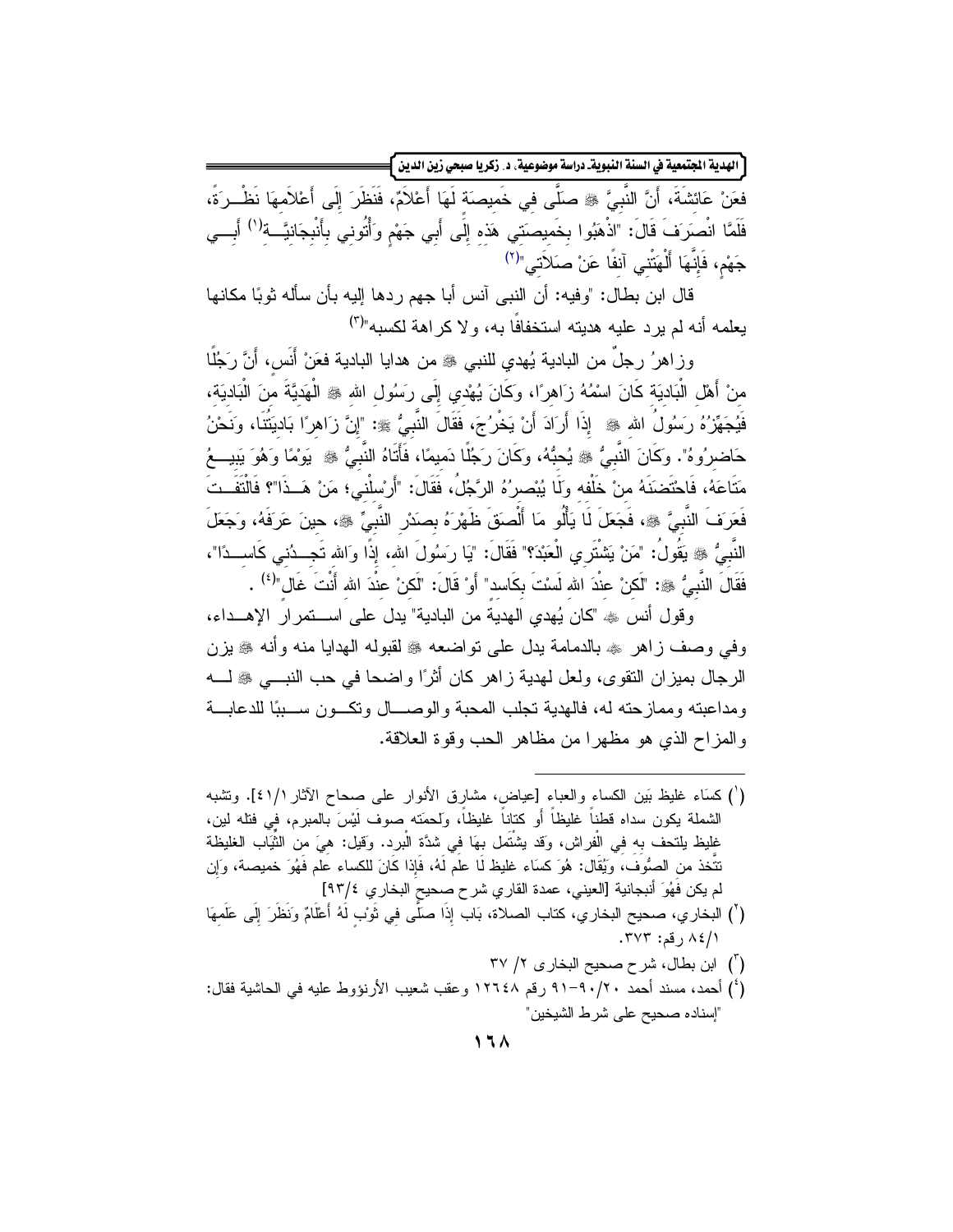مجلة البحوث الإسلامية العدد السادس والعشرون شوال ١٤٣٩هـ -وهذا الصحابي الجليل دحْيَة الكُلبي ۞ يهدي لرسول الله ۞ فعن الْمُغيـــرَةَ بْنُ شُعْبَةَ قَالَ: "أَهْدَى دحْيَةُ الْكَلْبِيُّ<sup>(١)</sup> لرسَول اللَّه ﷺ خُفَّيْن فَلَبِسَهُمَا"<sup>(٢)</sup>. وكذلك الصحابي فيروز الدَّيْلَميِّ ۞ يُهدى للنبي ۞ فعَن ابْنِ عُمَــرَ قَـــالَ:

"كَسَانِي رَسُولُ اللَّهِ ﷺ حُلَّةً مِنْ خُلَل السِّيَرَاء<sup>(٣)</sup> أَهْدَاهَا لَهُ فَيْرُوز<sup>/(٤)</sup> فَلَبِ سِنْتُ الْـــازَارَ فَأَعْر<sup>ِ</sup>قَنِي طُولًا وَعَرَضنَا فَسَحَبْتُهُ وَلَبِسُتُ الرِّدَاءَ فَتَقَنَّعْتُ به … الحديث<sup>(٥)</sup>

وسلمان الفارس ۞ يهدى للنبي ۞ ليتأكد من نبوته؛ فهو يعلم مما علمه من علم أهل الكتاب أنه ﷺ لا يأكل الصدقة ويقبل الهدية. فعن بُرِيَدَةَ قال: "جَاءَ سَــلْمَانُ إِلَى رَسُولِ اللَّهِ ۞ حينَ قَدمَ الْمَدينَةَ بِمَائدَة عَلَيْهَا رُطَبٌ، فَوَضَعَهَا بَيْنَ يَدَيْ رَسُــول اللَّه ﴾، فَقَالَ رَسُولُ اللَّه ۞: "مَا هَذَا يَا سَــلْمَانُ"؟ قَــالَ: "صـَــدَقَةٌ عَلَيْــكَ وَعَلَــى أَصنْحَابِكَ"، قَالَ: "ارْفَعْهَا فَإِنَّا لاَ نَأْكُلُ الصَّدَقَةَ"، فَرَفَعَهَا فَجَاءَ منْ الْغَد بمثّله فَوَضـَــعَهُ بَيْنَ بِدَيْه بَحْملُهُ، فَقَالَ: "مَا هَذَا يَا سَلْمَانُ"؟ فَقَالَ: "هَدِيَّةٌ لَكَ". فَقَالَ رِسَــولُ اللّـــه ﷺ

- (`) دحية بن خليفة بن فروة بن فضالة بن زيد بن امرئ القيس بن الخزرج، بفتح المعجمة وسكون الزاي ثم جيم، ابن عامر بن بكر بن عامر الأكبر بن عوف الكلبيّ. صحابيّ مشهور، أوَّل مشاهده الخندق وقيل أحد، ولم يشهد بدرًا، وكان يضرب به المثل فـي حسن الصـورة، وكان جبريل عليه السلام بنزل على صورته [ابن حجر، الإصابة في تمييز الصحابة  $[\Gamma \Upsilon \Upsilon \Upsilon \Upsilon]$
- (أ) الترمذي، سنن الترمذي، كتاب اللباس، باب ما جاء في لبس الجبة والخفين، ٢٤٠/٤ رقم: ١٧٦٩. وقال الترمذي: حديث حسن غريب.
- (") نَوْعٍ منَ البُرُودِ يُخالطه حَرِيرٍ كَالسُّيُورِ، فَهُوَ فعَلاءُ منَ السَّيْرِ: القدّ. هَكَذَا يُرْوى عَلَى الصفة. وقَالَ بعضُ الْمُتَأَخِّرِينَ: إنَّمَا هُوَ حُلَّةَ سَيَرَاء عَلَى الْإِضَافَة، واحتَجَّ بأَنَّ سيبَويه قَالَ: لَمْ يأت فعَلاءُ صفَةً، وَلَكن اسْما. وشَرَحَ السِّيَرَاءَ بِالْحَرِيرِ الصَّافيي، وَمَعْنَاهُ حُلَّةَ حَرِيرٍ. [ابن الأثير، اَلنهاية فيَ غريبَ اَلحديث والأثر (٢/ ٤٣٣)]
- (') فَيْرُوزُ بْنُ الدَّيْلَميِّ وَهُوَ منْ أَبْنَاء أَهْل فَارِسَ الَّذينَ بَعَثَهُمْ كَسْرَى إِلَى الْيَمَن مَعَ سَيْف بْن ذي يَزَنَ فَنَفَوُا الْحَبَشَةَ عَنِ الْيَمَنِ وَغَلَبُوا عَلَيْهَا فَلَمَّا بَلَغَهُمْ أَمْرُ رَسُول اللّه ﷺ وَفَدَ فَيْرُوزُ بْنُ الدَّيْلَميِّ عَلَى النَّبيِّ ۞ فَأَسْلَمَ وَسَمعَ منْهُ وَرَوَى عَنْهُ أَحَاديثَ، وكَانَ فَيْرُوزُ فيمَنْ قَتَلَ الْأَسْوَدَ بْنَ كَعْبِ الْعَنْسِيَّ بِالْيَمَنِ، الَّذي كَانَ تَتَبَّأَ بِالْيَمَنِ.. وَمَاتَ فَيْرُوزُ بِالْيَمَنِ في خلَافَة عُثْمَانَ بْن عَفَانَ رَحمَهُ اللهُ. [ابن سعد، الطبقات الكبرى ٥/٢٢٧- ٥٣٣]
- (°) أحمد، مسند أحمد ٥٢٣/٩ ٥٢٤ رقم: ٥٧١٣. وعقب عليه شعيب الأرنؤوط فقال: "صحيح لغبر ه"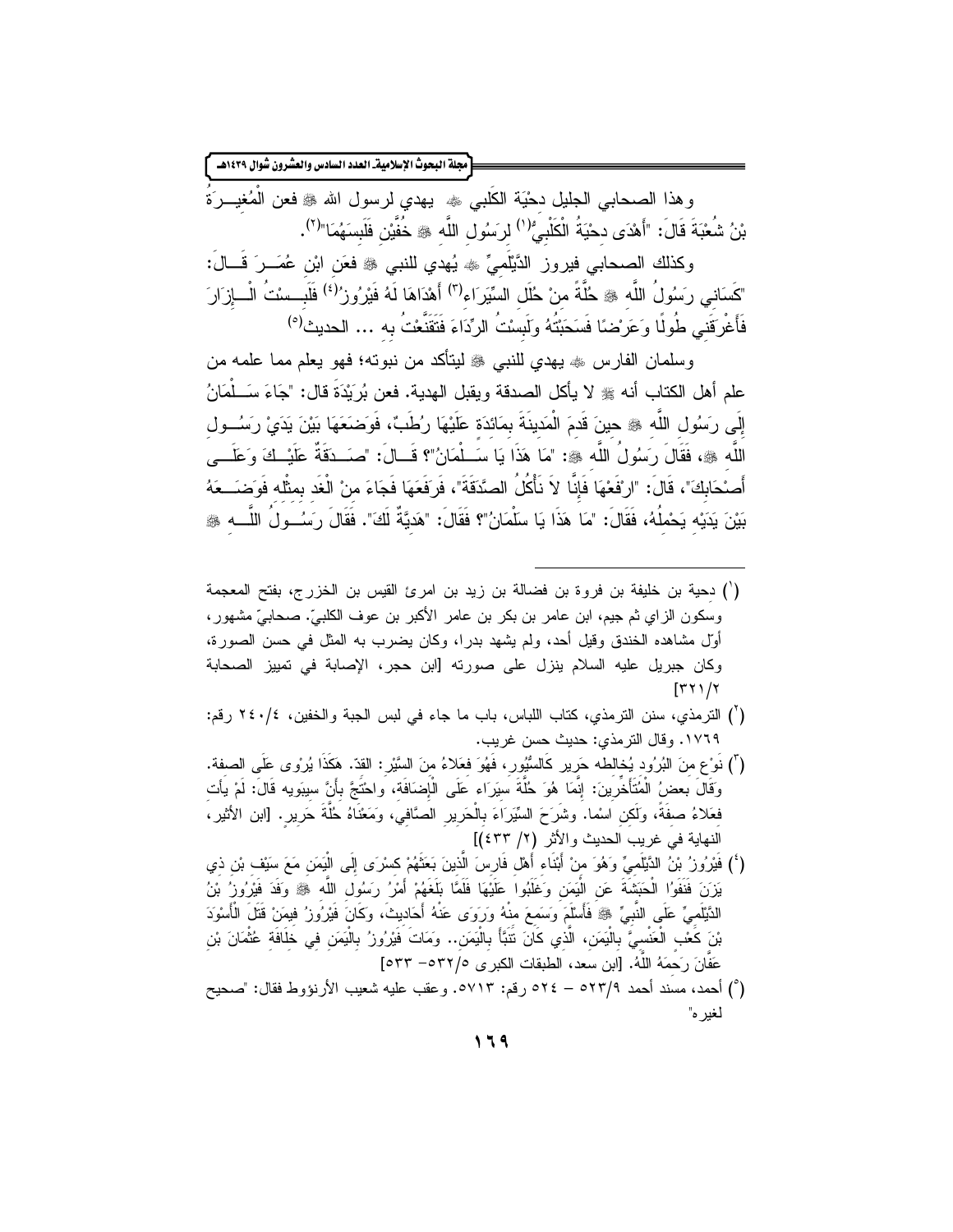ّ الهدية الجتمعية في السنة النبويةـ دراسة موضوعية، د. زكريا صبحي زين الدين <mark>}</mark>

لأَصْحَابِهِ: "ابْسُطُوا"، فَنَظَرَ إِلَى الْخَاتَمِ الَّذِي عَلَى ظَهْرٍ رَسُولِ اللَّهِ ﷺ فَآمَنَ به .... الحديث(')

و لأنه ﷺ قائد ورئيس للمؤمنين فقد كان الملوك پرسلون له الهــدايا هديـــة الرئيس إلى الرئيس فقد أهدى له أُكَيْدر<sup>79</sup> ملك دُومة الجَندل<sup>(٣)</sup> ثوباً من حرير ، فعَنْ عَليٍّ، أَنَّ أُكَبِدْرَ دُومَةَ أَهْدَى إِلَى النَّبِيِّ ۞ ثَوْبَ حَرِيرٍ ، فَأَعْطَاهُ عَليًّا، فَقَــالَ: "شَــقَقْهُ خُمُرٌ ۚ أ<sup>(٤)</sup> بَيْنَ الْغَوَ الْطَمِ<sup>(٥)</sup>". <sup>(٦)</sup>

وفي قبول النبي ﷺ هدية ملك نصراني دلالة على أن نغير الدين لا يمنـــع قبول الهدية، لأن تبادل الهدايا يفتح القلوب، فهو باب من أبـــواب الـــدعوة ونـــسج العلاقات الطيبة التبي نؤسس عامل الثقة وتبادل الاحتسرام وتمهيسةا لقبسول الأراء المختلفة. ولما كانت الهدية ثوبًا من حريرٍ وقد كان النبي ﷺ ينهي عن لبسه للرجال أهداها عليًا بن أبي طالب وأردفه بالقول أن يوزعها على النساء اللاتـــي اســـمهن فاطمة من أقاربه ۞، وهذا دليل آخر أن الهدية تهدى، وأن الهدية حينما نكون لا

- (أ) أحمد، مسند أحمد ١٠٢/٣٨-١٠٣-١٠٣ رقم: ٢٢٩٩٧، وعقب عليه شعيب الأرنؤوط في الحاشية: اسناده قوي.
- (أ) وكان أكيدر ملك دُومة الجندل، وهو أكيدر بن عبد الملك بن عبد الـجن بالـجيم والنون ابن أعباء بن الحارث بن معاوية بنسب إلى كندة وكان نصرانيا . وكان النبي ﷺ أرسل إليه خالد بن الوليد في سرية فأسره وقتل أخاه حسان وقدم به المدينة، فصالحه النبي ﷺ على الجزية وأطلقه [انظر : ابن حجر ، فتح الباري شرح صحيح البخاري]
- (أ) دُومة الجندل حصن وقرى بين الشام والمدينة قرب جبلي طيّء كانت به بنو كنانة من كلب، قال: ودومة من القريات، من وادي القرى إلى نيماء أربع ليال، والقريات: دومة وسكاكة وذو القارة، فأما دومة فعليها سور يتحصن به، وفي داخل السور حصن منيع يقال له مارد، وهو حصن أكيدر الملك [ الحموى، معجم البلدان (٤٨٧/٢)]
- (') جمع خمار وهو ما تغطي به المرأة رأسها [عياض، مشارق الأنوار على صحاح الأثار  $[Y \xi \cdot / )$
- (°) الفواطم؛ هيَ فَاطمَة بنت رَسُول الله ﷺ، وَفَاطمَة بنت أسد أم عليّ بن أبي طَالب، وَفَاطمَة بنت حَمْزَة بن عبد الْمطلب، وَقيل رَابعَة وَهي فَاطمَة بنت شيبَة امْرَأَة عقيل بن أبي طَالب [السيوطى، الديباج على صحيح مسلم بن الحجاج ١٢٦/٥]
- (`) مسلم، صحيح مسلم، كتاب اللباس، باب نحريم استعمال إناء الذهب والفضة على الرجال ١٦٤٥/٣ ددبث رقم ٢٠٧١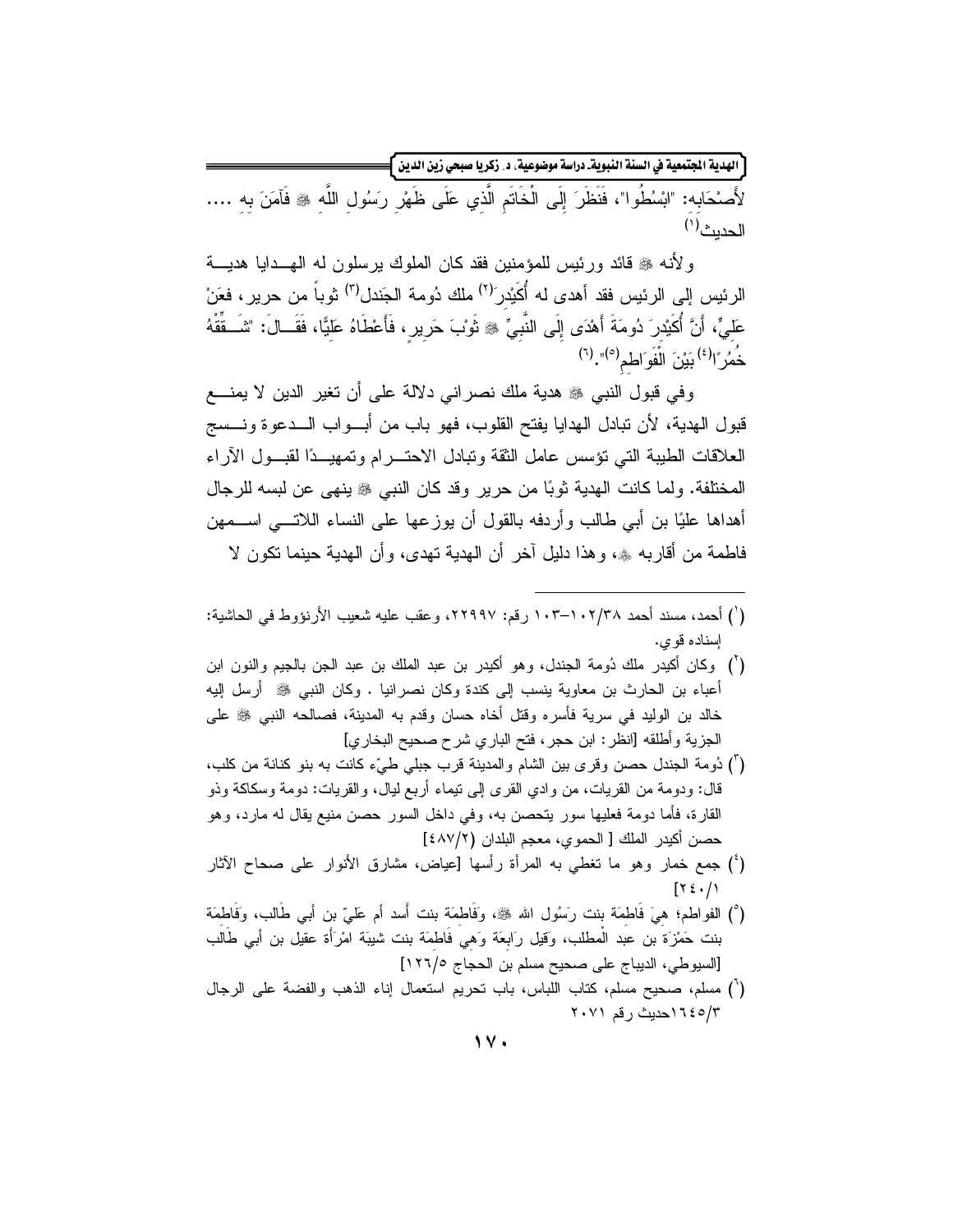.<br>مجلة البحوث الإسلامية\_ العدد السادس والعشرون شوال ١٤٣٩هـ ً

تناسب مَن نَهدي إليه بوسعه أنه بقدمها هدبة لغبر ه ممن نتناسب معه.

وهذا ملكٌ آخر يهدي للنبي ۞ وسيلة للنقل وكساءًا؛ إنه ملك أيِّلة فعَنْ أبي حُمنِدْ السَّاعديِّ قَالَ: "غَزَوْنَا مَعَ النَّبِيِّ ۞ نَبُوكَ وَأَهْدَى مَلكُ<sup>(١)</sup> أَبِلَةَ <sup>(٢)</sup> للنّبيِّ ۞ بَغْلَةً بَيْضَاءَ، وَكَسَاهُ بُرِّدًا وَكَتَبَ لَهُ بِبَحْرِ هِمْ(٢) "(٤)

وكذلك ملك الحبشة النجاشي يُهدي للنبي ﷺ فعَنْ عَائِسْتَةَ، أُمِّ الْمُسؤْمنينَ قَالَتْ: أَهْدَى النَّجَاشيُّ إِلَى رَسُول اللَّه ﷺ حَلْقَةً فيهَا خَاتَمُ ذَهَب فيه فَــصٌّ حَبَــشيٌّ، فَأَخَذَهُ رَسُولُ اللَّه ﴾ بعُود، وَإِنَّهُ لَمُعْرِضٌ عَنْهُ – أَوْ بِبَعْضِ أَصَابِعه – ثُمَّ دَعَا بابْنَة ابْنَته أُمَامَةَ بِنْت أَبِي الْعَاص<sup>(٥)</sup>، فَقَالَ: "**تَحَلِّي بِهَذَا يَا بُنَيَّةُ**" <sup>(٦)</sup>

وكذلك أهدى أمير القبط المقوقس للنبي ﷺ فقبل منه هديته فقــد أخـــرج البزار من طريق عَبد اللَّه بْن بُرِيدة، عَن أَبيه، ۞، قَالَ: "أهدى المقوقس الْقبْطيُّ إِلَى رَسُولِ اللَّهِ ، هِ جَارِيَتَيْنِ أُخْتَيْنِ إِحْدَاهُمَا مَارِيَّةُ أُمُّ إِنْــرَاهِيمَ بـــن رَسُــول اللَّـــه ، وَالأُخْرَى وَهَبَهَا رَسُولُ اللَّه ۞ لحَسّــَانِ بْنِ ثَابتٍ وَهِيَ أُمُّ عَبدِ الرَّحْمَـــنِ بْنِ ثَابت

- (`) هو يُوحَنَا بْنُ رُوبَةَ صَاحبُ أَيْلَةَ ورُوبة اسم أبيه ويطلق عليه ابن العلماء وهو اسم أمه، وكان قد صَالَحَ رَسُولَ اللَّه ﷺ وَأَعْطَاهُ الْجزْيَةَ [انظر: ابن حجر، فتح الباري شرح صحيح البخاري ٣/ ٣٤٥]
- (أ) مدينة على ساحل بحر القلزم مما يلبي الشام، وقيل: هي أخر الحجاز وأول الشام، واشتقاقها قد ذكر في اشتقاق لِيلياء بعده، وأيلة مدينة صغيرة عامرة بها زرع يسير، وهي مدينة لليهود الذين حرّم الله عليهم صيد السمك يوم السبت فخالفوا فمسخوا قردة وخنازير، وبها في يد اليهود عهد لرسول الله، ﷺ ، وسميّت بأيلة بنت مدين بن إبراهيم، عليه السلام. [انظر: الحموي، معجم البلدان ٢٩٢/١] ولعلها هي ما تسمى اليوم بايلات وهي الآن أرض مغتصبة من الصـهابنـة يـعيثون فيـها فسـادًا أعادها الله وسـائر أرض فلسطين للمسلمين.
- (") قَوْلُهُ وَكَتَبَ لَهُ بِبَحْرِهِمْ أَيْ بِبَلَدهِمْ أَوِ الْمُرَادُ بِأَهْلِ بَحْرِهِمْ لِأَنْهُمْ كَانُوا سُكَّانًا بِسَاحل الْبَحْرِ أَيْ أَنَّهُ أَقَرَّهُ عَلَيْهِمْ بِمَا الْتَرَمُوهُ منَ الْجِزْيَة [ابن حجر، فتح الباري شرح صحيح البخاري ٣/  $IT57$
- (`) البخاري، صحيح البخاري، كتاب الجزية، باب إذا وادع الإمام ملك القرية هل يكون ذلك ٩٧/٤ رقم: ٣١٦١.
	- (°) جاء في رواية أبي داود "ابنة ابنته زينب" سنن أبي داود ٩٢/٤ رقم:٤٢٣٥
- (`) ابن ماجه، سنن ابن ماجه ١٢٠٢/٢رقم ٤٦٤٤، كتاب اللباس، باب النهي عن خاتم الذهب. وقال شعيب الأرنؤوط: إسناده حسن [حاشية مسند أحمد ٣٧٣/٤١ رقم: ٢٤٨٨٠.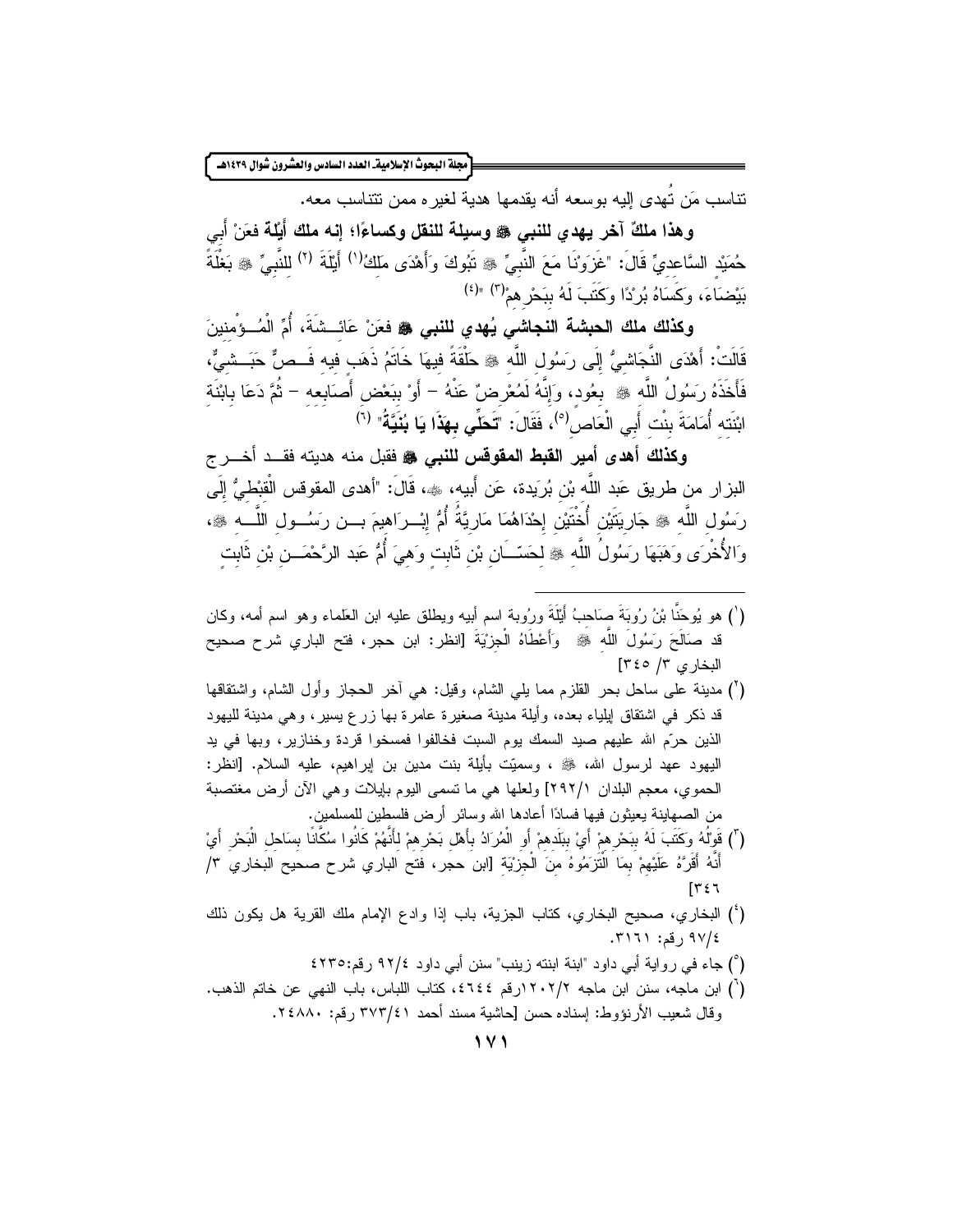ّ الهدية الجتمعية في السنة النبويةـ دراسة موضوعية، د. زكريا صبحي زين الدين ۖ

وَأَهْدَى لَهُ بَغْلَةً فَقَبِلَ رَسُولُ اللَّه ﷺ ذَلِكَ مِنْهُ" <sup>(١)</sup> .

وعظيم فَدَك (٢) أهدى للنبي ، ها كسوة وطعاما فعن بلَّال مُؤذنَ رَسُول الله ، في حديث جاء فيه قال له النبي ﷺ: "أَلَمْ تَرَ الرَّكَائِبَ الْمُنَاخَاتِ الْـــأَرِبَعَ"؟ ۖ فَقُلْــتُ: "بَلَى". فَقَالَ: "إنَّ لَكَ رقَابَهُنَّ وَمَا عَلَيْهِنَّ، فَإِنَّ عَلَيْهِنَّ كسْوَةً وَطَعَامًا أَهْــدَاهُنَّ إِلَـــيَّ عَظيمُ فَدَكَ فَاقْبِصْهُنَّ وَاقْض دَيْنَكَ فَفَعَلْتُ<sup>(٣)</sup>

وكذلك الوفود التي كانت تفد على النبي ﷺ كان منهم من يقدم له الهـــدايا **كما فعل وفد عبد قـــيس ف**عن زِيّدُ بْنُ عَلَيٍّ قَالَ حَدَّثَني أَحَدُ الْوَفْد الّذينَ وَفَدُوا عَلَـــي رَسُولِ اللَّهِ ﷺ مِنْ عَبْدِ الْقَيْسِ قَالَ: "وَأَهْدَيْنَا لَهُ فيمَا يُهْدَى نَوْطًا <sup>(٤)</sup> أَوْ قربْـــةً مـــنْ تَعْضُوض<sup>(٥)</sup> أَوْ بَر<sub>ِ</sub>نْبٍّ <sup>(٦)</sup>"، فَقَالَ: "مَا هَذَا"؟ قُلْنَا: "هَذه هَديَّةٌ"… الحديث <sup>(٧)</sup>

#### المطلب الثالث

نساء يقدمون الهدايا للنبي ﷺ

و المر أة في المجتمع النبو ي محفوظةٌ لها حقوقها؛ لها ما للرجل من حقـــوق وواجبات، والهدية في عالم المرأة كما الرجل من الأمور المستحسنة التي يتواصل

- (') البزار ، مسند البزار ١٠/ ٣٠٤ رقم ٤٤٢٣. بسند حسن كما قال ابن حجر في الإصابة في تمييز الصحابة ٣١١/٨
- (`) قرية بالحجاز بينها وبين المدينة يومان، وقيل ثلاثة، أفاءها الله على رسوله ﷺ ، في سنة سبع صلحًا، وذلك أن النبي ﷺ لما نزل خَيْبَر وفَتَحَ حَصَوْنَهَا وَلَمْ يَبْقَ إِلَّا نَلْتُ وَاشْتَدْ بَهْم الحصار ر اسلوا رسول الله ﷺ بِسألونه أن ينزلهم على الجلاء وفعل، وبلغ ذلك أهل فدك فأرسلوا إلى رسول الله ﷺ أن يصالحهم على النصف من ثمارهم وأموالهم فأجابهم إلى ذلك [الحموي، معجم البلدان ٤/ ٢٣٨]
- (أ) أبو داود، سنن أبي داود ١٧١/٣ رقم: ٣٠٥٥، كتاب الخراج والإمارة والفيء، باب في الإمام يقبل هدايا المشركين، وقال الألباني:"صحيح"[النعليقات الحسان على صحيح ابن حبان  $[17 \text{V}/9]$
- (') النَّوْطُ:الجُلَّة الصَّغيرِدَةُ الَّتي يَكُونُ فيهَا النَّمر. [ابن الأثير النهاية في غريب الحديث والأثر ١٢٨/٥]
- (°) هُوَ بفَتْحِ النَّاء: نَمْرٍ أَسْود شَديدُ الحَلاوة. [ابن الأثير،النهاية في غريب الحديث والأثر ١/ ١٩٠] (`) ضربٍّ منَ التَّمْرِ أَحمرُ مُشْرَبٍ بصنُفْرة كَثيرُ اللَّحاء عَذْبِ الحَلاوة. يُقَالُ: نخلةٌ بَرئيَّة ونخلٌ بَرْنِيٌّ. [ابن منظو، لسان العرب ٥٠/١٣]
- (``) أحمد، مسند أحمد ٣٦٣/٢٩ رقم: ١٧٨٢٩، وعقب عليه شعيب الأرنوؤط في الحاشية: "إسناده صحيح"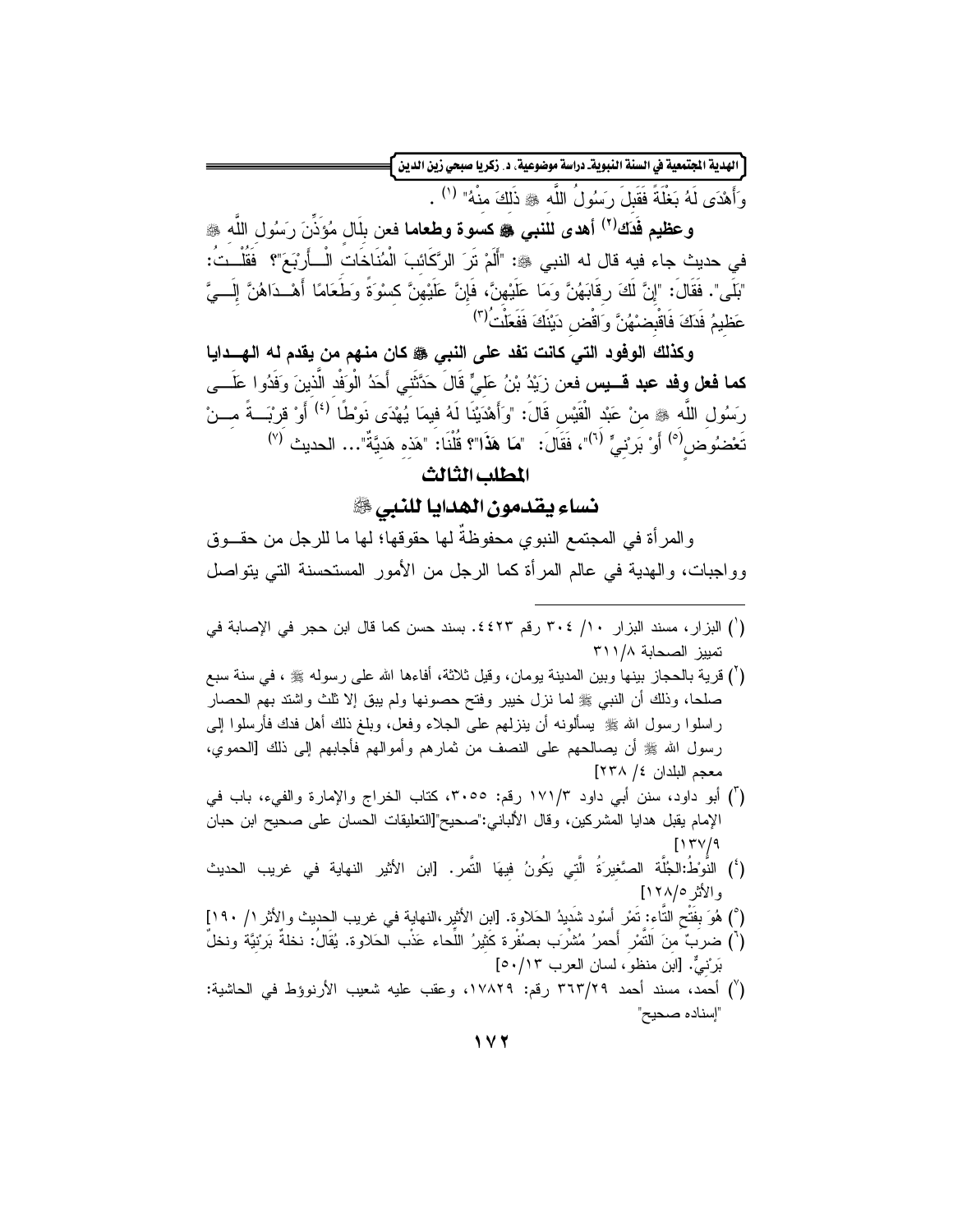مجلة البحوث الإسلاميةـ العدد السادس والعشرون شوال ١٤٣٩هـ ً

بها الناس، ورسول الله ﷺ يحبه المؤمنون رجالهم ونساؤهم، ويبرز في هذا المطلب عشرة نسوة قدمن الهدايا للنبي ﷺ وقبل النبي ﷺ هداياهن.

أولاهن؛ أم مالك الأنصارية كانت تُهدي للنبي ﷺ فعَنْ جَابِرٍ ، أَنَّ أُمَّ مَالِّــك ('')، كَانَتْ تُهْدي للنَّبِيِّ ۞ في عُكَّة لَهَا سَمْنًا، فَيَأْتِيهَا بَنُوهَا فَيَسْأَلُونَ الْــأَدْمَ، ولَــنِسَ عنْدَهُمْ شَيْءٌ، فَتَعْمدُ إِلَى الَّذي كَانَتْ نُهْدي فيه للنَّبيِّ ﷺ، فَتَجدُ فيه سَمْنًا، فَمَا زَالَ يُقيمُ لَهَا أُدْمَ بَيْتَهَا حَتَّى عَصرَتْهُ، فَأَتَت النَّبِيَّ صَلَّى اللهُ عَلَيْه وَسَلَّمَ فَقَالَ: «عَــصرَتتيهَا؟» قَالَتْ: نَعَمْ، قَالَ "لَوْ تَرَكْتِيهَا مَا زَالَ قَائمًا" (٢)

والحديث بِشي بتبادل الهدية بين هذه المرأة والنبي ﷺ، إذ أن نماء البركـــة في العكة التي أهدت فيها للنبي ۞ بمثابة هدية، بل إنها الهدية الأجمل.

والثانية: أم سُنْبُلَةَ الأسلميــــة تهدى للنبي ﷺ لبنًا يشرب منـــــه النبـــي ﷺ و**يسقى منه أبا بكر وعائشة ۞: ف**عَنْ عَائشَةَ، أَنَّهَا قَالَتْ: أَهْدَتْ أُمُّ سُنْبُلَةَ <sup>(٢)</sup> لرَسُول الله ﷺ لَبَنَّا، فَلَمْ تَجِدْهُ، فَقَالَتْ لَهَا: إِنَّ رَسُولَ الله ﷺ قَدْ نَهَى أَنْ نَأْكَلَ طَعَامَ الْأَعْرَاب، فَدَخَلَ رَسُولُ الله ﷺ وَأَبُو بَكْرٍ ، فَقَالَ: "مَا هَذَا مَعَك يَا أُمَّ سُنُبُلَةَ؟ " قَالَتْ: لَبَنٌ أَهْدَيْتُ لَكَ يَا رَسُولَ الله، قَالَ: "اسْكُبِي أُمَّ سُنْبُلَةَ" فَسَكَبَتْ، فَقَالَ: "نَاولِي أَبَا بَكْــر" فَفَعَلَــتْ، فَقَالَ: "اسْكُبي أُمَّ سُنْبُلَةَ، فَنَاولي عَائشَةَ" فَنَاوَلَتْهَا، فَشَرِبَتْ، ثُمَّ قَالَ: "اسْكُبى أُمَّ سُنْبُلَةَ" فَسَكَبَتْ، فَنَاوَلَتْ رَسُولَ الله ﷺ فَشَرِبَ، قَالَتْ عَائِشَةُ: (وَرَسُولُ الله ﷺ يَشْرَبُ مـــنْ لَبَنِ أَسْلَمَ، وَأَبْرِدَهَا عَلَى الْكَبد) "يَا رَسُولَ الله، قَدْ كُنْتُ حُدِّثْتُ أَنَّكَ قَدْ نَهَيْتَ عَنْ طَعَام الْأَعْرَاب"؟ فَقَالَ: "يَا عَائِشَةُ، إِنَّهُمْ لَيْسُــوا بـالأَعْرَاب، هُمْ أَهْلُ بَاديَتنَـــا وَنَـحـــنُ أهْلُ

(') أم مالك؛ الأنصارية وليست البهزية كما هو عند أحمد من طريق ابن لهيعة عن أبي الزبير. والأنصارية غير البهزية فالبهزية لم يرو لها غير النرمذي، وروى عنها طاووس في الجهاد، والأنصارية هي المعنية في الحديث كما ذُكر في سائر كتب الصحابة والرجال [انظر ترجمتها: ابن أبي عاصم، الأحاد والمثاني ١٧٧/٦، ابن منجويه، رجال صحيح مسلم ٤٢٠/٢، ابن عبد البر، الاستيعاب في معرفة الأصحاب ١١/٤ه، ابن الأثير، أسد الغابة: ٣٨٩/٧-٩٩٠، المزي، تهذيب الكمال ٣٨٤/٣٥، ابن حجر ، الإصابة في تمييز الصحابة ٤٦٩/٨؛ ] (أ) مسلم، صحيح مسلم، كتاب الفضائل، باب في معجز ات النبي ﷺ. ٤/ ١٧٨٤(رقم ٢٢٨٠. (أ) أم سنبلة الأسلمية قال ابن منده: روت عنها عائشة. وقال ابن السكن: حديثها في أهل المدينة [ابن حجر ، الإصابة في تمييز الصحابة ٤١٢/٨]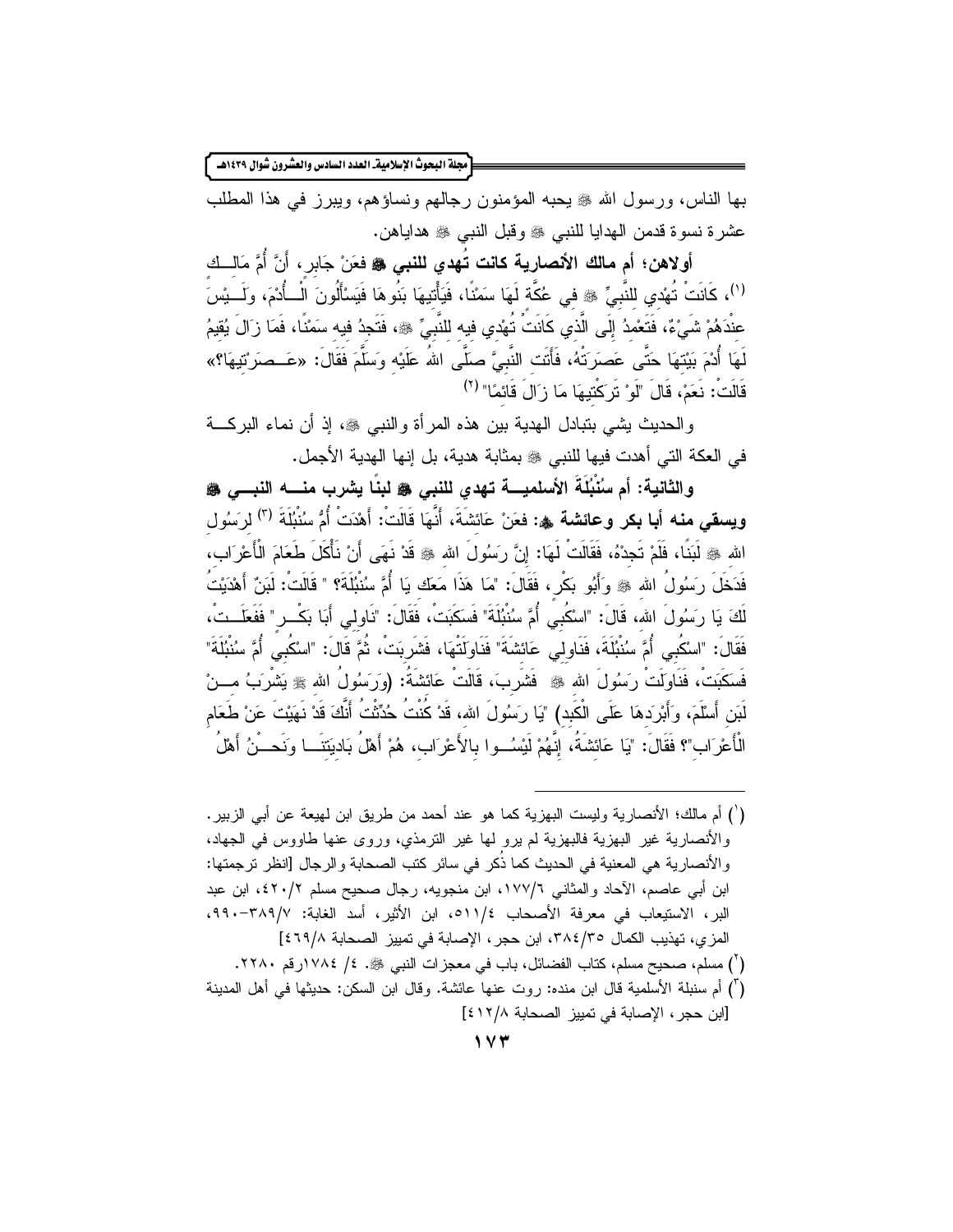.<br>الهدية ا<del>لجنّعية في السنة النبوية.</del> دراسة موضوعية، د. زكريا صبحي زين الدين <mark>]</mark>

حَاضرتهمْ، وَإِذَا دُعُوا أَجَابُوا، فَلَيْسُوا بِالأَعْرَابِ" (')

والثالثة؛ أم حُفْيِد خالة ابن عباس كذلك أهدت طعامًا من الأَقط والــــسمن الأَضْبُ وقبله النبي ﷺ فعَن ابْن عَبَّاس رَضـيَ اللَّهُ عَنْهُمَا، قَالَ: "أَهْدَتْ أُمُّ حُفَيْــد<sup>(٢)</sup> خَالَةُ ابْنِ عَبَّاسٍ إِلَى النَّبِيِّ ﴾ أَقَطَّا<sup>(٣)</sup> وَسَمْنًا وَأَضنُبًّا<sup>(٤)</sup>، فَأَكَلَ النَّبِيُّ ۞ مـــنَ الأَقـــط وَالسَّمْنِ، وَتَرَكَ الضَّبَّ تَقَذَّرَا"، قَالَ ابْنُ عَبَّاس: "فَأُكِلَ عَلَى مَائدَة رَسُول اللَّه ﷺ، ولَوْ كَانَ حَرَامًا مَا أُكْلَ عَلَى مَائدَة رَسُول اللَّه ﷺ" <sup>(٥)</sup>

والرابعة؛ أم سُليم والدة أنس بن مالك ﴾ كذلك أهدت للنبي ۞ طعامًا لما **تزوج بزينب بنت الحارث** <del>وٰئِقَا</del> فعَنْ أَنَس بْن مَالك، قَالَ لَمَّا تَزَوَّجَ النَّبِيُّ ﷺ زَيْنَــبَ أَهْدَتْ لَهُ أُمُّ سُلَيْم حَيْسًا<sup>(٦)</sup> في تَورْ <sup>(٧)</sup> منْ حجَارَة، فَقَالَ أَنَسٌ فَقَالَ رَسُــولُ اللَّـــه ﷺ: "اذْهَبْ فَادْعُ لي مَنْ لَقيتَ منْ الْمُسْلَمينَ" فَدَعَونتُ لَهُ مَنْ لَقيتُ فَجَعَلُوا يَدْخُلُونَ عَلَيْــه فَيَأْكُلُونَ وَيَخْرُجُونَ، وَوَضَعَ النَّبِيُّ ﴾ يَدَهُ عَلَى الطَّعَامِ فَدَعَا فِيهِ وَقَالَ فِيهِ مَا شَاءَ اللّهُ أَنْ يَقُولَ، ولَمْ أَدَعْ أَحَدًا لَقيتُهُ إِلَّا دَعَوْتُهُ، فَأَكَلُوا حَتَّى شَبَعُوا … الحديث<sup>(٨)</sup>

قال الشوكاني: "وَفِيهِ جَوَازُ إِرْسَالِ الصَّغيرِ إِلَى مَنْ يُرِيدُ الْمُرْسَلُ دَعْوَتَهُ إِلَى طَعَامه وَقَبُول الْهَديَّة منْ الْمَرْأَة الْأَجْنَبِيَّة وَمَشْرُوعيَّة هَديَّة الطَّعَام". <sup>(٩)</sup>

- (أ) أحمد، مسند أحمد ٤١/ ٤٦٨-٤٦٩ رقم ٢٥٠١٠ وعقب عليه شعيب الأرنؤوط في الحاشية: إسناده حسن.
- (`) هزيلة بنت الحارث بن حزن الهلالية، أخت ميمونة أم المؤمنين، [ ابن حجر، الإصابة في تمييز الصحابة ١/ ٣٣٩]
- (") هُوَ لَبَنٌ مُجَففٌ يَابِسٌ مُسْتَحْجِرٍ يُطْبَخُ بِهِ [ابن الأثيرِ ، النهاية في غريب الحديث والأثر ٥٧/١]
- (') جمع ضَّب مثل أكف وكَّفَ، وقوله نقذرَا: نقول: قذرت الشيء ونقذرنه إذا كرهنه [ ابن حجر ، فتح الباري شرح صحيح البخاري ٢٠٤/٥]
- (°) البخاري، صحيح البخاري، كتاب الهبة وفضلها والتحريض عليها، باب قبول الهدية، ١٥٥/٣ رقم: ٢٥٧٥.
- (`) هُوَ الطَّعام المتَّخَذ منَ النَّمر والأقط والسَّمْن. وَقَدْ يُجْعل عوَض الأقط الدَّقيق، أَو الفَتيتُ. وقَدْ تَكَرَّرَ ذكْرُ الحَسْ، في الْحَديث. [ابن الأثير، النهاية في غريب الحديثُ والأُثر ١/ ٤٦٧]
- (``) هُوَ إِنَاءَ منْ صُفْرٍ أَوْ حجَارَة كالإجَّانة، وَقَدْ يُتَوضأ منْهُ [ابن الأثبر ، النهاية في غريب الحديث والأثر ١٩٩/١]
- (^) مسلم، صحيح مسلم، كتاب النكاح، باب زواج زينب بنت جحش ونزول الحجاب، ١٠٥١/٢ رقم ١٤٢٨.
	- (") الشوكاني: نبل الأوطار ٦/ ٢١٦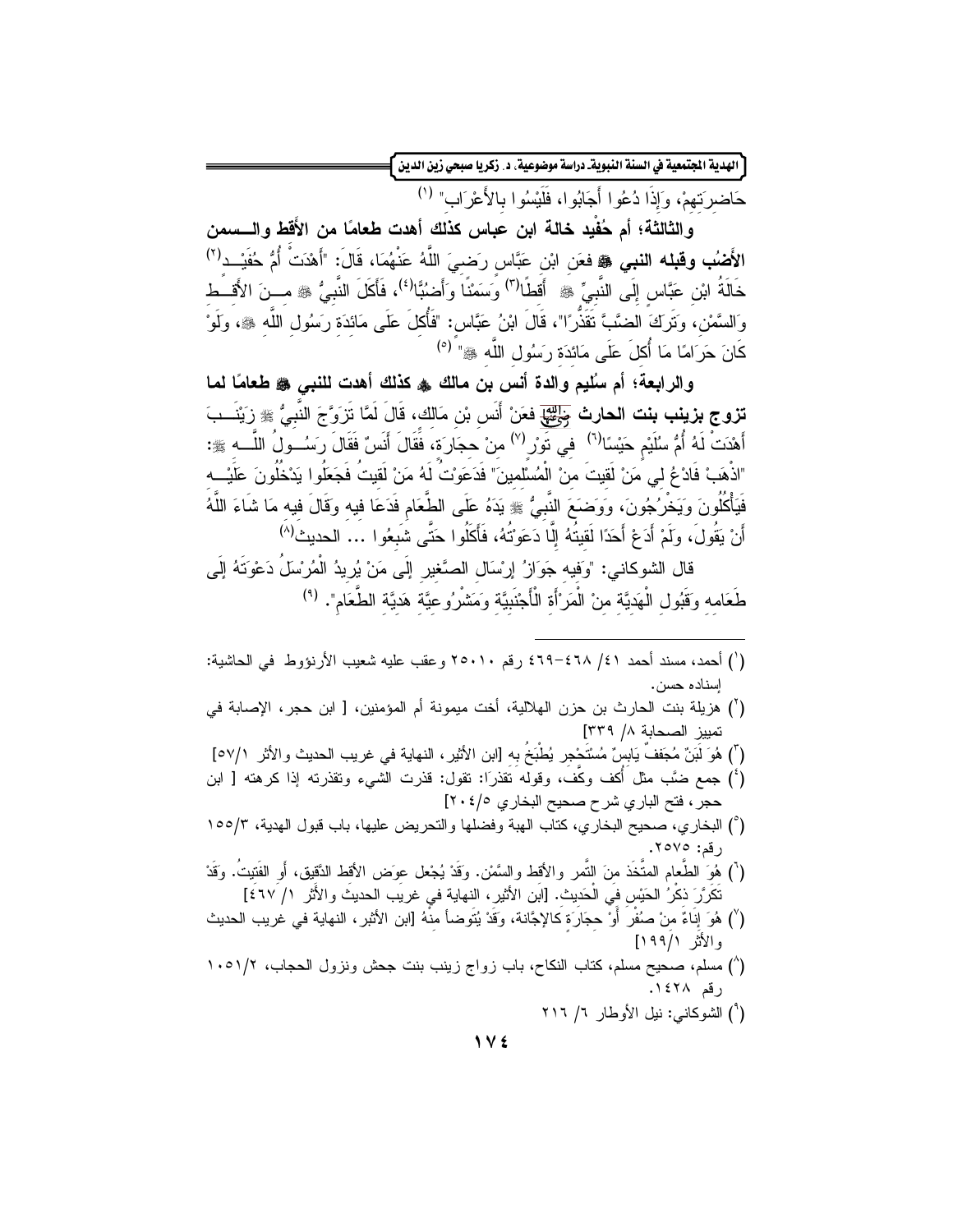.<br>مجلة البحوث الإسلامية\_العدد السادس والعشرون شوال ١٤٣٩هـ |

والخامسة؛ الأَمَةُ بريرة تهدي للنبي ﷺ ويقبل هديتها: فعن أَنَسَ بْنَ مَالكَ، قَالَ: أَهْدَتْ بَرِيرَةُ إِلَى النَّبِيِّ ﷺ لَحْمًا تُصُدِّقَ بِهِ عَلَيْهَا، فَقَال: «هُوَ لَهَا صدَقَةٌ ولَنَــا هَديَّةٌ» (۱)

والسادسة؛ صفية زوج النبي ﷺ أم المؤمنين جَنِّيَّا تَهدي له إناءً فيه طعام فعَنْ عَائِشَةَ، أَنَّهَا قَالَتْ: مَا رَأَيْتُ صَانِعَةَ طَعَام مِثْلَ صَفِيَّةَ، أَهْدَتْ إِلَى النَّبِيِّ ﷺ إِنَاءً فيه طَعَامٌ، فَمَا مَلَكْتُ نَفْسي أَنْ كَسَرَتُهُ، فَقُلْتُ: يَا رَسُولَ الله، مَا كَفَّارَتُهُ؟ فَقَالَ: " إنَاءٌ كَانِيَاء، وَطَعَامٌ كَطَعَامِ "(٢)

والسابعة؛ الصماء بن بُسرٍ جَلِّيَّتٍي كانت ترسل الهدايا للنبي ﷺ فعن عَبْدُ الله بْنُ بُسْرٍ صَاحبُ رَسُول اللَّه ﴾ قَالَ: "كَانَتْ أُخْتى<sup>(٣)</sup> نَبْعَثُنى إِلَى رَسُول اللَّه ۞ بِالْهَدِيَّة فَيَقْبَلُهَا <sup>(٤)</sup>

والثامنة؛ امرأة لقيها النبي ﷺ في طريق سفره عالج ﷺ ولدها من المَسّ الشيطاني فكافأته على ذلك، وأهدت له كبشين قبل أحدهما وأبقى الآخر لها فعَـــنْ جَابِرِ ﴾ قَالَ: خَرَجْتُ مَعَ النَّبِيِّ ۞ في سَفَرٍ وَكَانَ لَا يَأْتِي الْبَرَازَ حَتَّى يَتَغَيَّبَ فَلَــا يُرِي فَنَزِلْنَا بِفَلَاة منَ الْأَرْضِ لَيْسَ فِيهَا شَجَرَةٌ وَلَا عَلَمٌ … فَعَرَضتْ لَهُ امْرَأَةٌ مَعَهَــا صنبيٌّ لَهَا فَقَالَتْ: يَا رَسُولُ اللَّه إنَّ ابْني هَذَا يَأْخُذُهُ الشَّيْطَانُ كُلَّ يَومْ ثَلَــاثَ مـــرَار ، قَالَ: فَتَنَاولَ الصَّبِيَّ فَجَعَلَهُ بَيْنَهُ وَبَيْنَ مُقَدَّمِ الرَّحْلِ، ثُمَّ قَالَ: "اخْسَأْ عَــدُوّ اللَّـــه، أَنَـــا رَسُولُ اللَّه ﷺ، اخْسَأْ عَدُوَّ اللَّه أَنَا رَسُولَ اللَّه ﷺ ثَلَاثًا" ثُمَّ دَفَعَهُ إِلَيْهَا فَلَمَّــا قَــضَيْنَا سَفَرَنَا، مَرَرُنَا بِذَلِكَ الْمَكَانِ فَعَرَضَتْ لَنَا الْمَرْأَةُ مَعَهَا صَبَيُّهَا، ومَعَهَا كَبْشَان تَسُوقُهُمَا،

(`) مسلم، صحيح مسلم ٧/٥٥٥ رقم: ١٠٧٤، كتاب الزكاة، باب اياحة الهدية للنبي ﷺ

- (أ) أحمد، مسند أحمد ٧٩/٤٢ رقم: ٢٥١٥٥ وعقب عليه شعيب الأرنؤوط في الحاشية: سند حسن. وله شاهد من حديث أنس أخرجه الترمذي ٦٣٢/٣ رقم: ١٣٥٩ بلفظ "أهدت بعض أزواج النبي ﷺ ... الحديث" وقال النرمذي: هذا حديث حسن صحيح. ") ) قال أبو زرعة الدمشقي قال لي دحيم أهل بيت أربعة صحبوا النبي ﷺ بسر وابناه عبد الله وعطية وأختها الصماء وقيل اسمها بهيمة ووقع عند بعضهم أن اسمها جهيمة أو هجيمة وهو خطأ [انظر : ابن حجر ، الإصابة في نمييز الصحابة ٧/ ٥٣٩]
- (') أحمد، مسند أحمد ٢٣٤/٢٩ رقم: ١٧٦٨٧، وعقب عليه شعيب الأرنؤوط في الحاشية: إسناده حسن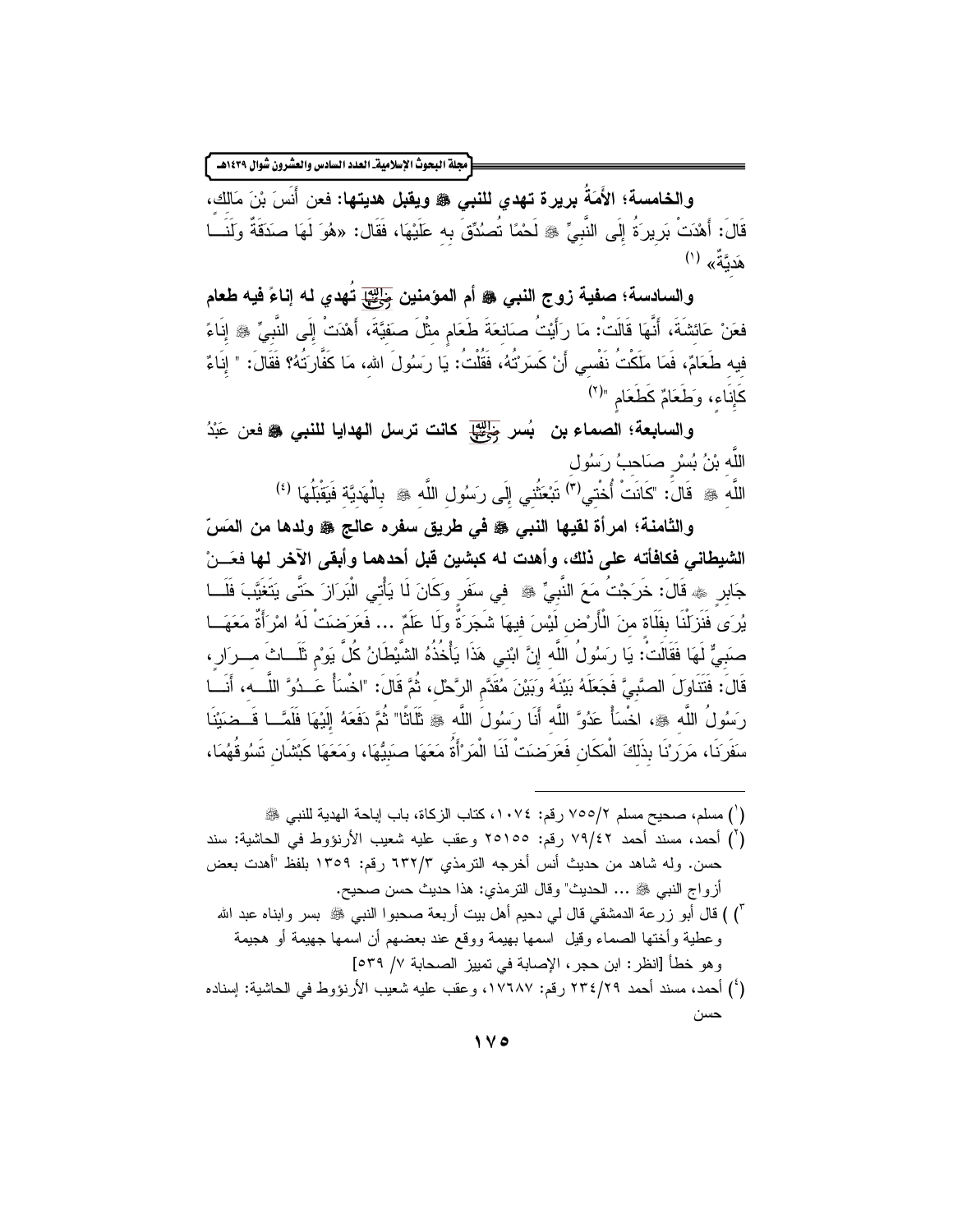ِّ الهدية المجتمعية في السنة النبويةـ دراسة موضوعية، د. زكريا صبحي زين الدين <mark>)</mark>

فَقَالَتْ: "يَا رَسُولَ اللَّه اقْبَلْ منِّي هَدِيَّتي، فَوَالَّذي بَعَثَكَ بِالْحَقِّ مَا عَادَ إِلَيْهِ بَعْدُ"، فَقَالَ: "خَذُو ا مِنْهَا وَاحِدًا وَرَبُّو ا عَلَيْهَا الْآخَرَ "، ... الحديث<sup>(י)</sup>

والتاسعة أم الفضل بنت الحارث زوجة العباس رضي الله عنهما ترســل **لبنًا هدية يوم عرفة: ف**عَنْ أُمِّ الْفَضلْ بنْت الْحَارِث: أَنَّ نَاسًا اخْتَلَفُــوا عنْــدَهَا يَــوْمَ عَرَفَةَ في صوَمِ النَّبِيِّ ۞؛ فَقَالَ بَعْضُهُمْ: "هُوَ صَائِمٌ"، وقَالَ بَعْضُهُمْ: "لَيْسَ بِــصَائم" فَأَرْسَلْتُ إِلَيْه بِقَدَحٍ لَبَنٍ وَهُوَ وَاقِفٌ عَلَى بَعيرِه فَشَرِبَهُ<sup>(٢)</sup>

والحديث فيه فَوَائد مِنْهَا: إِبَاحَة الْهَدِيَّة لِلنَّبِيِّ ۞. وَمِنْهَا: إِبَاحَة قَبُول هَدِيَّــة الْمَرْأَة الْمُزَوَّجَة الْمَوْثُوق بدينهَا، ولَما يُشْرَطُ أَنْ يُسْأَل هَلْ هُوَ منْ مَالهَا أَمْ من مَـــال زِوَجِهَا؟ أَوْأَنهُ أَذنَ فيه أَمْ لَا؟ إِذَا كَانَتْ مَوْثُوفًا بدينهَا. وَمنْهَا: أَنَّ تَصَرَفُ الْمَرْأَة في مَالْمَا جَائز <sup>(۳)</sup>

والعاشرة؛ اليهودية زينب بنت الحارث أخت مرحب ملك خيبر أهدت للنبي ، فقد شاة مسمومة لتقتله، وقد قبلها النب*ي ﴿* وأكل منها وعصمه الله مـــن القتـــل: فعَنْ أَنَس، أَنَّ امْرَأَةً يَهُوديَّةً<sup>(٤)</sup> أَتَتْ رَسُولَ الله ﷺ بشَاة مَسْمُومَة، فَأَكَلَ منْهَا، فَجـــيءَ بهَا إِلَى رَسُول الله ﷺ، فَسَأَلَهَا عَنْ ذَلَكَ؟ فَقَالَتْ: أَرَدْتُ لِأَقْتُلَكَ، قَالَ: "مَــا كَـــأنَ اللهُ لَيُسَلِّطَكَ عَلَى ذَاكَ" قَالَ: –أَوْ قَال– "عَلَىَّ" قَالَ قَالُوا: "أَلَا نَقْتُلُهَا"؟ قَالَ: "لَما"، قَالَ: آمَا زِلْتُ أَعْرِفُهَا في لَهَوَات رَسُولِ الله ﷺ"<sup>(٥)</sup>

وهذه الشاة المسمومة من اليهودية كانت هدية، جاء ذلك في رواية جَابرُ بْنُ عَبْد اللَّه؛ أَنَّ يَهُوديَّةً منْ أَهْل خَيْبَرَ سَمَّتْ شَاةً مَصلَّيَّةً، ثُمَّ أَهْدَتْهَا لرَسُول اللَّـــه ﷺ .. الحديث<sup>(٢)</sup>

(') الدارمي، سنن الدارمي، المقدمة، باب ما أكرم الله نبيه من إيمان الشجر به والبهائم، ١/١٦٧(رقم: ١٧. وعقب عليه حسين سليم أسد في الحاشية: صحيح بشواهده، وله شاهد من حديث يعلى بن مر ة أخرجه أحمد في مسنده ٢٩/٩ –٣١ رقم: ١٧٥٤٨. (`) البخاري، صحيح البخاري،كتاب الحج، باب الوقوف على الدابة بعرفة٢/١٦٢، رقم: ١٦٦١. (أ) انظر: النووي، شرح النووِي على صحيح مسلم ٢/٨ (') هَذِهِ الْمَرْأَةُ الْيَهُودِيَّةُ الْفَاعِلَةُ لِلسُّمِّ اسْمُهَا زِيَّنَبُ بِنْتُ الْحَارِث أُخْتُ مَرْحَب الْيَهُوديِّ [النووي، شرح النووي على مسلم ١٧٩/١٤] (°) مسلم، صحيح مسلم، ، كتاب السلام، باب السُّم ١٧٢١/٤زقم: ٢١٩٠. (`) أبو داود، سنن أبي داود، كتاب الديات، باب فيمن سقا رجلا سُما أو أطعمه أيقاد منه؟ ١٧٣/٤ رقم: ٤٥١٠.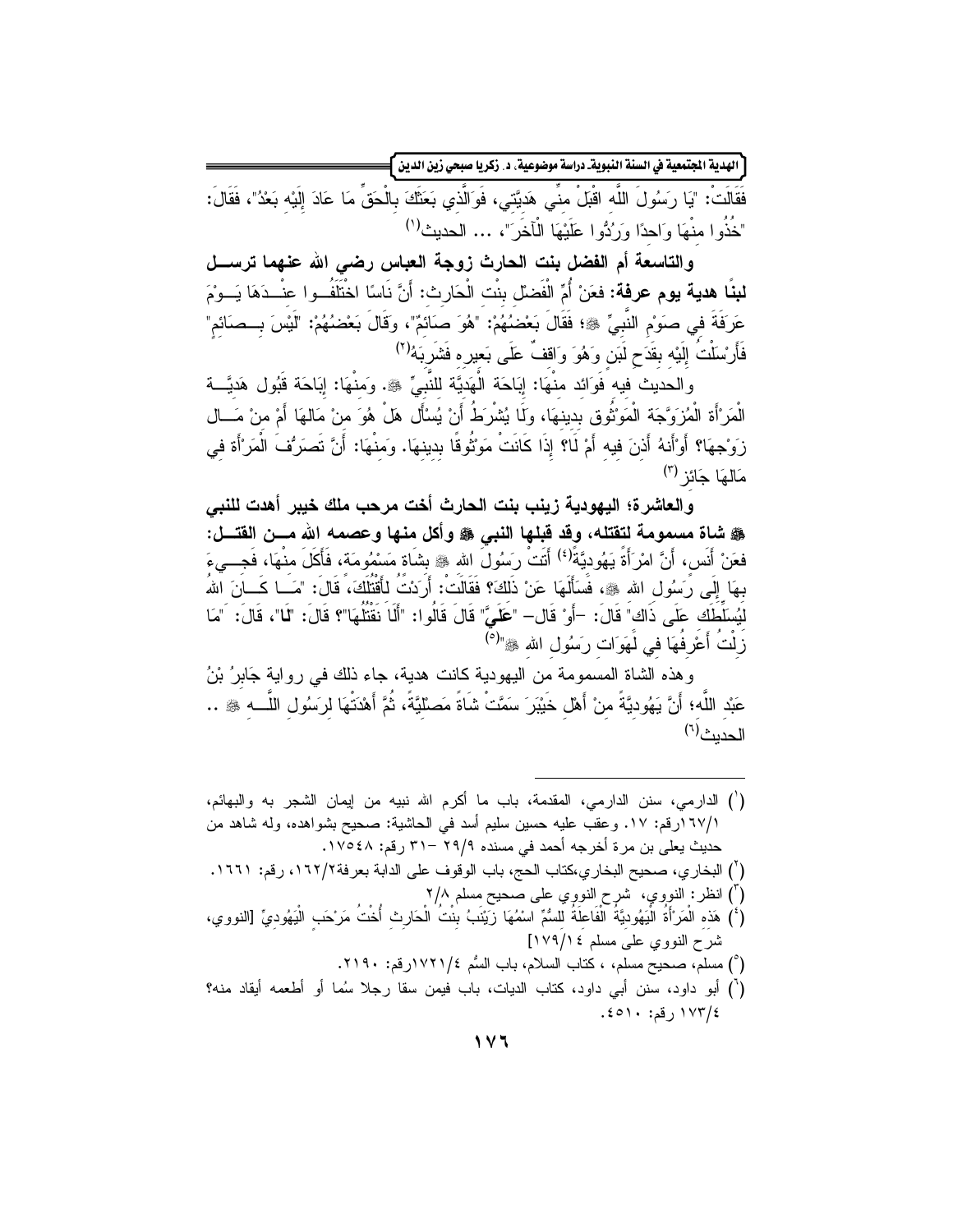[مجلة البحوث الإسلامية\_ العدد السادس والعشرون شوال ١٤٣٩هـ ]

و هذه الأحاديث كشفت أن النساء العشر ة منهن أجنبيات لا تر بطهن صــــلة قر ابـة بـالنبـي ﷺ، و منـهن لـهن صـلـة قر ابـة، وكذلك فيـها إهداء الز و جـة لز و جـها.

والأحاديث واضحة الدلالة في جواز قبول الرجل هدية المرأة الأجنبية؛ وقد سبق القول أن النووي وغيره قيدها بالمرأة المتزوجة الموثوق بدينها، وهذا قيد جيد ويضاف عليه أن الهدية من المر أة مشر وعة ما لم تكن فتنة لأحـــدهما، أو مـــدخلا للفتنة والمحرمات، كأن يكون النهادي بين فتاة وشاب في جو غير مأمون ليطمـــع أحدهما في الآخر كما يكثر هذا في زماننا ونكون هذه الهدية بمثابة بريــد للعلاقـــة المحر مة.

#### المطلب الرابيع

رجال ونساء أهدى إليهم النبي

النبي ﷺ أكرم من الناس جميعًا، فكما كان يقبل الهدايا من الرجال والنساء، فكذلك كان ببادلهم الهدايا ﷺ ولقد مضبي في المطلب الأول أنه ﷺ كان يقبل الهديسة وبثيب عليها، وكذلك كان ﷺ يقبل الهدية ويطعم أصحابه منها إن كانت طعامـــا أو شر اپا.

وكذلك كان النبي ﷺ يقدم الهدية لأصحابه من لباس أو طعام فعَنْ عَلَـــيٍّ ۞ قَالَ: "أَهْدَى إِلَيَّ النَّبِيُّ ۞ خُلَّةَ سيَرَاءَ فَلَبِسْتَهَا فَرَأَيْتَ الْغَضنَبَ في وَجْهه فَشُقَقْتُهَا بَيْنَ نسَائی"(۱)

وكذلك أهدى النبي ﷺ لعمر بن الخطاب ۞ لباسًا كان بلبسه فعن جَابر بْنَ عَبْدِ اللّهِ يَقُولُ: "لَبِسَ النّبيُّ ﷺ يَوْمًا قَبَاءً مِنْ دِيبَاجٍ أُهْدِيَ لَهُ ثُمَّ أَوْشَكَ أَنْ نَزَعَهُ فَأَرْسلَ به إِلَى عُمَرَ بْنِ الْخَطَّابِ فَقيلَ لَهُ قَدْ أَوْسْكَ مَا نَزَعْتَهُ يَا رَسُولَ اللّه فَقَالَ: "نَهَاني عَنْهُ جبْريلُ" فَجَاءَهُ عُمَرُ يَبْكي فَقَالَ: "يَا رَسُولَ اللَّه كَرهْتَ أَمْرًا وَأَعْطَيْتَنيه فَمَا لَى"؟ قَالَ: "إِنِّي لَمْ أُعْطٰكَهُ لنَلْبَسَهُ إِنَّمَا أَعْطَيْتُكَهُ تَبِيعُهُ". فَبَاعَهُ بأَلْفَىْ درْهَم"<sup>(٢)</sup> ووفاء منه ﷺ وبرًا بزوجه خديجة وَ لِللهِ كان يهدي اللحم إلى صويحباتها

- (`) البخار ي، صحيح البخار ي، كتاب الهبة وفضلها والتحريض عليها، باب هدية ما يكر ه لبسه، ١٦٣/٣ رقم: ٢٦١٤.
- (أ) مسلم، صحيح مسلم، كتاب اللباس والزينة، باب نحريم استعمال إناء الذهب والفضة على الرجال، ١٦/٣, قم: ٢٠٧٠.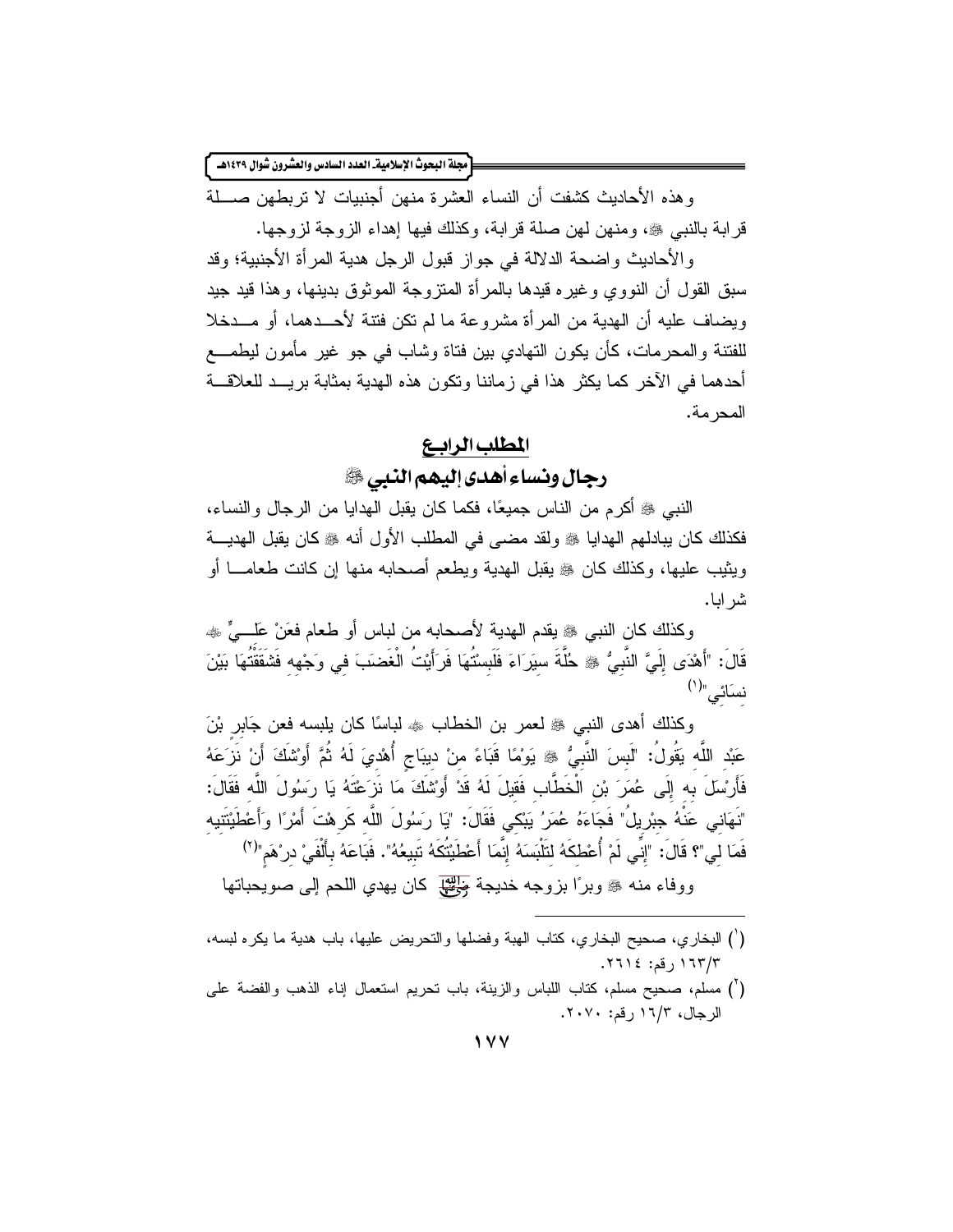[ الهدية الجنّعية في السنة النبويةـ دراسة موضوعية، د. زكريا صبحي زين الدين <mark>}</mark>

فعَنْ عَائشَةَ، قَالَتْ: "مَا غرْتُ عَلَى امْرَأَة مَا غرْتُ عَلَى خَديجَةَ، وَلَقَدْ هَلَكَتْ قَبْلَ أَنْ يَتَزَوَّجَني بِثَلَاثٍ سنينَ، لمَا كُنْتُ أَسْمَعُهُ يَذْكُرُهَا، ولَقَدْ أَمَرَهُ رَبُّهُ عَزَّ وَجَلّ أَنْ يُبَشّرَهَا بِبَيْت منْ قَصَبَ في الْجَنَّة، وَإِنْ كَانَ لَيَذْبَحُ الشَّاةَ ثُمَّ يُهْدِيهَا إِلَى خَلَائلهَا"<sup>(١)</sup>

والهدية محببة لنفس النبي ۞، فكان ۞ يهدي من الطعام المُهدى إليه فعـــن أَنَسَ بْنَ مَالك يَقُولُ: أُهْديَ إِلَى النَّبِيِّ ﷺ تَمْرٌ ۚ فَأَخَذَ بُهَدِّيه"(٢) .

# المطلب الرابيع نساء يتبادلن الهدايا

والنساء كما كن بقدمن الهدايا للنبي ﷺ كن بِتبادلن الهدايا فيما بينهن **فحفصة** أم المؤمنين جَلِّيَّتٍي تقبل هدية امرأة من قومها: فعَنْ عَائــشَةَ جَلِّيَّتٍ، قَالَــتْ: كَـــانَ رَسُولُ اللَّه ۞ يُحبُّ العَسلَ وَالطَّوَاءَ، وكَانَ إِذَا انْصرَفَ منَ العَصْرِ دَخَــلَ عَلَـــى نسَائه، فَيَدْنُو منْ إِحْدَاهُنَّ، فَدَخَلَ عَلَى حَفْصَةَ بِنْت عُمَرَ، فَاحْتَبَسَ أَكْثَـــرَ مَـــا كَـــانَ يَحْتَبِسَ)، فَغرنْتُ، فَسَأَلْتُ عَنْ ذَلكَ، فَقيلَ لي: أَهْدَتُ لَهَا امْرَأَةٌ منْ قَوْمهَا<sup>(٣)</sup> عُكَّةً مـــنْ عَسَل... الحديث<sup>(٤)</sup>.

وأم سلمة جَرَّسَتِي تقدم لها امرأة هدية متواضـــعة فيأمرهـــا النبـــي ﷺ أن **بِقبِلها** فعَنْ أُمِّ سلَمَةَ، أَنَّ امْرَأَةً أَهْدَتْ لَهَا رِجْلَ شَاة تُصنُدِّقَ عَلَيْهَا بِهَا " فَأَمَرَهَا النَّب*يُّ* هُ أَنْ نَقْبَاَ مَا"<sup>(٥)</sup>

وأم حُفيد تهدي لأختها ميمونـة أم المؤمنين رضـى الله عنـها فعَنْ خَالد بْن الْوِلِيدِ، قَالَ: أَهْدَتْ أُمُّ حُفَيْدِ لِمَيْمُونَةَ لَحْمَ ضَبٍّ، فَدَخَلَ نَبِيُّ اللهِ ﷺ، فَقُدِّمَ إِلَيْهِ، وَكَانَ لَما يَأْكُلُ طَعَامًا حَتَّى يَعْلَمَ مَا هُوَ؟ فَقَالَت امْرَأَةٌ: أَخْبِرُوا النَّبِيَّ ۞ مَا هَذَا؟، فَقَــالُوا: إنّـــهُ

- (') مسلم، صحيح مسلم، كتاب فضائل الصحابة، باب فضائل خديجة أم المؤمنين رضى الله عنها ١٨٨٨/٤ رقم ٢٤٣٥.
- (`) الدارمي، سنن الدارمي، كتاب الأطعمة، باب في النمر ١٣١٠/٢ حديث رقم: ٢١٠٦، وعقب عليه حسين سليم أسد في الحاشية: [إسناده صحيح.
- (أ) قوله أهدت لها امرأة من قومها عكة عسل لم أقف على اسم هذه المرأة. [ابن حجر، فتح الباري شرح صحيح البخاري ٩/ ٣٧٩]
- (') البخاري، صحيح البخاري، كتاب الطلاق، باب "لم تحرم ما أحل الله لك" ٤٤/٧ رقم: ٥٢٦٨.
- (°) أحمد، مسند أحمد ٢٤٢/٤٤ رقم ٢٦٦٦٨، وعقب عليه شعيب الأرنؤوط في الحاشية: إسناده صحيح.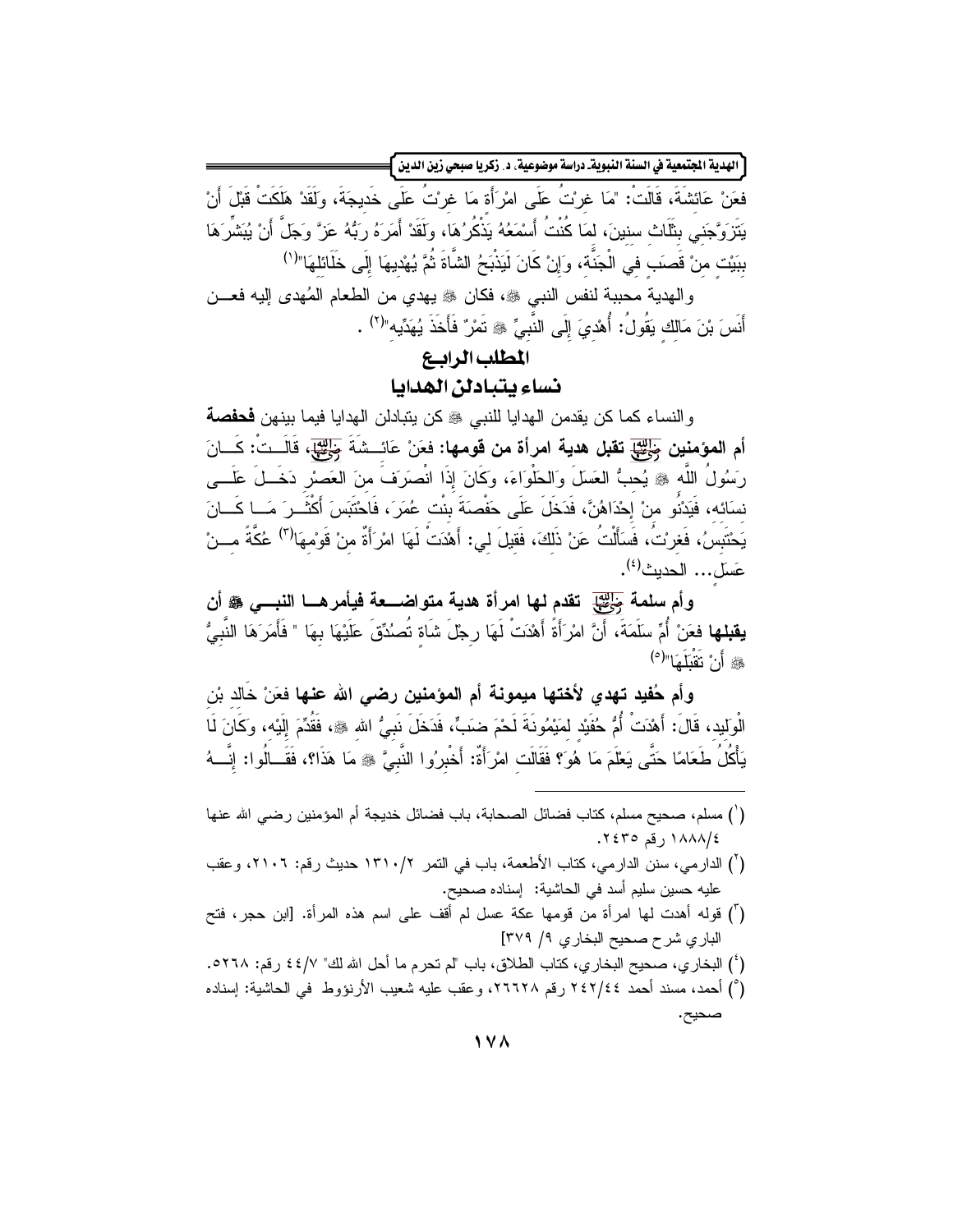<sup>"</sup>مجلة البحوث الإسلامية\_ العدد السادس والعشرون شوال ١٤٣٩هـ |

لَحْمُ ضنبٍّ أَهْدَتْهُ أُمُّ حُفَيْد لمَيْمُونَةَ، قَالَ: وَهَمَّ أَنْ يَأْكُلَ منْهُ، فَكَفَّ، أَحَــرَامٌ هُــوَ يَــا رَسُولَ الله؟، قَالَ: "لَما، وَلَكنِّي أَجِدُني أَعَافُهُ وَلَيْسَ منْ طَعَام قَوْمي"، قَــالَ خَالــدٌ: فَأَكَلْتُهُ وَهُوَ جَالسٌ فَلَمْ يَعبْ ذَلكَ عَلَىَّ ( ا

# المطلب الخامس

تبادل الهدايا مع غير المسلمين

يظهر مما مر معنا من أحاديث أن النبي ﷺ قبل هدايا غير المسلمين مـــن أمثال المقوقس عظيم القبط، وملك الحبشة، وملك دُومة الجندل، وملك أبلة، وكلهـــم غير مسلمين يدل على جواز قبول هدية المشرك ولقد نرجم البخاري فسي كتـــاب الهبة وفضلها والتحريض عليها ببابين حول هدايا غير المسلمين أحدهما قوله: باب قبول الهدية من المشركين، والثاني بباب الهدية للمشركين مما يدل على جواز نبادل الهدايا مع المشركين منهم وإليهم، إلا أن للأحاديث التي مرت مما نبين جواز قبول هدية المشرك معارض من حديثين ينهيان عن قبول هدايا المشركين

فعَنْ عِيَاضٍ بْنِ حِمَارٍ أَنَّهُ أَهْدَى لِلنَّبِيِّ ۞ هَديَّةً لَهُ أَوْ نَاقَةً فَقَــالَ النَّبــيُّ ۞: "أَسْلَمْتَ"؟ قَالَ: ۚ "لَا". قَالَ: "فَإِنِّي نُهيتُ عَنْ زَبَد الْمُشْرِكينَ"<sup>(٢)</sup>

قَالَ الترمذي عقب الحديث: "وَمَعْنَى قَوْلَه إنِّي نُهيتُ عَنْ زِبْــد الْمُــشْركينَ يَعْنى هَدَايَاهُمْ، وَقَدْ رُويَ عَنْ النَّبِيِّ ۞ أَنَّهُ كَانَ يَقْبَلُ منْ الْمُشْرِكينَ هَدَايَاهُمْ، وَذُكــرَ في هَذَا الْحَديث الْكَرَاهيَةُ وَاحْتَمَلَ أَنْ يَكُونَ هَذَا بَعْدَ مَا كَانَ يَقْبَلُ منْهُمْ ثُمَّ نَهَى عَــنْ هَدَايَاهُمْ"، وقال ابن حجر معقبًا على نرجمة البخاري (قَوْلُهُ بَابُ قَبُول الْهَديَّـــة مــــنَ الْمُشْرِكينَ): أَيْ جَوَازِ ذَلَكَ وَكَأَنَّهُ أَشَارَ إِلَى ضَعْف الْحَديثِ الْوَارِدِ فــي رَدٍّ هَدِيَّــة الْمُشْرِكَ وَهُوَ مَا أَخْرَجَهُ مُوسَى بْنُ عُقْبَةَ في الْمَغَارِي عَن بن شَـــهَاب عَــنْ عَبْــد الرَّحْمَنِ بْنِ كَعْبٍ بْنِ مَالك ورَجَالٍ منْ أَهْلِ الْعَلْمِ أَنَّ عَامرَ بْنَ مَالك الَّــذي يُـــدْعَى مُلَاعبَ الْأَسنَة قَدمَ عَلَى رَسُول اللَّه ﷺ وَهُوَ مُتْسُرِكٌ فَأَهْدَى لَهُ فَقَالَ "إِنِّي لَمَا أَقْبَلُ هَديَّةَ

- (') الطبراني، المعجم الكبير ١٠٨/٤ رقم ٣٨١٩ بسند حسن، والحديث أصله في صحيح البخاري. وله شاهد من حديث ميمونة أخرجه الطبراني في الكبير أيضا ج: ٣٩/٢٣ رقَّم  $.1.72$
- (أ) الترمذي، سنن الترمذي، كتاب السير ، باب في كراهية هدايا المشركين ١٤٠/٤ رقم: ١٥٧٧. وقال: حسن صحيح.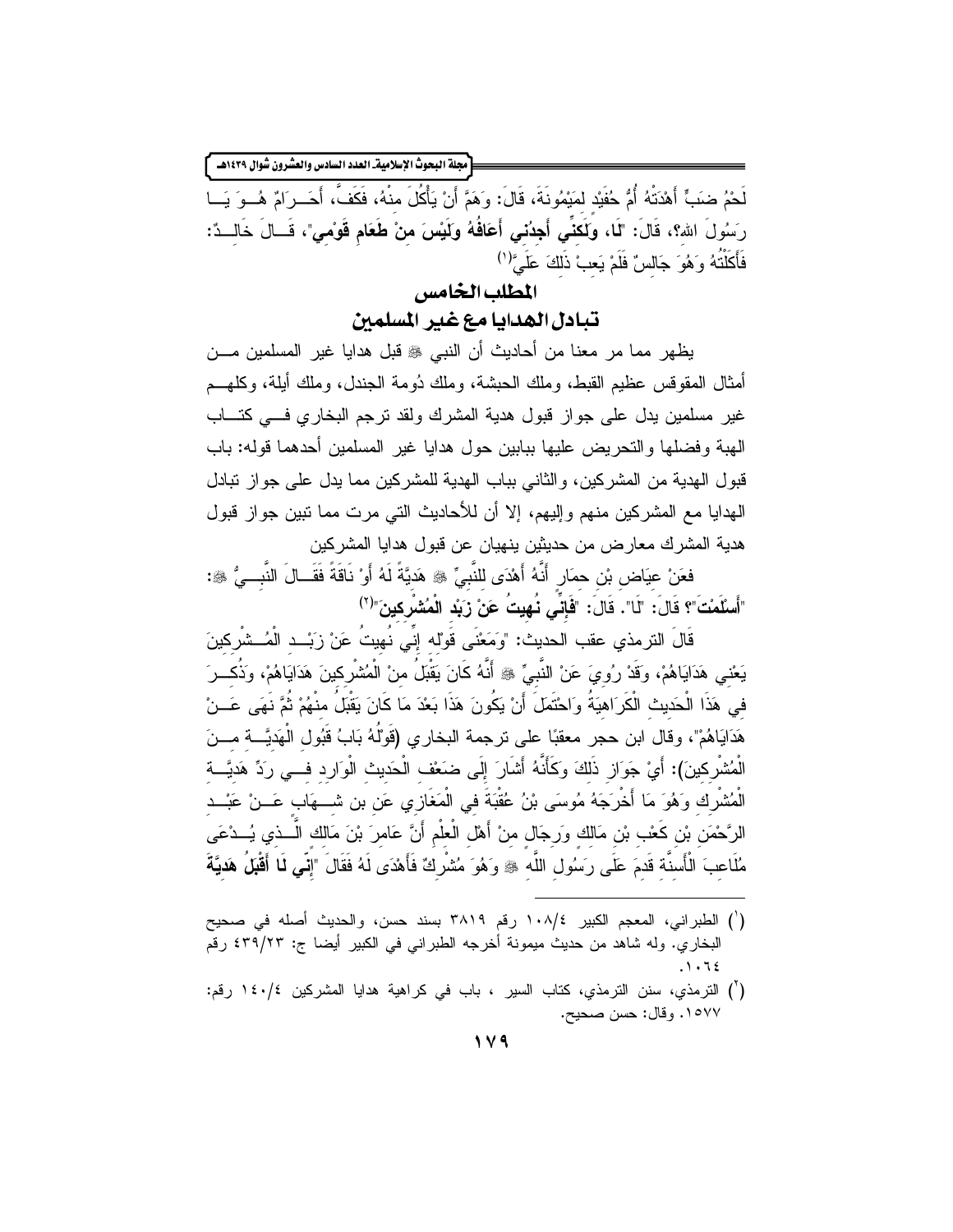الهدية الجنّععية في السنة النبويةـ دراسة موضوعية، د. زكريا صبحي زين الدين <mark>}</mark>

مُشْرِك"<sup>(١)</sup>. الْحَديثَ رجَالُهُ ثقَاتٌ إِلَّا أَنَّهُ مُرْسَلٌ وقَدْ وَصلَهُ بَعْضُهُمْ عَن الزُّهْريِّ وَلَـــا يَصحُّ وَفي الْبَابِ حَديثَ عيَاضٍ بْنِ حَمَّارٍ أَخْرِجَهُ أَبُو دَاوُدَ وَالتَّرْمذيُّ وَغَيْرُهُمَا منْ طَرِيق قَتَادَةَ عَنْ يَزِيدَ بْنِ عَبْدِ اللَّه عَنْ عيَاضٍ قَالَ أَهْدَيْتُ للنَّبِيِّ ۞ نَاقَةً فَقَالَ أَسْلَمْتَ قُلْتُ لَما قَالَ إِنِّي نُهيتُ عَنْ زِبَد الْمُشْرِكينَ وَالزَّبْدُ بِفَتْحِ الزَّايِ وَسَكُونِ الْمُوَحدَة الرفد صَححهُ التَّرْمذيّ وبن خُزيَمَةَ وَأَوْرَدَ الْمُصنَفُ عدَّةَ أَحَاديثَ دَالَّة عَلَى الْجَوَازِ فَجَمَعَ بَيْنَهَا الطَّبَرِيُّ بأَنَّ اللمْتنَاعَ فيمَا أُهْديَ لَهُ خَاصَّةً وَالْقَبُولَ فيمَا أُهْديَ للْمُسْلمينَ؛ وَفيه نَظَرٌ لأَنَّ منْ جُمْلَة أَدلَّة الْجَوَازِ مَا وَقَعَت الْهَديَّةُ فيه لَهُ خَاصَّةً. وَجَمَعَ غَيْــرُهُ بــأَنَّ اللمْتنَاعَ في حَقٍّ مَنْ يُرِيدُ بهَديَّته النَّوَدُّدَ وَالْمُوَالَاةَ، وَالْقَبُولَ في حَقٍّ مَنْ يُرْجَى بِبذَلكَ تَأْنيسُهُ وَتَأْليفُهُ عَلَى الْإِسْلَامِ وَهَذَا أَقْوَى منَ الْأَوَّلِ. وَ**قيلَ:** يُحْمَلُ الْقَبُولُ عَلَى مَنْ كَانَ منْ أَهْلِ الْكتَابِ، وَالرَّدُّ عَلَى مَنْ كَانَ مَنْ أَهْلِ الْأَوْتَانِ. وَ**قَيلَ:** يَمْتَنعُ ذَلكَ لغَيْر ه مـــنَ الْأُمَرَاء وَأَنَّ ذَلكَ منْ خَصَائصه. وَمَنْهُمْ مَن ادَّعَى نَسْخَ الْمَنْعِ بِأَحَاديث الْقَبُول وَمنْهُمْ مَنْ عَكَسَ. وَهَذه الْأَجْوِبَةُ الثَّلَاثَةُ ضَعيفَةٌ فَالنَّسْخُ لَا يَثْبُتُ باللحْتمَال ولَا التَّخْصيص(٢).

**فيتضح من كلام ابن حجر :** أنه يعتبر أنسب الأقوال وأقواهم في الجمع بين مختلف الأحاديث المبيحة لقبول هدايا المشركين والمانعة، بأنه يمنع التهـــادي مــــع المشركين بغرض النودد والموالاة. ويقبل النهادي بغرض مؤانسة وتأليف القلسوب على الإسلام.

وعقب ابن حجر على نرجمة البخاري (قَوْلُهُ بَابُ الْهَدِيَّة للْمُشْرِكينَ وَقَـــوْل اللَّه تَعَالَى لَا يَنْهَاكُمُ اللَّهُ عَنِ الَّذينَ لَمْ يُقَاتِلُوكُمْ في الدّين) بقوله: وَالْمُرَادُ منْهَا بَيَــانُ مَنْ يَجُوزُ برُّهُ منْهُمْ، وَأَنَّ الْهَديَّةَ للْمُشْرِك إِثْبَاتًا وَنَفْيًا لَيْسَتْ عَلَى الْإطْلَاق، وَمنْ هَذه الْمَادَّة قَوْلُهُ تَعَالَى: "وَإِنْ جَاهَدَاكَ عَلَى أَنْ نُتُسْرِكَ بِي مَا لَيْسَ لَكَ بِه عِلْمٌ فَلَا نُطغهُمَــا وَصَاحِبْهُمَا في الدُّنْيَا مَعْرُوفا"(٢) الْآيَةَ. ثُمَّ الْبرُّ وَالصَّلَةُ وَالْإِحْسَانُ لَا يَسْتَلْزِمُ التَّحَابُبَ وَالنُّوَادُدَ الْمَنْهِيَّ عَنْهُ في قَوْله تَعَالَى: "لَا تَجِدُ قَوْمًا يُؤْمِنُونَ بِاللَّه وَالْيَوْم الْآخر يوادون

- (`) أخرجه الطبر اني في المعجم الكبير ٧١/١٩ رقم: ١٤٠.
- (أ) ابن حجر ، فتح الباري شرح صحيح البخاري ٢٣٠/٥-٢٣١، وانظر أيضًا: الشوكاني، نيل الأوطار ٨/٦ اً) لقمان: ١٥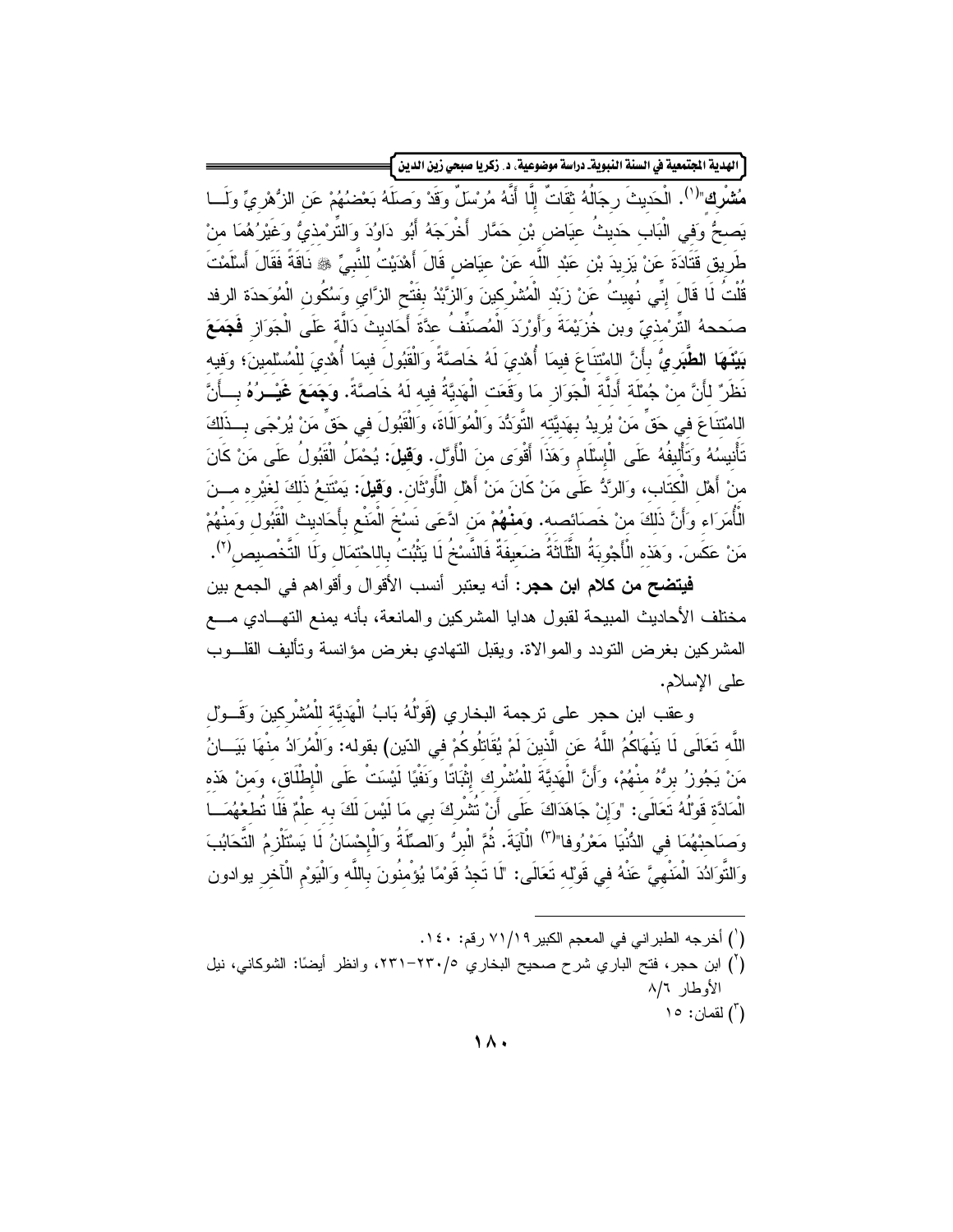مجلة البحوث الإسلامية العدد السادس والعشرون شوال ١٤٣٩هـ أ من حاد الله وَرَسُوله"<sup>(י)</sup>الْآيَةَ فَإِنَّهَا عَامَّةٌ في حَقٍّ مَنْ قَاتَلَ وَمَنْ لَمْ يُقَاتِلْ وَاللّهُ أَعْلَمُ<sup>(٢)</sup>. المبحث الثاني<br>أنواع الهــــدية

الهدية وسيلة للنواصل بين المتهادين، ولا تقتصر نلك الوسيلة علـــي نـــوع واحد من الأشياء بل إنها نتنوع بما في المجتمع من نتوع الأشياء التـــي يتبادلهـــا الناس بيعًا أو شراءً أو هبة، لذا نجد المجتمع النبوي تعددت فيه أنواع الهدايا كهدايا الطعام والشر اب والطيب والثياب والعبيد ووسائل النقل، والهدايا المعنويسة كسالعلم والحكمة والنصوص النبوية تكشف عن كل هذا.

# المطلب الأول: هدايا الطعام والشراب

الطعام والشراب بأنواعهما وأشكالهما لا يستغنى عنه الإنسان؛ بل ويشتهي منه أنواعًا. والطعام يدخل السرور على آكله ومتناوله، وقد كان الطعام والـــشراب مادة للهدايا المتبادلة بين المسلمين بعضهم بعضًا لإدخال مزيد من السرور، وتقوية روابط المجتمع، ولقد أبرزت الأحاديث السابقة في مطالب المبحث الأول أنواعًا من الأطعمة والأشربة. فقد جاء ذكر إهداء الطعام عامًا ففي حديث؛ أُنِّي النبي ﷺ بطعام فسأل عنه هدية أم صدقة ولما نبين أن هدية قال كلوا و أكل معهم<sup>(٣)</sup> . ولقد جاء ذكر إهداء اللبن في قصبة أبي هرير ة و أهل الصُّفة<sup>(٤)</sup>، وكذلك أهدته أم سُــنبلة للنبـــي ﷺ وسقى منه أبا بكر و عائشة رضبي الله عنهما<sup>(٥)</sup>، وكذلك جاء ذكر إهداء العــسل لأم المؤمنين حفصة رضي الله عنها من امرأة من قومها وسقت منه النبي ﷺ'').

أما إهداء السمن فقد أهدته أم مالك الأنصارية للنبي ﷺ ). وكذلك أم حُفيد خالة ابن عباس أهدت للنبي ﷺ سمنًا وأُقط وأضُب<sup>(٨)</sup>.

> (`) المجادلة: ٢٢ (`) ابن حجر : فتح الباري شرح صحيح البخاري ٢٣٣/٥ (°) انظر ص ۲  $\vee$  انظر ص $\left( \begin{smallmatrix} 1 \ 1 \end{smallmatrix} \right)$ (°) انظر ص ۱۲ (<sup>۲</sup>) انظر ص ۱۶–۱۰ انظر ص ۱۱) انظر (^) انظر ص ١٢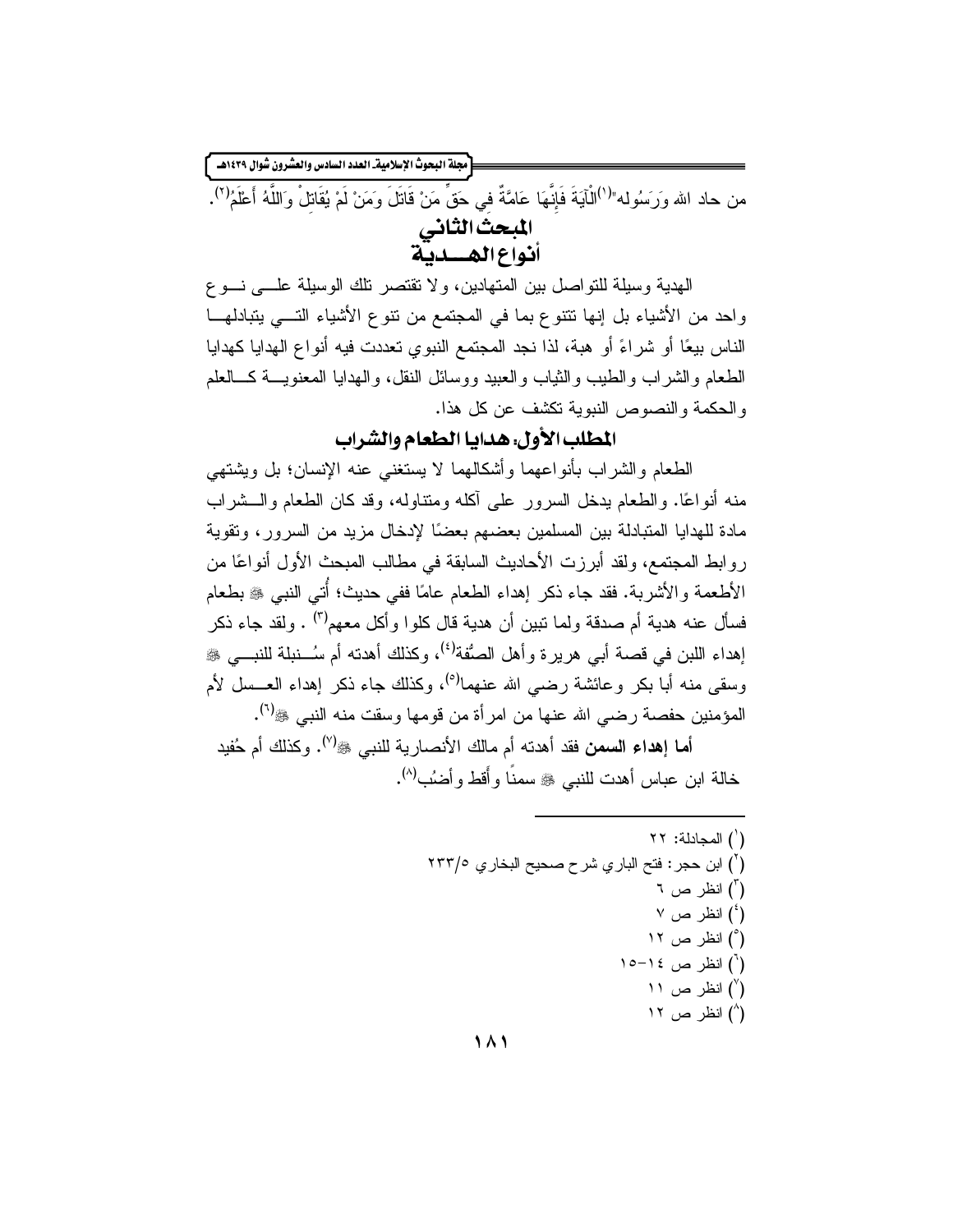ِ<br>الهدية الجتمعية في السنة النبويةـ دراسة موضوعية، د. زكريا صبحي زين الدين **]** 

وإِهداء النَّصر جاء في أَنَس بْن مَالك قَالَ: "أُهْدِيَ لرَسُول الله ﷺ نَمْرٌ فَجَعَلَ يَقْسِمُهُ بِمكْتُل وَاحِد، وَأَنَا رَسُولُهُ بِهِ حَتَّى فَرَغَ مِنْهُ"، قَالَ: "فَجَعَلَ يَأْكُلُ وَهُوَ مُقْع أَكْلَا ذَرِيعًا، فَعَرَفْتُ في أَكْله الْجُوعَ"<sup>(١)</sup>

وإهداء الحيس كان من أم سُليم للنبي ﷺ يوم زفاف عطي زينــب بنــت الحارث<sup>(٢)</sup>. **وكذلك جاء إهداء الحيس** في حديث لعائشة رضي الله عنها جاء فيــــه: "فَلَمَّا رَجَعَ رَسُولُ الله ﷺ ۚ قُلْتُ: يَا رَسُولَ الله: "أُهْدِيَتْ لَذَا هَديَّةٌ –أَوْ جَاءَنَــا زَوَرٌ وقَدْ خَبَأْتُ لَكَ شَبْئًا"، قَالَ: "مَا هُوَ؟" قُلْتُ: "حَبْس، قَالَ: "هَا**تيه**". فَجئْتُ به فَأَكَلَ.<sup>(٣)</sup>

والحيس: هو الطعام المتخذ من النمر والأقط والسمن، وقد يُجعل عـــوض الأقط الدقيق أو الفتيت<sup>(٤)</sup>. وهذا يوضح أن الحيس طعام فاخر ومشهور في الـــزمن النبوي يتضح هذا من فعل عائشة رضبي الله عنها حينما خبسأت منسه للنبسي ﷺ، فإهداؤه يعتبر هدية مستحسنة.

**وأهدي للنبي ﷺ الخبز واللحم فعَنْ** ابْنِ عَبَّاسٍ أَنَّ رَسُولَ اللَّهِ ﷺ جَمَعَ عَلَيْه ثِيَابَهُ ثُمَّ خَرَجَ إِلَى الصَّلَاةِ فَأُتِيَ بِهَدِيَّةٍ خُبْزٍ وَلَحْم فَأَكَلَ ثَلَاثَ لُقَم ثُمَّ صَلَّى بالنّاس وَمَا مَبَينٌ مَأْءٌ (°)

وكان مما يهدى في المجتمع النبوي من اللحوم لحم الشاة مشويًا فاليهوديـــة زينب بن الحارث أهدت شاة مسمومة للنبي ﷺ<sup>(٦)</sup>. وأهدت امرأة لأم سلمة رجل شاة فأمر ها النبي ﷺ أن تقبلها<sup>(٧)</sup>.

وعَنْ عَائشَةَ، قَالَتْ: أُهْدِيَتْ لَنَا شَاةٌ مَشْوِيَّةٌ فَقَسَّمْتُهَا كُلَّهَا إِلاَّ كَتفَهِـــــاً، فَدَخَلَ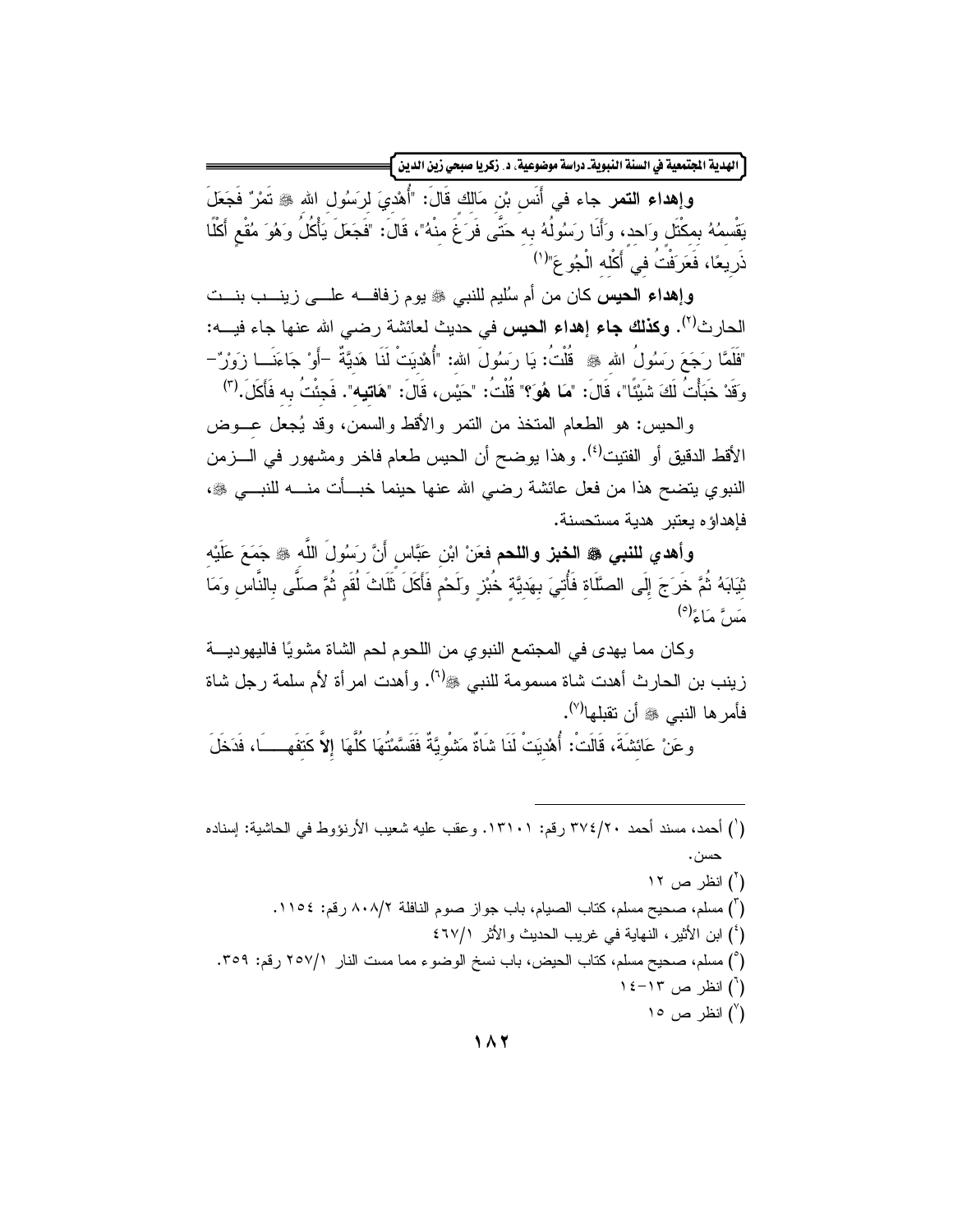عَلَىَّ رَسُولُ اللَّه ﷺ فَذَكَرِيْتُ ذَلِكَ لَهُ، فَقَالَ: «كُلُّهَا لَكُمْ إِلاَّ كَتَفَهَا»<sup>(١)</sup>

وعن عَبْدُ اللّه بْنُ بُسْرٍ قَالَ أَهْدَيْتُ للنَّبِيِّ ۞ شَاةً فَجَثَا رَسُولُ اللَّه ۞ عَلَـــى رِكْبَتَيْه يَأْكُلُ فَقَالَ أَعْرَابِىٌّ: "مَا هَذه الْجِلْسَةُ"؟ فَقَالَ: "إِنَّ اللَّهَ جَعَلَنِى عَبْدًا كَريمًا وَلَمْ يَجْعَلْنِي جَبَّارًا عَنيدًا"<sup>(٢)</sup>

**وكذلك كان لحم الطير يُهدى ف**عَنْ عَبْد الرَّحْمَن بْن عُثْمَانَ النَّيْمىٍّ قَالَ: "كُنَّا مَعَ طَلْحَةَ بْنِ عُبَيْدِ اللَّهِ وَنَحْنُ حُرُمٌ، فَأُهْدِيَ لَهُ طَيْرٌ وَطَلْحَةُ رَاقدٌ فَمنَّا مَنْ أَكَلَ وَمنَّــا مَنْ نَوَرَّعَ فَلَمَّا اسْتَيْقَظَ طَلْحَةُ وَفَّقَ مَنْ أَكَلَهُ، وَقَالَ أَكَلْنَاهُ مَعَ رَسُول اللَّه ﷺ ") .

# المطلب الثانى هدايا والثياب والرقيق وسائل النقل

لقد أو ضحت الأحاديث السابقة أنو اعًا متعددة من الألبسة أهديت مثل: أقبية من ديباج<sup>(٤)</sup>، و خميصة شامية واستبدلت بأنباجية<sup>(٥)</sup>، و حلة من حلـــل الــسِّير اء<sup>(٦)</sup>، وثوب حرير<sup>(٧)</sup>، وبردًا وبغلة بيضاء<sup>(٨)</sup>، وخفين<sup>(٩)</sup>، وخاتمًا من ذهب وجـــاريتين وبغلة بيضاء<sup>(١٠)</sup>.

وأُهدي للنبي ۞ جبة سنــدس فعن أَنَس ۞ قَالَ: "أُهْدِيَ للنَّبِيِّ ۞ جُبَّــةُ'''')

(`) ابن أبي شيبة، المصنف في الأحاديث والآثار ٢٤٤/٤ رقم ٢٤٧٠ بسند صحيح لغيره. وقال الألباني "الإسناد حسن" السلسلة الصحيحة وشيء من فقهها فوائدها ٩٨/٦. وأخرجه الترمذي وليس فيه لفظ "أهديت" وقال حسن صحيح. سنن النرمذي ٢٤٤/٤ رفم: ٢٤٧٠. (`) ابن ماجه، سنن ابن ماجه، كتاب الأطعمة، باب الأكل متكنًا، ١٠٨٦/٢ رقم: ٣٢٦٣. وقال البوصيري: "هذا إسناد صحيح" مصباح الزجاجة في زوائد ابن ماجه ٨/٤ (٢) مسلم، صحيح مسلم، كتاب الحج، باب تحريم الصيد للمحرم، ٨٥٥/٢. رقم ١١٩٧.  $\vee$  انظر ص $\left( \begin{smallmatrix} 1 \ 1 \end{smallmatrix} \right)$ (°) انظر ص ۹ (`) انظر ص ۱۱ انظر ص $'$  ۱۰ $'$ انظر ص $\binom{A}{1}$ (<sup>۹</sup>) انظر ص ۹ انظر: ص ١١) انظر $\ddot{ }$  : (``) الْحُبَّة مَا قطع من الثَّيَاب وخيط. [عياض، مشارق الأنوار على صحاح الآثار ١٣٨/١]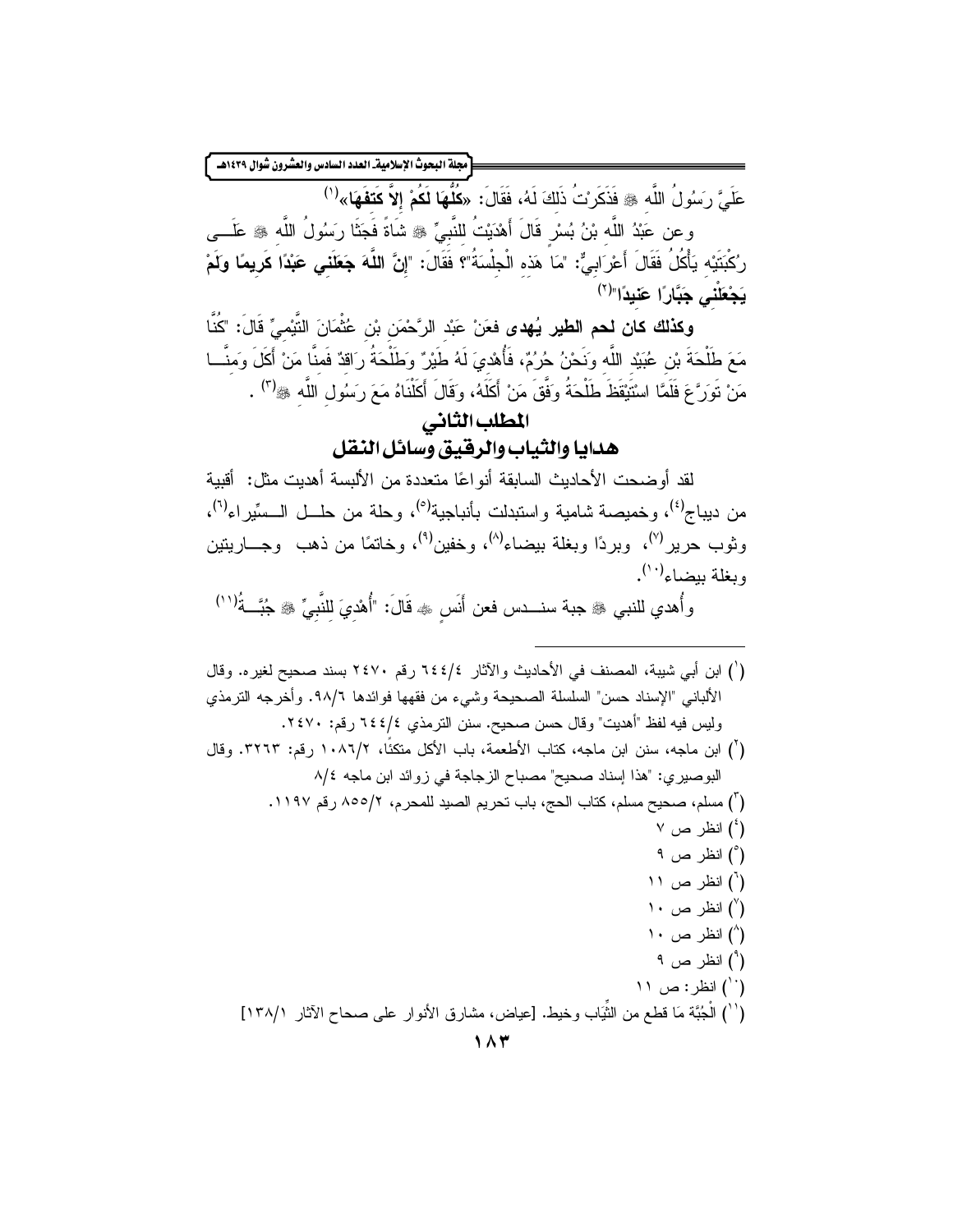الهدية المجتمعية في السنة النبويةـ دراسة موضوعية ، د . زكريا صبحي زين الدين }

سُنْدُسِ<sup>(י)</sup>، وَكَانَ يَنْهَى عَنْ الْحَرِيرِ فَعَجِبَ النَّاسُ منْهَا"، فَقَالَ: "وَا**لَّذْي نَفْسُ مُحَمَّــد** بِيَده لَمَنَاديلُ سَعْد بْنِ مُعَاذٍ فِي الْجَنَّة أَحْسَنُ منْ هَذَا"<sup>(٢)</sup>

وكذلك أُهدي له ﷺ فَروج حرير فعَنْ عُقْبَةَ بْنِ عَامرٍ ۞ أَنَّهُ قَالَ: "أُهْــديَ لِرَسُولِ اللَّهِ ، فَرُوحُ(") حَرير ... الحديث<sup>(؛)</sup>

وكانت نجارة الرق والعبيد منتشرة في الجاهلية واستمرت فسي أول عهــد الإسلام، فالعبد كما بباع ويشترى كان يُهدى؛ فعَنْ أَبِي هُرَيْرَةَ، قَالَ: خَرَجْنَـــا مَـــعَ رَسُولِ اللَّهِ ۞ يَوْمَ خَيْبَرَ، فَلَمْ نَغْنَمْ ذَهَبًا وَلاَ فضَّةً، إلَّا الأَمْوَالَ وَالثَّيَــابَ وَالمَتَــاعَ، فَأَهْدَى رَجُلٌ منْ بَني الضُّبَيْب، يُقَالُ لَهُ رفَاعَةُ بْنُ زِيْد، لرسَول اللَّه ﷺ غُلاَمًا، يُقَالُ لَهُ مدْعَمٌ ... الحدبث"(٥)

وعن عَلـىٍّ، أَنَّ فَاطمَةَ رضـي الله عنهما أَنَت النَّبـيَّ ۞ نَتْنـكُو إِلَيْه مَا نَأْقَى فـي يَدهَا مِنَ الرَّحَى، وبَلَغَهَا أَنَّهُ جَاءَهُ رِقِيقٌ، فَلَمْ تُصَادِفْهُ، فَذَكَرِبَ ٰ ذَلِكَ لعَائشَةَ، فَلَمَّا جَاءَ أَخْبَرَتْهُ عَائشَةُ، قَالَ: فَجَاءَنَا وَقَدْ أَخَذْنَا مَضَاجِعَنَا، فَذَهَبْنَا نَقُومُ، فَقَالَ: «عَلَى مَكَانكُمَا» فَجَاءَ فَقَعَدَ بَيْنِي وَبَيْنَهَا، حَتّٰى وَجَدْتُ بَرِدَ قَدَمَيْه عَلَى بَطْني، فَقَالَ: «أَلاَ أَدُلْكُمَا عَلَــي خَيْرِ ممَّا سَأَلْتُمَا؟ إِذَا أَخَذْتُمَا مَضنَاجِعَكُمَا –أَو ۚ أَوَيْتُمَا إِلَى فرَاشــكُمَا– فَــسَبِّحَا ثَلاَثَـــا وَثَلاَثينَ، وَاحْمَدَا ثَلاَثًا وَثَلاَثينَ، وكَبِّرَا أَربْعًا وَثَلاَثينَ، فَهُوَ خَيْرٌ لَكُمَا منْ خَادم»<sup>(٦)</sup>

والرقيق الذي جاء للنبي ﷺ كانت هدية جاء ذلك من طريق أبي أمامة، عن على في رواية الطبراني جاء فيها: "أُهْدي لرَسُول اللَّه ﷺ رَقيقٌ أَهـــذاهُمْ لَهُ بَعْضُ

- (`) قَالَ المفسِّرون في نَفْسير السُّنْدُس: أَنه رَقيق الدِّيباج، وَفي نَفْسير الإِسْتَبْرق: إنَّه غليظُ الدِّيباج، لم يَختلفوا فيه. [الأز هري، تهذيب اللغة ١٠٦/١٣]
- (أ) البخاري، صحيح البخاري، ، كتاب الهبة وفضلها والتحريض عليها، باب قبول الهدية من المشركين ١٦٣/٣ حديث رقم ٢٦١٥.
- (٢) فروج حَريرٍ بفَتْحِ الْفَاءِ وَتَتْسْدِيدِ الرَّاءِ وَيُقَالِ بتخفيفها ايضا هُوَ القباءِ الَّذي فيه شقّ من خلَفه [عياض، مشارق الأنوار على صحاح الآثار ١٥٠/٢]
- (') البخاري، صحيح البخاري، كتاب الصلاة، باب من صلى فَي فروج حرير ثم نزعه ٨٤/١ حدبث رقم: ٣٧٥.
- (°) البخاري، صحيح البخاري، كتاب الأيمان والنذور، باب هَلْ يَدْخُلُ في الأَيْمَانِ وَالنُّذُورِ الأَرْضُ، وَالغَنَمُ، وَالزُّرُوعُ، وَالأَمْتَعَة. ١٤٣/٨ رقم: ٦٧٠٧
- (`) صحيح البخاري (٦٥/٧) حديث رقم ٥٣٦١،كتاب النفقات، باب عمل المرأة في بيت زوجها.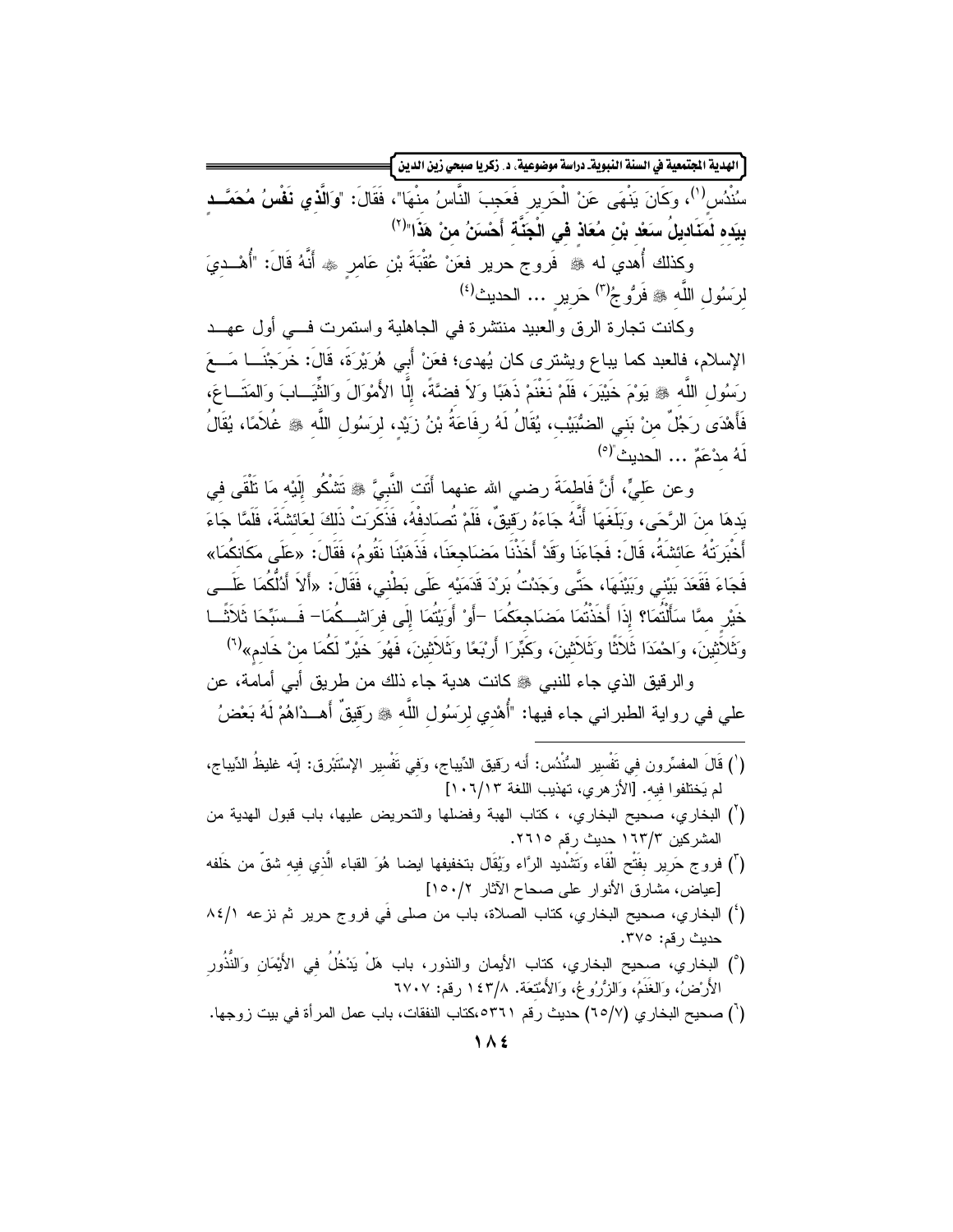مجلة البحوث الإسلامية\_ العدد السادس والعشرون شوال ١٤٣٩هـ.

مُلُوكِ الْعَجَمِ"(١)

وكانت الدواب وسيلة من وسائل النقل في الزمن النبي ﷺ وكانــت مــادة للهدايا يتم تقديمها فعن كَثيرُ بْنُ عَبَّاس ابْنِ عَبْد الْمُطَّلب قَالَ: قَالَ عَبَّاسٌ: "شَهدْتُ مَعَ رَسُولِ اللَّهِ ، يَوْمَ حُنَيْن، فَلَزمْتُ أَنَا وَأَبُو سُفْيَانَ بْنُ الْحَارِث بْنِ عَبْدِ الْمُطَّلب رَسُولَ اللَّه ﴾ فَلَمْ نُفَارِقْهُ وَرَسُولُ اللَّه ۞ عَلَى بَغْلَة لَهُ بَيْضَاءَ أَهْدَاهَا لَهُ فَرْوَةُ بْــنُ نُفَاثَــةَ  $\int_0^{\infty}$ الْجُذَامے $\int_0^{\infty}$ ... الحدیث

# المطلب الثالث الهديةالمعنوية

لئن كان الطعام والشراب والثياب ووسائل النقل أشياء مادية نُقــدم هـــدايا لينتفع بها المُهدى إليه، فقد كشفت الأحاديث عن نوع جديد من الهدايا ليس في عالم الماديات، وإنما في عالم الحكمة والمعرفة والعلم، إذ أن هدف الهدية تحقيق المنفعة وإدخال السرور، والمسلم يعتقد أن منفعته بالعلم والحكمة تفوق منفعته بالماديـــات، فلقد اعتبر الصحابة ۞ أن ما سمعوه من النبي ۞ من العلم والحكمة أجمـــل هديــــة يقدمونها لأجيال التابعين فعن عَبْدَ الرَّحْمَن بْنَ أَبِي لَيْلَى قَالَ لَقَيَنِي كَعْبُ بْنُ عُجْــرَةَ فَقَالَ: "أَلاَ أُهْدي لَكَ هَديَّةً سَمعْتُهَا منْ النَّبِيِّ ﷺ"، فَقُلْتُ: "بَلَى فَأَهْدهَا لی" فَقَالَ: "سَأَلْنَا رَسُولَ اللَّه ﷺ فَقُلْنَا يَا رَسُولَ اللَّه كَيْفَ الصَّلاةُ عَلَيْكُمْ أَهْلَ الْبَيْت فَإِنَّ اللَّهَ قَدْ عَلَّمَنَـــا كَيْفَ نُسَلِّمُ عَلَيْكُمْ" قَالَ: "قُولُوا اللَّهُمَّ صَلٍّ عَلَى مُحَمَّد وَعَلَى آل مُحَمَّد؛ كَمَا صَــلَّيْتَ عَلَى إِبْرَاهِيمَ وَعَلَى آلِ إِبْرَاهِيمَ، إِنَّكَ حَميدٌ مَجِيدٌ، اللَّهُمَّ بَارِكْ عَلَى مُحَمَّد وَعَلَى آل مُحَمَّدٍ كَمَا بَارَكْتَ عَلَى إِبْرَاهِيمَ وَعَلَى آل إِبْرَاهِيمَ، إِنَّكَ حَميدٌ مَجِيدٌ"<sup>(٤)</sup>

وقال التابعي عبد الله بن يزيد أَبُو عَبْد الرَّحْمَن الْحُبُليَّ: "لَيْسَ هَديَّةٌ أَفْضلَ

- (أ) الدعاء للطبراني (ص:٩٠) حديث رقم٢٢ في إسناده من يضعف ولكن جاء من طرق أخرى صحيحية.
- (`) اخْتَلَفُوا في إِسْلَامه فَقَالَ الطُّبَرِيُّ أَسْلَمَ وَعَمَّرَ عُمْرًا طَوِيلًا وَقَالَ غَيْرُهُمْ لَمْ يُسْلمْ وَفي صَحيح الْبُخَارِيِّ أَنَّ الَّذي أَهْدَاهَا لَهُ مَلَكُ أَيِّلَةَ وَاسْمُ ملك أيله فيماً ذكره بن إسْحَاقَ يَحْنَةُ بْنُ رَوْبَةَ وَاللَّهُ أَعْلَمُ.[النووي، شرح النووي على صحيح مسلم ١١/ ١١٤] (أ) مسلم، صحيح مسلم، ، كتاب الجهاد والسير، باب في غزوة حنين ٣/ ١٣٩٨ رقم: ١٧٧٥.
	- (') البخاري، صحيح البخاري، ، كتاب أحاديث الأنبياء، بابِّ ١٤٦/٤ رقم: ٣٣٧٠.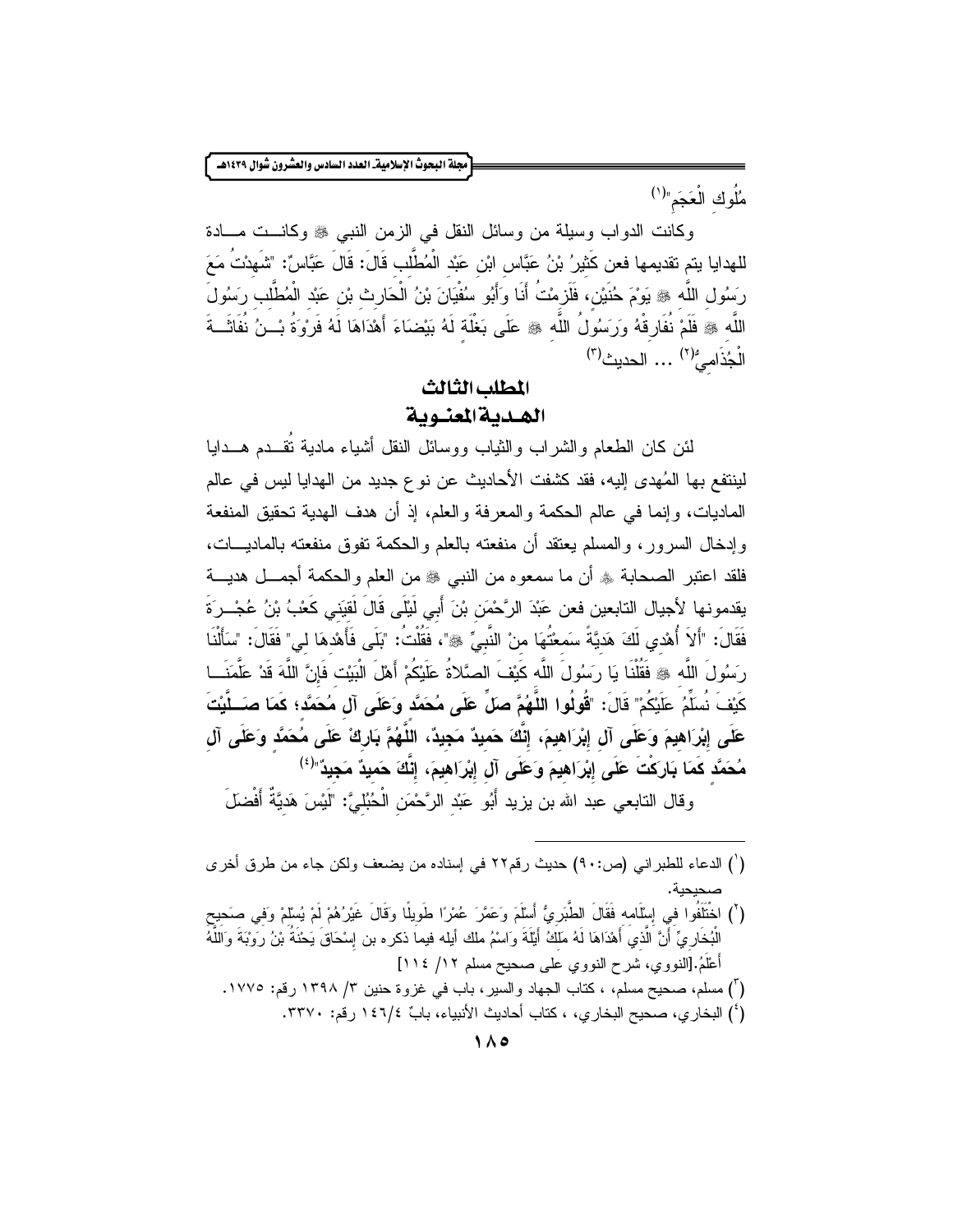الهدية الجتمعية في السنة النبويةـ دراسة موضوعية، د ـ زكريا صبحي زين الدين أ

منْ كَلَمَة حَكْمَة تُهْدِيهَا لِأَخيكَ" (')

الملحث الثالث أوقيات الهيدية

الهدية محببة للنفوس، وتحرى الأوقات المحببة عند إهدائها يزيدها بهجة فتزيد إدخال السعادة والسرور ، والسنة النبوية أبرزت أوقاتًا تقدم فيها الهدايا، فمن الأوقات؛ عند قلَّة ذات اليد، وعند الحاجة الِيها، وصلَّة الأرحام، والزيارة، والزواج والعرس، وبالجملة في كل الأوقات السارة والأماكن المحببة لدى من نقدم له الهدية

المطلب الأول الهديبة عند قلة ذات البد

إن الفقر وقلة ذات اليد من الأحوال التبي تشق على الإنسان، والمؤمن بِشق عليه سوَّ ال الناس فاليد العليا خير ٍ من اليد السفلي، فتأتي الهدية في هذا الوقت بلسمًا شافيًا لمن يعيشه، هديةً محب لمن أحب في وقت هو أحوج ما يكـــون لهـــا، فعَـــنْ عَائشَةَ قَالَتْ: "وَاللَّه لَقَدْ كَانَ يَأْتي عَلَى آل مُحَمَّد شَهْرٌ مَا نَخْتَبِرْ ُ فيه"، قَالَ: فَقُلْتُ: "يَا أُمَّ الْمُؤْمنينَ؛ فَمَا كَانَ يَأْكُلُ رَسُولُ اللَّه ﷺ؟ فَقَالَتُ: "كَانَ لَنَا جيرَانٌ مـــنْ الْأَنْــصَار جَزَاهُمْ اللَّهُ خَيْرًا كَانَ لَهُمْ شَيْءٌ منْ لَبَن يُهْدُونَ منْهُ إِلَى رَسُولِ اللَّهِ ﷺ"(٢)

لفيه الحض على التهادي والمتلحفة ولمو باليسير؛ لما فيه مـــن اســـتجلاب المودة، وإذهاب الشحناء، واصطفاء الجيرة، ولما فيه من النعاون على أمر العيشة المقيمة للارماق"<sup>(٣)</sup>

وفي غزوة الأحزاب كان الناس في جوع ومشقة، وكانوا يحفرون الخندق، ولقد دعا جابر ً بن عبد الله رضبي الله عنهما رسول ﷺ وبعضًا من أصحابه عي شاة ذبحها، إلا أن أن النبي ﷺ دعا الجيش كله وبارك الله في الطعام حتى أكلو ا جميعًـــا وبقي لآل جابر منه فأمرهم النبي ﷺ أن يأكلوا ويهدوا منــــه لمــــا أصـــــاب النـــــاس

- (`) الدارمي، سنن الدارمي ٣٦٧/١ رقم: ٣٦٣، كتاب المقدمة، باب في فضل العلم والعالم. وعقب عليه في الحاشية حسين سليم أسد: إسناده صحيح.
- (`) مسند أحمد ١٨٩/٤٣ رقم (٢٦٠٧٧) وعقب عليه شعيب الأرنؤوط في الحاشية: "حديث
- (") ابن بطال، شرح صحيح البخارى ٧/ ٨٥. والإرماق: بقية الحياة، أو بقية الروح، وهو الْقَليلُ منَ العَيْشِ الذي يُمْسكُ الرَّمَقِ. انظر: [ ابن منظور ، لسان العرب ١٢٥/١٠]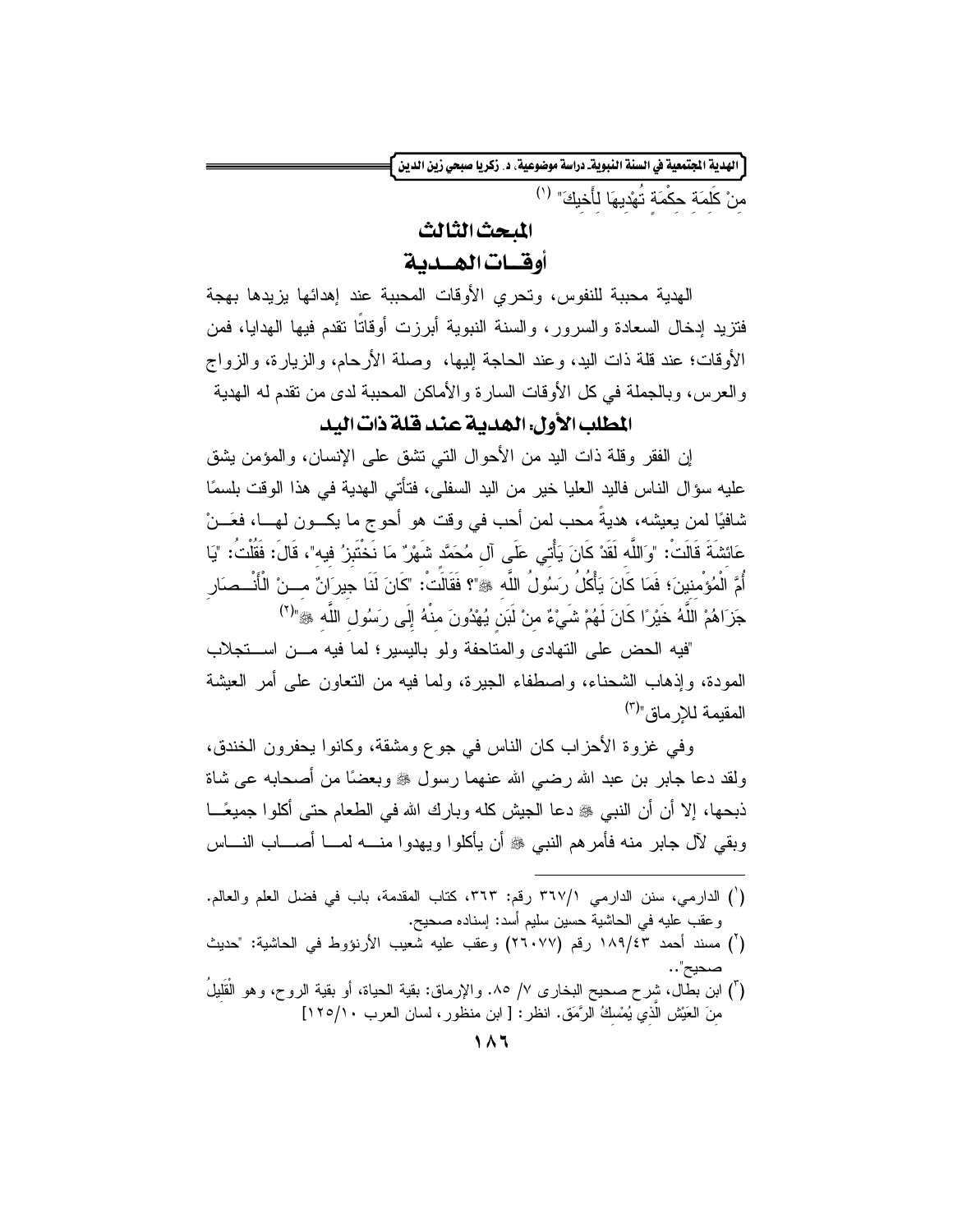#### .<br>مجلة البحوث الإسلامية\_ العدد السادس والعشرون شوال ١٤٣٩هـ |

المجاعة فعن جَابر ۞ قَالَ: "إنَّا يَوْمَ الْخَنْدَقِ نَحْفرُ؛ فَعَرَضَتْ كُدْيَةٌ شَــديدَةٌ فَجَــاءُوا النَّبِيَّ ﴾ فَقَالُوا: "هَذه كُدْيَةٌ عَرَضنَتْ في الْخَنْدَقِ" فَقَالَ: "أَلَمَا نَعَازِلٌ"، ثُمَّ قَــامَ وبَطْنُـــهُ مَعْصُوبٌ بحَجَر ولَبِثْنَا ثَلَاثَةَ أَيَّام لاَ نَذُوقُ ذَوَاقًا … فَجَعَلَ يَكْسِرُ الْخُبْزَ وَيَجْعَلُ عَلَيْه اللَّحْمَ وَيُخَمِّرُ الْبُرْمَةَ وَالنَّتُورَ إِذَاً أَخَذَ منْهُ وَيُقَرِّبُ إِلَى أَصْحَابِهِ ثُمَّ يَنْزِعُ فَلَــمْ يَــزلْ يَكْسرُ الْخُبْزَ وَيَغْرِفُ حَتَّى شَبِعُوا وَبَقَيَ بَقَيَّةٌ. قَالَ: "كُلمِي هَذَا وَأَهْدمِي فَــإنَّ النّـــاسَ أَصَابَتْهُمْ مَجَاعَةٌ"<sup>(١)</sup>

قَوْله: (كُلْي هَذَا وَأَهْدِي) بهَمْزَة قَطْع فعْلُ أَمْرِ للْمَرْأَة منْ الْهَديَّة، ثُــمَّ بَــبَّنَ سَبَبَ ذَلكَ بقَوْله: "فَإِنَّ النَّاسَ أَصَابَتْهُمْ مَجَاعَةٌ". وَفي روَايَة يُونُسَ "كُلي وَأَهْدي، فَلَمْ نَزلْ نَأْكُلُ وَنَهْدي يَوْمَنَا أَجْمَعَ"<sup>(٢)</sup>، وَفي رواَيَة أَبي الزُّبَيْر عَنْ جَابر<sup>(٣)،</sup> "فَأَكَلْنَا نَحْــنُ وَأَهْدَيْنَا لجيرَاننَا، فَلَمَّا خَرَجَ رَسُولُ اللَّه ﷺ ذَهَبَ ذَلِكَ"<sup>(٤)</sup>.

# المطلب الثانى

### الهدية عند الحاجة إليها

والإنسان قد لا يكون فقيرًا، لكنه قد يحتاج إلى أمور لا يستطيع شراءها، أو يؤجل شرائها، فحينما تُهدى له نقع منه موقع الاستحسان، ويكون أدعى لإدخال السرور أكثر، وربما اعتاد بعض الناس أن يسأل مَنْ يُقَدِم له هدية، ماذا بحتاج؟ خاصة إذا كان ممن يؤسس بيتًا جديدًا، فهذا حسن فحينما تأتي المحتاج هدية هو في حاجة إليها نسره أكثر ونخفف عنه بعض أعباء الحياة، والسنة نكشف عن شيء من مثل هذا فعَنْ سَهْل ﷺ أَنَّ امْرَأَةً جَاءَتْ النَّبِيَّ ﷺ بِبُرِدَة مَنْسُوجَة فِيهَا حَاشِيَتُهَا، أَتَدْرُونَ مَا الْبُرُدْةُ؟ قَالُوا: "الشَّمَّلَةُ" قَالَ: "نَعَمْ". قَالَتْ: "نَسَجْتُهَا بِيَدِي فَجئْتُ لأَكْسُوكَهَا". فَأَخَذَهَا النَّبيُّ ۞ مُحْتَاجًا إِلَيْهَا فَخَرَجَ إِلَيْنَا وَإِنَّهَا إِزَارُهُ، فَحَسَّنَهَا فُلانٌ فَقَالَ

- (') البخاري، صحيح البخاري، ، كتاب المغازي، باب غزوة الخندق وهي الأحزاب ١٠٨/٥ حديث رقم ٤٠١٠.
- (أ) رواية يونس أخرجها البيهقي في دلائل النبوة ٤١٥/٣، باب ما ظهر من حفر الخندق من دلائل النيو ة.
- (أ) رواية أبي الزبير أخرجها البيهقي في دلائل النبوة ٤٢٤/٣، باب مَا ظَهَرَ في الطَّعَام الَّذي دُعيَ إِلَيْه أَيَّامَ الْخَنْدَقِ منَ الْبَرَكَة وَآثَارِ النُّبُوَّة.
	- (<sup>٤</sup>) ابن حجر فتح الباري شرح صحيح البخاري ٣٩٨/٧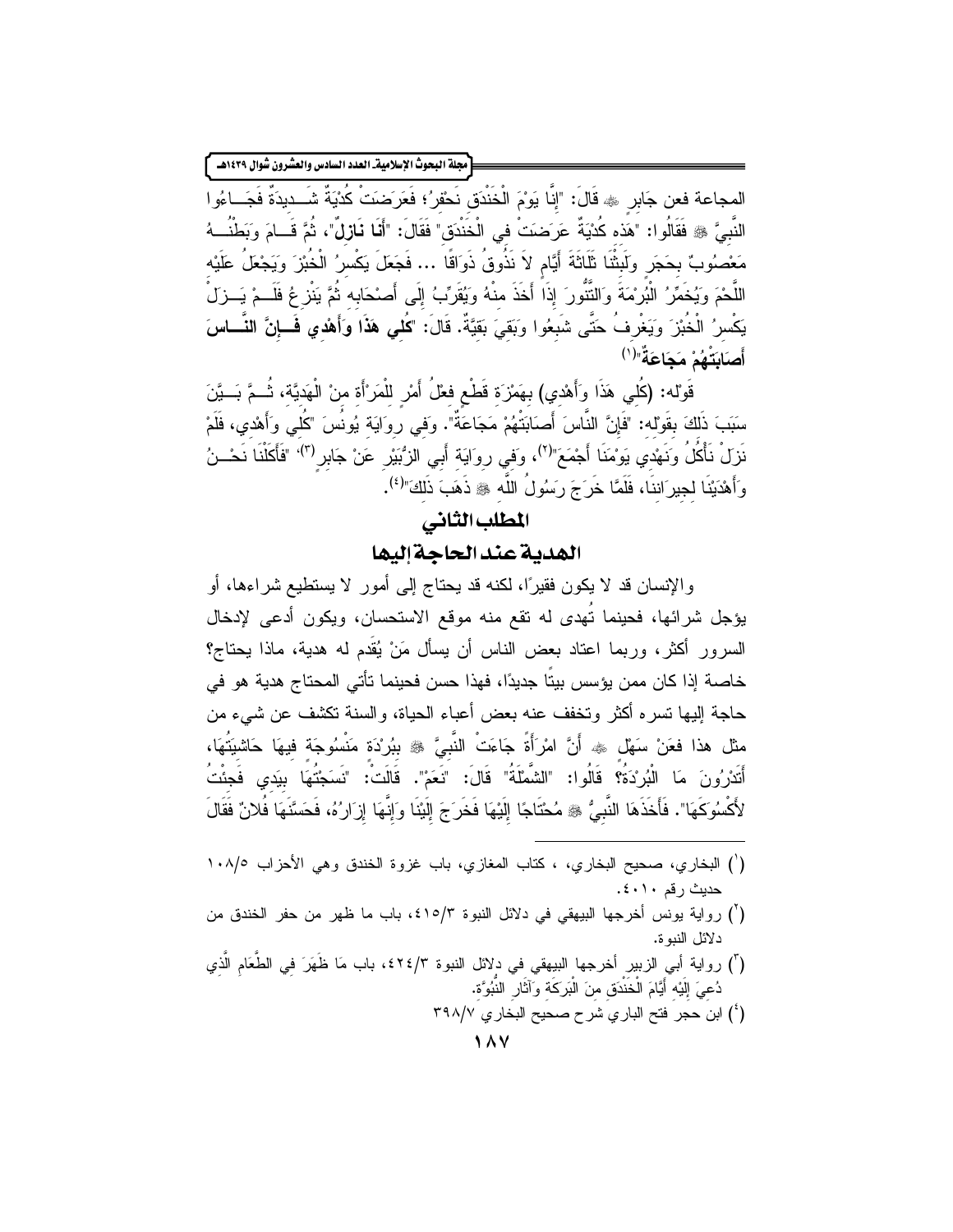ِّ الهدية المجتمعية في السنة النبويةـ دراسة موضوعية، د. زكريا صبحي زين الدين <mark>)</mark>

اكْسُندِهَا مَا أَحْسَنَهَا، قَالَ الْقَوْمُ: "مَا أَحْسَنْتَ لَبِسَهَا النَّبِيُّ ۞ مُحْتَاجًا إِلَيْهَا ثُمَّ سَأَلْتَهُ وَعَلَمْتَ أَنَّهُ لَا يَرُدُّ" قَالَ: "إِنِّي وَاللَّه مَا سَأَلْتُهُ لأَلْبَسَهُ إِنَّمَا سَأَلْتُهُ لتَكُونَ كَفَني". قَالَ  $\overrightarrow{a}$ ). "فَكَانَتْ كَفَذَهُ". (')

والحديث وإن لم يكن فيه لفظ الإهداء للنبي ﷺ، فهو هدية لأن النبي ﷺ لا يقبل الصدقة، فطالما أنه قبل البر دة فهي هدية، و هذا ما فهمه شر اح الحديث؛ فقال العيني: "وفيه قبول السلطان الهدية من الفقير ، وفيه جواز السؤال من السلطان، وفيه ما كان النبي ﷺ أنه يعطي حتى لا يجد شيئا، فيدخل بذلك في جملة المؤثرين على أنفسهم ولو كان بهم خصاصة"<sup>(٢)</sup>

وفيه استحباب المبادرة لأخذ الهدية لجبر خاطر مهديها وأنها وقعست منسه موقعاً، وقوله: (محتاجاً إليها) حال من الفاعل وكأنهم عرفوا ذلك بقرينة الحـــال أو بتصريح سابق منه بذلك (٣)

ولقد كان الصحابة ﴾ يتحرون في هداياهم للنبي ۞ حاجته ورغبته في نوع الهدية فعن جَابِرِ بْنِ عَبْدِ اللَّهِ، قَالَ: أَمَرَ أَبِي بخَزِيرَة فَصنُنعَتْ، ثُمَّ أَمَرَني فَأَتَيْتُ بهَا النَّبِيَّ ﴾ قَالَ: فَأَتَيْتُهُ وَهُوَ في مَنْزِله قَالَ: فَقَالَ لي: «مَاذَا مَعَكَ يَا جَابِرُ، أَلْحَمَّ ذي؟» قَالَ: قُلْتُ: لَا، قَالَ: فَأَتَبْتُ أَبِي، فَقَالَ لِي: هَلْ رِأَيْتَ رِسَوُلَ اللَّه ﷺ؟ قُلْتُ: نَعَمْ، قَالَ: فَهَلَّا سَمعْتَهُ يَقُولُ شَيِّئًا: قَالَ: قُلْتُ: نَعَمْ، قَالَ لي: «مَاذَا مَعَكَ يَا جَابرُ، أَلْحَــمٌ ذي؟» قَالَ: لَعَلَّ ر َسُو لَ اللَّه ﷺ أَنْ يَكُو نَ اشْتَهَى، فَأَمَرَ بِشَاة لَذَا دَاجِن فَذُبِحَتْ، ثُمَّ أَمَرَ بِهَــا فَشُوبِتْ، ثُمَّ أَمرَنى فَأَتَيْتُ بهَا النَّبِيَّ ۞ فَقَالَ لي: مَاذَا مَعَكَ يَا جَابِرُ؟ " فَأَخْبَرْتُهُ، فَقَالَ: «جَزَى اللَّهُ الْأَنْصَارَ عَنَّا خَيْرًا، وَلَما سَيَّمَا عَبْد اللَّه بْن عَمْرِو بْنِ حَرَام، وَسَــعْدِ بْـــنِ  $\hat{\mathbf{a}}^{(i)}$ عُبَادَةَ»

- (`) البخاري، صحيح البخاري، كتاب الجنائز ، باب من استعد للكفن في زمن النبي ﷺ ٨٧/٢ رقم
	- (`) العيني، عمدة القاري شرح صحيح البخاري ١٢/ ٢٦٠
	- ( ّ) الصديقى، دليل الفالحين لطرق رياض الصالحين ٤/ ٤٧٦
- (') أبو يعلي، مسند أبي يعلي ٢٠/٤ رقم: ٢٠٧٩، وعقب عليه في الحاشية حسين سليم أسد: إسناده صحيح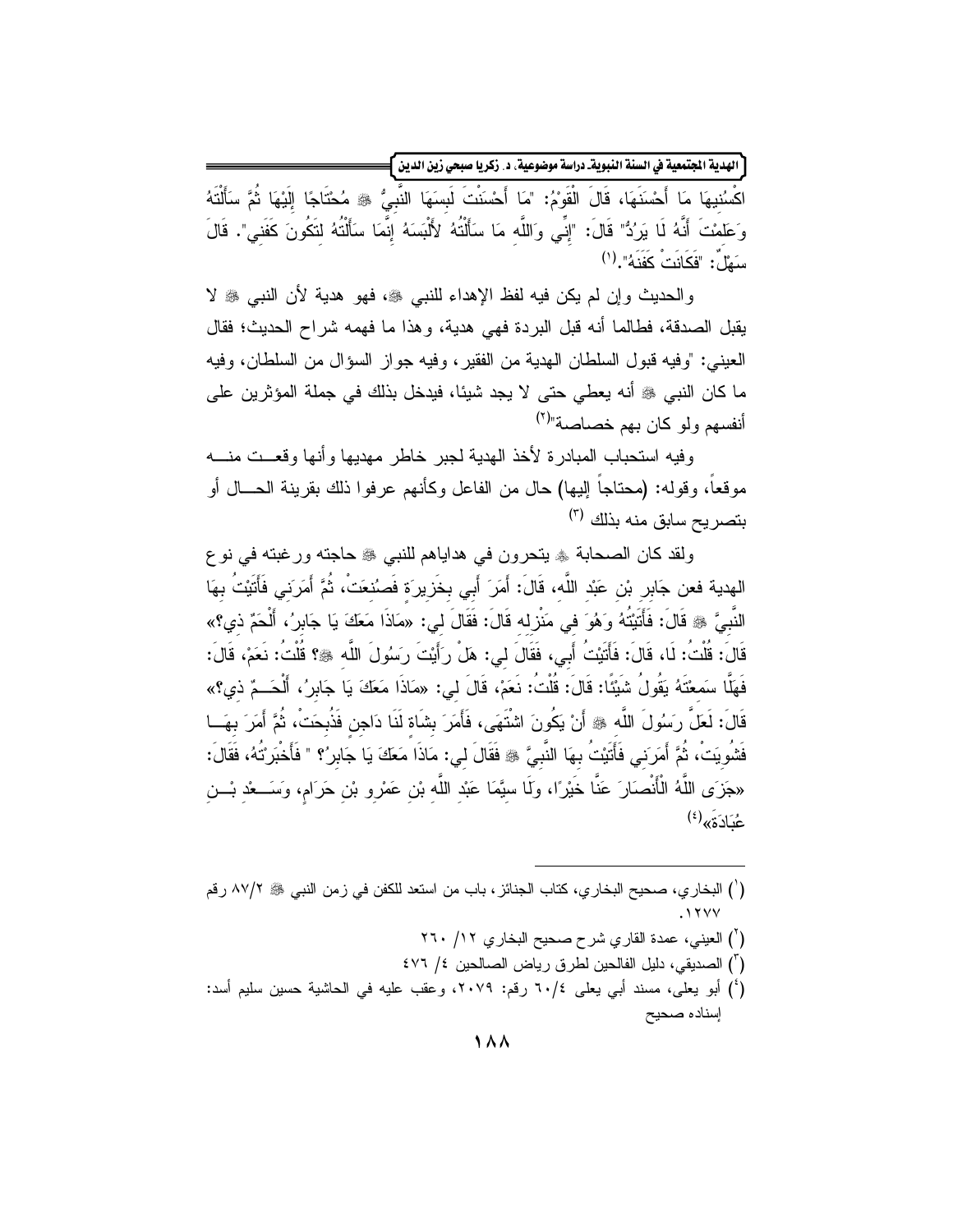[مجلة البحوث الإسلامية\_ العدد السادس والعشرون شوال ١٤٣٩هـ.

# المطلب الثالث

صلةالأرحام

صلة الأرحام مما دعا له الإسلام، والهدية حينما نكون لرحم نكون نوع من الصلة والتواصل، والنبي ۞ يوضح أن الهدية للأرحام نكون أعظم أجرًا فعن مَيْمُونَةَ بِنْتَ الْحَارِثِ جَهْلَهَا أَمْتَقَا وَلِيدَةً وَلَمْ تَسْتَأْنِنْ النَّبِيَّ ﴾ فَلَمَّا كَانَ يَوْمُهَا الَّذي يَدُورُ عَلَيْهَا فيه، قَالَتْ: "أَشْعَرْتَ يَا رَسُولَ اللَّه أَنِّي أَعْتَقْتُ ولليدَتي". قَالَ: "أَوَ فَعَلْت"؟ قَالَتْ: "نَعَمْ". قَالَ: "أَمَا إنَّك لَو ْ أَعْطَيَتْهَا أَخْوَالَك كَانَ أَعْظَمَ لأَجْرِك". (')

ترجم البخاري للحديث في موضع آخر : "باب بمن يبدأ بالهدية"؟<sup>(٢)</sup>

قال العيني: "مطابقته للترجمة تؤخذ من معنى الحديث لأن فيه شيئين عتق الوليدة وصلة بعض أخوالها فقال عليه السلام ما معناه أن صلتها لبعض أخوالهـــا كانت أولى وأكثر للأجر ويؤيد هذا ما رواه النسائي من حديث عطاء بن الـــسائب عن ميمونة قالت: "كانت لي جارية سوداء فقلت يا رسول الله إني أردت أعتق هذه فقال رسول الله أفلا تفدين بها بنت أختك أو بنت أخيك من رعاية الغنم"<sup>(٣)</sup>. فإن قلت النزجمة بلفظ الهدية والحديث بلفظ الصلة فكيف المطابقة فلت الهدية فيهسا معنسى الصلة وملاحظة هذا المقدار في وجه المطابقة تكفي"<sup>(٤)</sup>

### المطلب الرابيع

الهدية عند الزواج والعرس

الزواج إتمام للدين وفرحة في الدنيا، وهو وقت ومناسبة جميلة لتقديم الهدية، فعَنْ أَنَسٍ بْنِ مَالِكٍ، قَالَ: "لَمَّا نَزَوَّجَ النَّبِيُّ ﷺ زِيْنَبَ أَهْدَتْ لَهُ أُمَّ سُلَيْم حَيْسًا" ... الحديث<sup>(٥)،</sup> ولقد ترجم البخاري للحديث بقول: "بَاب الْهَديَّة للْعَرُوس"<sup>(٦)</sup>، وقال الْمُهلب: "فيه الهدية للعروس من أجل أنه مشغول بأهله ومانع لها عن نهيئة الطعام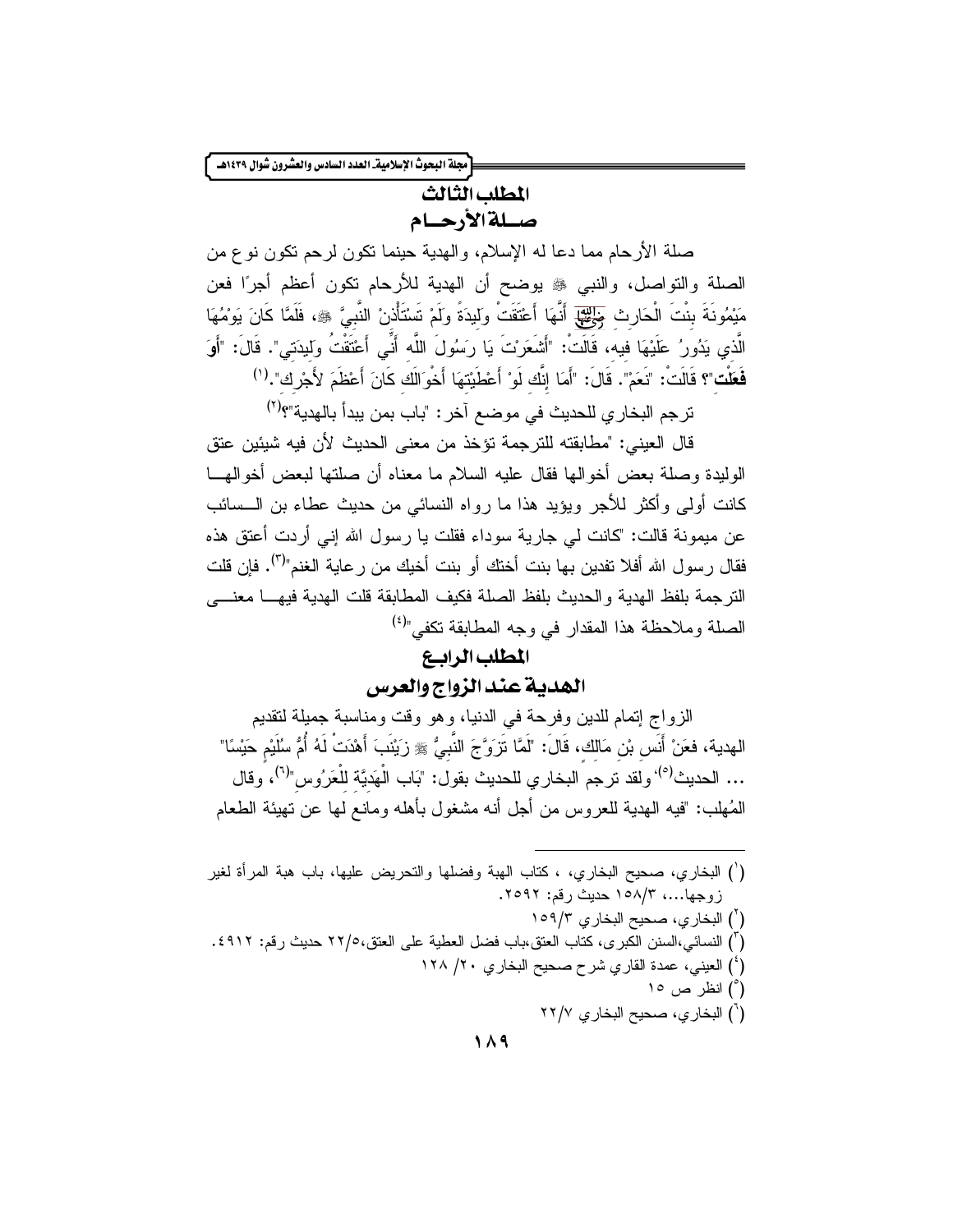ّ الهدية الجتمعية في السنة النبويةـ دراسة موضوعية، د. زكريا صبحي زين الدين <mark>}</mark>

و استعماله ، فلذلك استحب أن يهدي لهم طعام من أجل اشتغالهم عنه بأول اللقاء كما كان هذا المعنى في الجنائز لاشتغالهم بالحزن حتى كان ذلك الطعام يسمى تعزية"<sup>(י)</sup>

### المطلب الخامس

### الهدية وقت الزيارة

الزيارة والنزاور من الأعمال الصالحة التي حض عليها الإسلام، والزيارة نكون لأجل الحب في الله؛ فهي بين المتحابين، واصطحاب الهديـــة فـــي الزيــــارة مناسبة جميلة وتزيد الزيار ة بهاءً وحسنًا وتحقق هدفها من تحقيق المحبة. وكانــت الزيارة في زمن النبي ﷺ وقتًا مناسبًا للنهادي ففي حديث لعائشة مجمَّتِي جـــاء فيــــه: "فَلَمَّا رَجَعَ رَسُولُ الله ﷺ، قُلْتُ: يَا رَسُولَ الله: "أُهْدِيَتْ لَمَا هَديَّةٌ –أَوْ جَاءَنَــا زَوْرٌ – و َقَدْ خَبَأْتُ لَكَ شَبِّئًا"، قَالَ: "**مَا هُوَ؟**" قُلْتُ: "حَيْسُ".، قَالَ: "**هَاتيه"**. فَجئْتُ به فَأَكَلَ"… الحديث. (٢)

والزور بِفَتْحِ الزَّايِ الزُّوَّارُ وَيَقَعُ الزَّوْرُ عَلَى الْوَاحــد وَالْجَمَاعَـــة الْقَليلَـــة وَالْكَثْيرَة، وَقَوْلُهَا جَاءَنَا زَوَرٌ وَقَدْ خَبَّأْتُ لَكَ مَعْنَاهُ؛ جَاءَنَا زِائرُونَ وَمَعَهُمْ هَديَّةٌ خَبَّأْتُ لَكَ مِنْهَا أَوْ يَكُونُ مَعْنَاهُ جَاءَنَا زَوَرٌ فَأُهْدِيَ لَنَا بِسَبَبِهِمْ هَدِيَّةٌ فَخَبَّأْتُ لَكَ مِنْهَالٌ

### المطلب السادس

# الهدية في أوقات السرور والأماكن المحببة

والهدية تحسن بالجملة في كل وقت ومكان يحبه المهدى إليه، فمن يكن مسرورًا في مكان أو وقت ما، لحبه إياه أو لمن يسكن فيه، ثم تأتيه هدية نزيده سعادة وسرورًا، ولقد كان الصحابة ۞ يتحرون هداياهم للنبي ۞ وهو في بيت عائشة لما يعلمون من حب النبي ﷺ لها. فعَنْ عَائشَةَ جَنِّيلٍ ۖ أَنَّ نسَاءَ رَسُول اللَّه ﷺ كُنَّ حزبْبَيْن؛ فَحزبْ فيه عَائشَةُ وَحَفْصَةُ وَصَفِيَّةُ وَسَوْدَةُ وَالْحزْبُ الْأَخَرُ أُمُّ سَلَمَةَ وَسَائِرُ نسَاء رَسُولِ اللَّهِ ۞، وكَانَ الْمُسْلَمُونَ قَدْ عَلَمُوا حُبَّ رَسُولِ اللَّهِ ۞ عَائشَةَ؛ فَإِذَا كَانَتْ عَنْدَ أَحَدهمْ هَديَّةً يُرِيدُ أَنْ يُهْديَهَا إِلَى رَسُول اللَّه ﷺ أَخَّرَهَا حَتَّى إِذَا كَانَ رَسُولُ اللَّه ﴾ في بَيْت عَائشَةَ بَعَثْ صَاحبُ الْهَديَّة بهَا إِلَى رَسُولِ اللَّهِ ۞ في بَيْت

- (`) ابن بطال، شرح صحيح البخار ي ٢٨١/٧
- (أ) مسلم، صحيح مسلم، كتاب الصيام، باب جواز صوم النافلة ٨٠٨/٢ رقم: ١١٥٤.
	- (أ) النووى، شرح النووى على صحيح مسلم ٧/ ٣٥-٣٥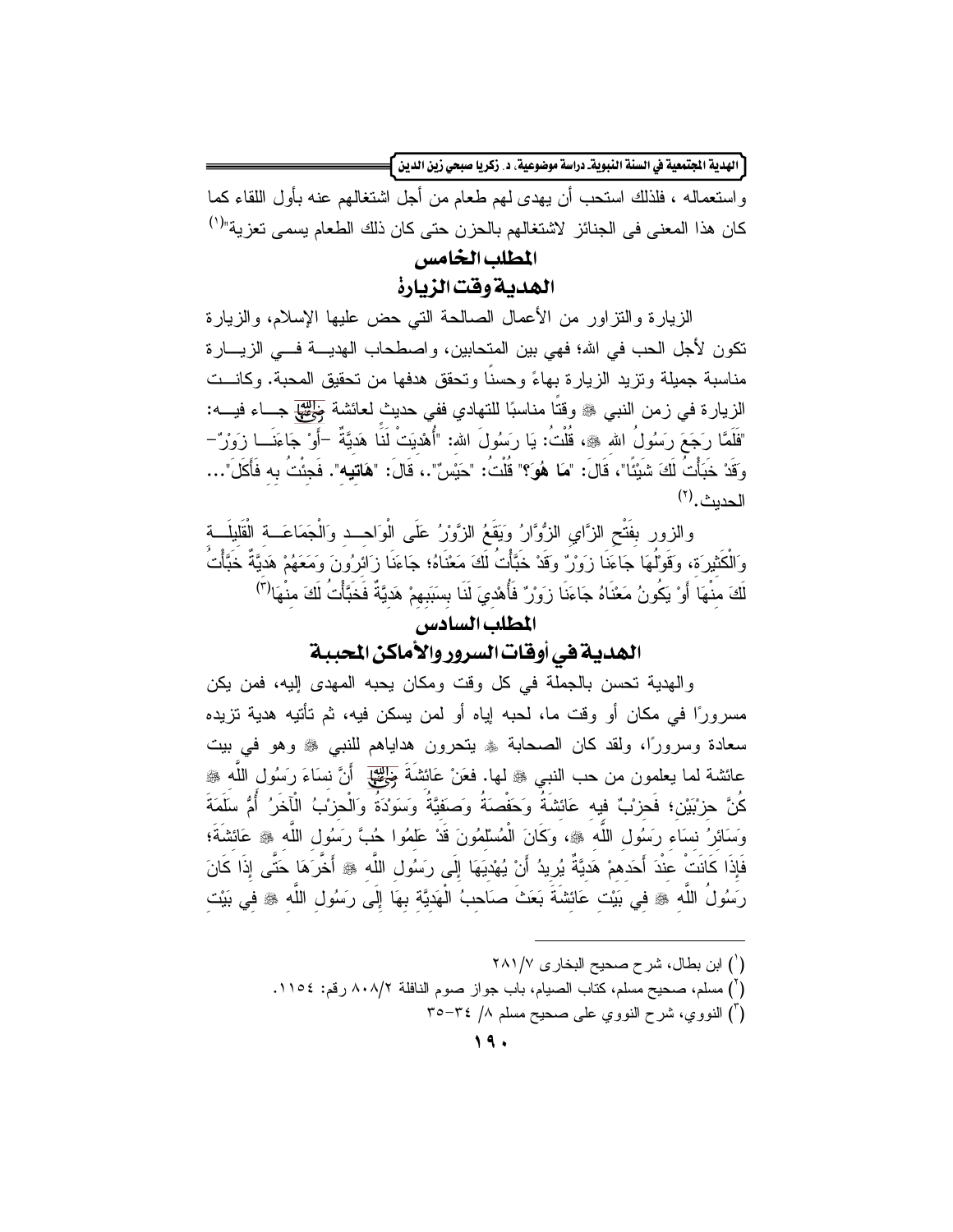.<br>مجلة البحوث الإسلامية\_ العدد السادس والعشرون شوال ١٤٣٩هـ ً

عَائشَةَ، فَكَلَّمَ حزبُ أُمِّ سَلَمَةَ فَقُلْنَ لَهَا: "كَلِّمى رَسُولَ اللَّه ﷺ يُكَلِّمُ النَّاسَ، فَيَقُولُ: مَنْ أَرَادَ أَنْ يُهْديَ إِلَى رَسُولِ اللَّه ﷺ هَدِيَّةً فَلْيُهْده إِلَيْه حَيْثُ كَانَ منْ بُيُوت نسَائه". فَكَلَّمَتْهُ أُمُّ سَلَّمَةَ بِمَا قُلْنَ فَلَمْ يَقُلْ لَهَا شَبْئًا، فَسَأَلْنَهَا فَقَالَتْ: "مَا قَالَ لى شَبْئًا". فَقُلْنَ لَهَا: "فَكَلِّميه" قَالَتْ: فَكَلَّمَتْهُ حينَ دَارَ ۖ إِلَيْهَا ۖ أَيْضِنَا، فَلَمْ يَقُلْ لَهَا شَيْئًا، فَسَأَلْنَهَا فَقَالَتْ: "مَا قَالَ لِي شَبِّئًا"، فَقُلْنَ لَهَا: "كَلِّميه حَتّى يُكَلِّمَك"، فَدَارَ الْيَهَا فَكَلَّمَتْهُ فَقَالَ لَهَا: "لا تُؤْذيني في عَائشَةً فَإِنَّ الْوَحْىَ لَمْ يَأْتنى وَأَنَا في ثَوْب امْرَأَة إِلاّ عَائشَةً" قَالَتْ: فَقَالَتْ: "أَتُوبُ إِلَى اللَّهِ مِنْ أَذَاكَ يَا رَسُولَ اللَّه" ... الحديث<sup>(י)</sup>

وفعل الصحابة ﴾ واضح الدلالة في تحريهم الوقت والمكان المحبب للنبي ﴾، وفعل زوجاته ۞، وتحريض أم سلمة أن نكلم النبي ۞ في ذلك مرارًا، بدل على الأثر الذي يقع على نفس المُهدى إليه حينما نصله الهدية في المكان والوقت الذى يحب.

# المبحث الرابع الأثار التر بوية والنفسية الهدية

إن للهدية آثار جميلة وفوائد عظيمة، فالهدية نتشئ المحبة وتزيدها، فبالهدية نَوَلف القلوب، والهدية نَدخل السرور ونبدد الأحزان، لذا كان منهج النبي ﷺ فبول الهدية وعدم ردها، ولا نُرد الهدية إلا أن نكون مُحرِّمة، ولأن ردها يوغر الصدر كان من نهجه ﷺ أن يتلطف في ردها مبينًا سبب الرد كأنه يعتذر وذلك ليعالج ما يمكن أن يصحب رد الهدية من حزن ووجد.

لذا فقد حبب النبي ﷺ في الهدية، وأمر بالتهادي مبينًا أن الهدية تجلب المحبة، وتزيدها فعَنْ أَبي هُرَيْرَةَ، عَن النَّبيِّ ﷺ يَقُولُ: «تَـهَادُوا تَـحَابُوا»<sup>(٢)</sup>، والـهدية تؤلف القلوب النافرة البعيدة ولقد كَانَ أَنَسٌ ۞ يَقُولُ: "يَا بَنيَّ، تَبَاذَلُوا بَيْنَكُمْ، فَإِنَّهُ أَوَدُّ لَمَا بَيْنَكُمْ"(٣)

- (') البخاري، صحيح البخاري، كتاب الهبة وفضلها والنحريض عليها، بَابٌ مَنْ أَهْدَى إِلَى صَاحبه وَتَحَرَّى بَعْضَ نسَانَه دُونَ بَعْض ١٨٦/٣ حديث رقم: ٢٥٨١.
- (`) البخاري، الأدب المفرد، باب قبول الهدية، ص: ٢٠٨ رقم: ٥٩٤، وقال الألباني:"حسن". [صحيح الأدب المفرد ص: ٢٢١]
- (أ) البخاري، الأدب المفرد، باب قبول الهدية، ص: ٢٠٨ رقم: ٥٩٥، وقال الألباني: "إسناده صحيح". [صحيح الأدب المفر د ص: ٢٢٢]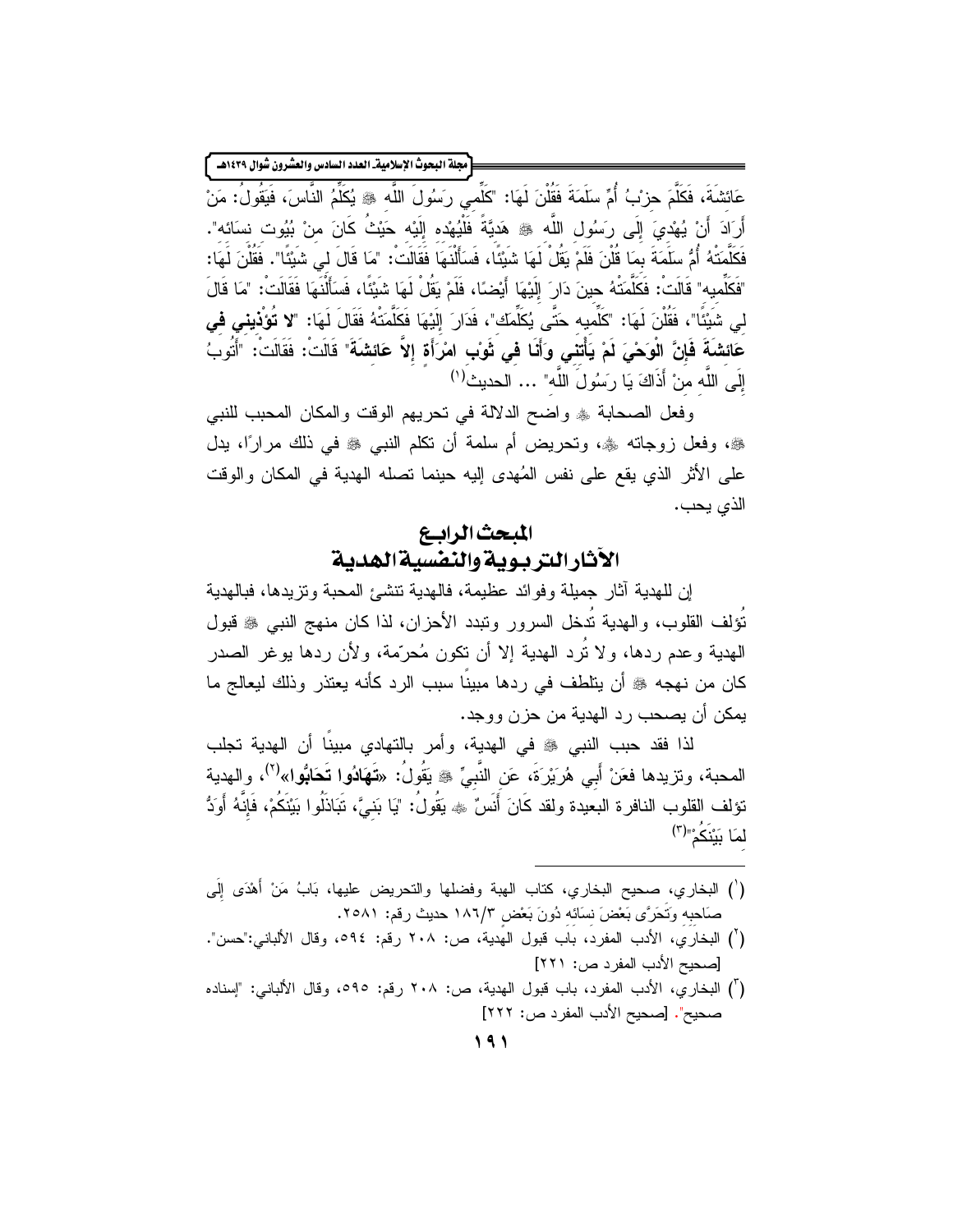ّ الهدية الجتمعية في السنة النبويةـ دراسة موضوعية، د. زكريا صبحي زين الدين <mark>}</mark>

و عَنْ عَبْد اللَّه بْنِ أَبِي مُلَيْكَةَ أَنَّ النَّبِيَّ ۞ أُهْدِيَتْ لَهُ أَقْبِيَةٌ منْ ديبَاجٍ مُزَرَّرَةٌ بِالذِّهَبِ، فَقَسَمَهَا في نَاسٍ منْ أَصْحَابِهِ، وَعَزِلَ مِنْهَا وَاحدًا لمَخْرِمَةً بْنِ نُوْقُل، فَجَــاءَ ومَعَهُ ابْنُهُ الْمسْوَرُ بْنُ مَخْرِمَةَ فَقَامَ عَلَى الْبَابِ، فَقَالَ: "ادْعُهُ لي"، فَــسَمعَ النَّبــيُّ ﷺ صوَّتَهُ فَأَخَذَ قَبَاءً فَتَلَقَّاهُ به وَاسْتَقْبَلَهُ بِأَرْرَارِه فَقَالَ: "يَا أَبَا الْمسوْر خَبَأْتُ هَذَا لَكَ، يَا أَبَا الْمسوْرَ خَبَأْتُ هَذَا لَكَ". وَكَانَ في خُلُقه شدَّةٌ'<sup>(١</sup>).

وفي قوله: "وكَانَ في خُلُقه شدَّة" قَالَ ابْنِ بَطَّال: يُسْتَفَاد منْهُ اسْتَتْلاف أَهْــل اللَّسَنِ وَمَنْ في مَعْنَاهُمْ بِالْعَطِيَّة وَالْكَلاَمِ الطَّيِّبِ.

ومفاجأة النبي ﷺ لمخرمة بن نوفل بالهدية وحسن استقباله له بنلقيه ﷺ لـــه بمجرد سماع صوته عند دخوله وإبرازه ﷺ أزرار الذهب للقباء وقوله له ﷺ مرتين "يَا أَبَا الْمسْوَرِ ۚ خَبَأْتُ هَذَا لَكَ"، كل هذا يكشف عن مدى أثر ِ الهدية في تأليف قلوب الناس الذين في أخلاقهم شدة وفسوة في طباعهم وتعاملهم.

والمهدية وسيلة محببة تدخل السرور وتبدد الأحزان وتذهب غوائل الصدور ، لذا لما أحس النبي ببعض أصحابه وجدًا وحزنًا بدده بالهدية فعَنْ أَنَس: أَنَّ الْيَهُــودَ كَانُوا إِذَا حَاضَتْ الْمَرْأَةُ فيهمْ لَمْ يُؤَاكلُوهَا ولَمْ يُجَامعُوهُنَّ في الْبُيُوت، فَسَأَلَ أَصْحَابُ النَّبِيِّ ۞ النَّبِيَّ ۞ فَأَنْزَلَ اللَّهُ تَعَالَى "وَيَسْأَلُونَكَ عَنْ الْمَحيض قُلْ هُوَ أَذًى فَاعْتَزِلُو ا النِّسَاءَ في الْمَحيض" إلَى آخر الْآيَة، فَقَالَ رَسُولُ اللَّه ﷺ "اصنَّعُوا كُلِّ شَـــيْءِ إلّـــا النِّكَاحَ"، فَبَلَغَ ذَلكَ الْيَهُودَ فَقَالُوا: "مَا يُرِيدُ هَذَا الرَّجُلُ أَنْ يَدَعَ منْ أَمْرِنَا شَيْئًا إِلَّا خَالَفَنَا فيه"، فَجَاءَ أُسَيْدُ بْنُ حُضنَيْر وَعَبَّادُ بْنُ بِشْرٍ فَقَالَا: "يَا رَسُولَ اللَّه إِنَّ الْيَهُودَ تَقُولُ كَذَا وَكَذَا فَلَا نُجَامِعُهُنَّ"؟ فَتَغَيَّرَ وَجْهُ رَسُول اللَّهِ ﷺ حَتَّى ظَنَنَّا أَنْ قُــٰدْ وَجَــذَ عَلَيْهمَــا فَخَرَجَا، فَاسْتَقْبَلَهُمَا هَديَّةٌ منْ لَبَن إِلَى النَّبِيِّ ۞ فَأَرْسَلَ في آثَارِ همَا فَسَقَاهُمَا فَعَرَفَا أَنْ لَمْ يَجِدْ عَلَيْهِمَا (٢)

وإن كانت الهدية لها أثر في زيادة الحب وإذهاب الحزن والوجد وغوائـــل الصدر، فإن عدم قبول الهدية يحزن، ولربما كان حقد وغل الصــــدور من أثر رد

<sup>(&#</sup>x27;) البخاري، صحيح البخاري، كتاب فرض الخمس، باب قِسْمَةِ الإِمَامِ مَا يَقْدَمُ عَلَيْه، وَيَخْبَأُ لمَنْ لَمْ يَحْضُرُهُ أَوْ غَابَ عَنَّهُ ٤/٦٦ حديث رقم: ٣١٢٧.

<sup>(</sup>أ) مسلم، صحيح مسلم، كتاب الحيض، باب اصنعوا كل شيء إلا النكاح ٢٤٦/١ حديث رقم: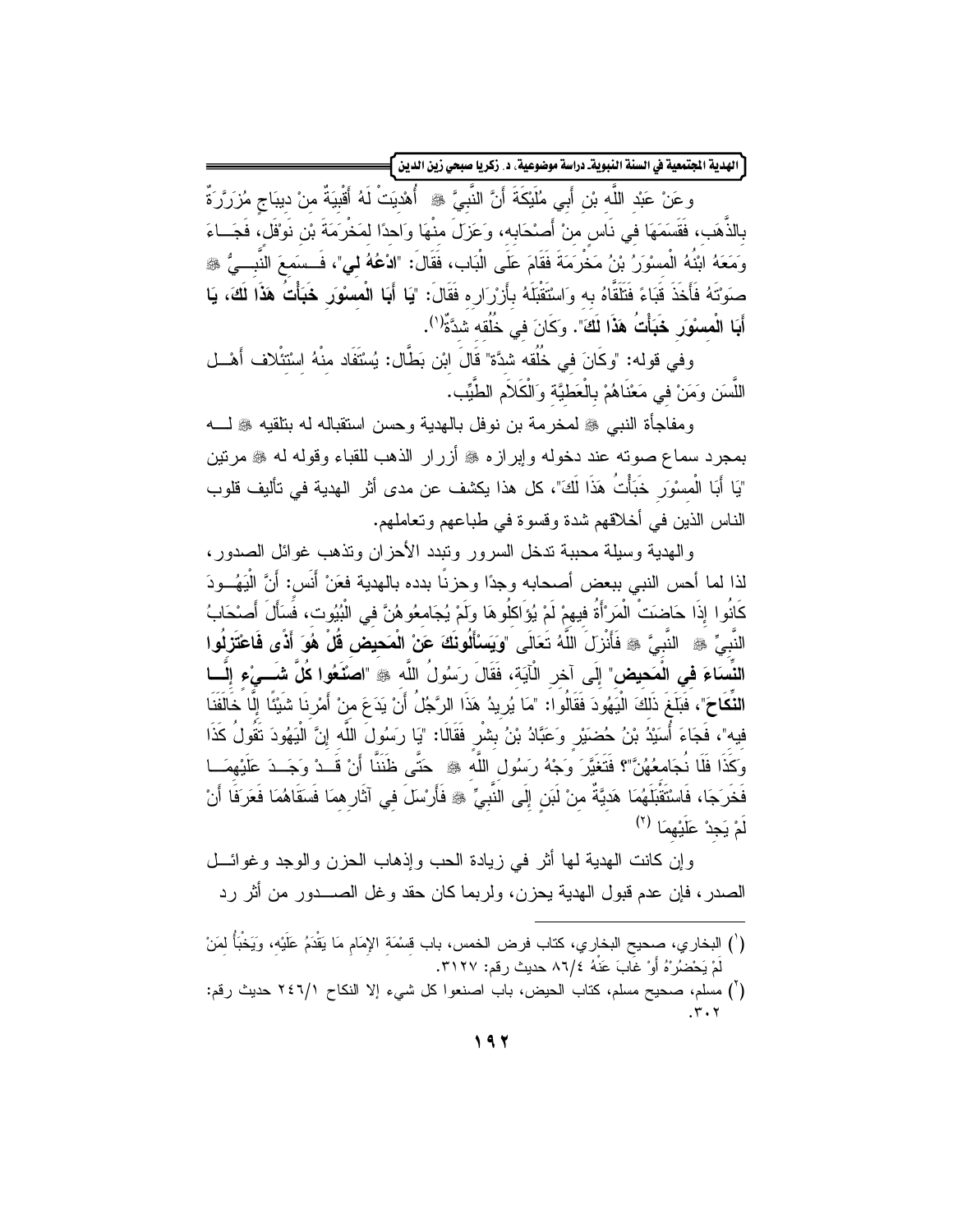مجلة البحوث الإسلامية العدد السادس والعشرون شوال ١٤٣٩هـ كم

الهدية وعدم قبولها، لذا فالنبي ﷺ كان يقبل الهدية ويثيب عليها وإن كانت قليلة<sup>(١</sup>)، ولقد نهى النبي ۞ عن رد الهدية فعَنْ عَبْدِ اللَّهِ بْنِ مَسْعُودٍ قَالَ: قَالَ رَسُولُ اللَّهِ ۞: "أَجِيبُوا الدَّاعِيَ وَلا تَرُدُّوا الْهَدَيَّةَ وَلا تَصْرِبُوا الْمُسْلَمينَ"<sup>(٢)</sup>

والهدية نقبل ولا نُرَد ما لم نكن حرامًا أو مدخلاً لحــــرام، ومــــن الهديــــة المحر مة الهدية المقدمة من المدين لأن كل قر ض يجلب زيادة على المال المقتر ض هو مظنة الربا وخاصة إذا كان معتادا في المجتمع تقديم مثل هذه الهدايا كبديل عن طلب الربا فعَنْ سَعيد بْن أَبِي بُرِدَةَ عَنْ أَبِيه أَتَيْتُ الْمَدينَةَ فَلَقيتُ عَبْدَ اللَّه بْنَ سَلام ﷺ فَقَالَ: "أَلا نَجيءُ فَأُطْعمَكَ سَويقًا وَتَمْرًا وَتَدْخُلَ في بَيْت"، ثُمَّ قَالَ: "إنَّكَ بأَرْض الرِّبَا بهَا فَاش؛ إذَا كَانَ لَكَ عَلَى رَجُل حَقٌّ فَأَهْدَى إِلَيْكَ حملَ نبْن أَوْ حمْلَ شَعير أَوْ حمْلَ قَتَّ فَلاَ تَأْخُذُهُ فَانَّهُ رِ يًا"<sup>(٣)</sup>

والهدية للأمراء والمسئولين من العامة هدية منهى عنها لأنها مدخل للرشوة فعَنْ أَبِي حُمَيْد السَّاعديِّ قَالَ: اسْتَعْمَلَ رَسُولُ اللَّهِ ۞ رَجُلاً عَلَى صَدَقَاتٍ بَنِي سُلَيْمٍ يُدْعَى ابْنَ الْلَّتَبِيَّة، فَلَمَّا جَاءَ حَاسَبَهُ قَالَ: "هَذَا مَالْكُمْ وَهَذَا هَدِيَّةٌ"، فَقَالَ رَسُولُ اللّه ﷺ: "فَهَلَّا جَلَسْتَ في بَيْت أَبِيكَ وَأُمِّكَ حَتَّى تَأْتِيَكَ هَدِيَّتُكَ إِنْ كُنْتَ صَادقًا". ثُمَّ خطَبَنَا فَحَمدَ اللَّهَ وَأَثْنَى عَلَيْه ثُمَّ قَالَ أَمَّا بَعْدُ: "فَإِنِّي أَسْتَعْملُ الرَّجْلَ منْكُمْ عَلَى الْعَمَل ممَّا وَلآتي اللَّهُ، فَيَأْتي فَيَقُولُ: هَذَا مَالُكُمْ وَهَذَا هَديَّةٌ أُهْدِيَتْ لي، أَفَلَا جَلَسَ في بَيْت أَبيه وَأُمِّه حَتَّى تَأْتيَهُ هَديَّتُهُ، وَاللَّه لَا يَأْخُذُ أَحَدٌ منْكُمْ شَبِئًا بِغَيْرِ حَقِّه إِلَّا لَقيَ اللّهَ يَحْمِلُهُ يَوْمَ الْقِيَامَةَ، فَلَأَعْرِفَنَّ أَحَدًا منْكُمْ لَقَىَ اللَّهَ يَحْملُ بَعيرًا لَهُ رُغَاءً أَوْ بَقَرَةً لَهَا خُوَارٌ أَوْ شَاةً تَيْعَرُ" ثُمَّ رَفَعَ يَدَهُ حَتَّى رُئيَ بَيَاضُ إِبْطه يَقُولُ: "اللَّهُمَّ هَلْ بَلَّغْتُ بَصْرَ عَيْنَي وَسَمَعَ أُذُني"<sup>(٤)</sup>.

- $\Omega$  انظر : ص $\Omega$
- (أ) مسند أحمد، مسند أحمد ٣٨٩/٦ رقم: ٣٨٣٨. وعقب عليه شعيب الأرنؤوط في الحاشية: "إسناده جيد".
- (") البخاري، صحيح البخاري، كتاب المناقب، باب مناقب عبد الله بن سلام ﷺ، ٣٨/٥ حديث رقم: ٣٨١٤،
- (') البخاري، صحيح البخاري، كتاب الحيل، باب احتيال العامل ليهدى له ٢٨/٩ حيث رقم:  $.7949$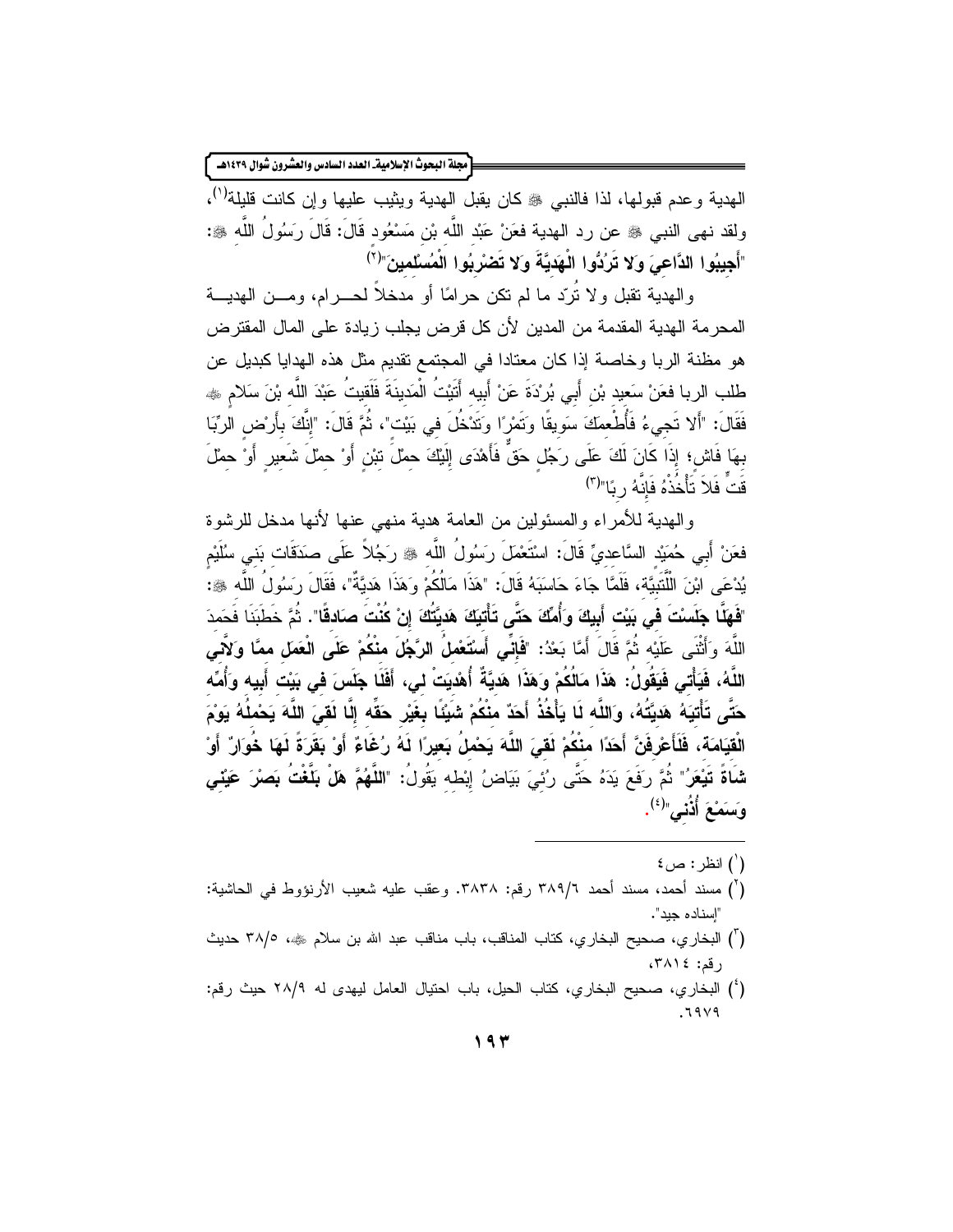ّ الهدية الجتمعية في السنة النبويةـ دراسة موضوعية، د. زكريا صبحي زين الدين <mark>}</mark>

ومن الهدايا المحرمة أيضاً ما جاء في حديث أَبي أُمَامَةَ، عَن النَّبيِّ ﷺ قَالَ: «مَنْ شَفَعَ لأَخيه بِشَفَاعَة، فَأَهْدَى لَهُ هَديَّةً عَلَيْهَا فَقَبِلَهَا، فَقَدْ أَتَى بَابًا عَظيمًا مــنْ أَبْوَ ابِ الرِّبَا»<sup>(۱)</sup>

وَذَلِكَ لأَنَّ الشَّفَاعَةَ الْحَسَنَةَ مَنْدُوبٌ إِلَيْهَا وَقَدْ تَكُونُ وَاجبَةً فَأَخْذُ الْهَديَّة عَلَيْهَا يُضنِّعُ أَجْرَ هَا كَمَا أَنَّ الرِّبَا يُضنِّعُ الْحَلاَلَ وَاللَّهُ تَعَالَى أعلم.<sup>(٢)</sup>

قال الألباني: "وقد ترجم أبو داود للحديث بقوله: «باب في الهدية لقــضاء الحاجة». وعليه أقول: إن هذه الحاجة هي التي يجب على الــشفيع أن يقـــوم بهـــا لأخيه، كمثل أن يشفع له عند القاضي أن يرفع عنه مظلمة، أو أن يوصل إليه حقه، ونحو ذلك مما بسط القول فيه ابن نيمية –رحمه الله– في المكان المشار إليه آنفــاً؛ فلير جع إليه من شاء. وقد يتبادر لبعض الأذهان أن الحديث مخالف لقوله ﷺ «مـــن صنع البكم معروفاً؛ فكافئوه، فإن لم تستطيعوا أن تكافئوه؛ فادعوا له حتى تعلموا أن قد كافأتموه». رواه أبو داود<sup>(٣)</sup> وغيره، وتقدم تخريجه بــــرقم (٢٥٤). فـــأقول: لا مخالفة، وذلك بأن يحمل هذا على ما ليس فيه شفاعة، أو على ما ليس بواجب مـــن المحاجة. والله أعلم<sup>(٤)</sup>.

وعند رد الهدية لأجل حرمتها أو مظنة ذلك يحسن ردها بلطف وبيان سبب رد الهدية، فالمسلم حينما يعلم أن هديته ندخل في باب الحرام فلا يقبل إنفاذها ويعلم حرمة ما يفعل ويعلم أن رد أخيه للهدية لم يكن لبغض له، ولا لعدم رغبة منه فسي النَّواصل؛ وإنما فقط لعدم إغضاب الله بارتكاب المحرم. فلما كان النبي ﷺ محرمًــا رد لحم الصيد فعَنْ الصَّعْب بْن جَثَّامَةَ اللَّيْنْيِّ<sup>(0</sup>): أَنَّهُ أَهْدَى لرَسُول اللَّـــه ﷺ حمَـــار ًا

- (`) أبو داود، سنن أبي داود، كتاب الإجارة، باب في الهدية لقضاء الحاجة، ٣/٢٩١/٣ رقم ٢٥٤١. وقال الألباني: "هذا إسناد حسن". [سلسلة الأحاديث الصحيحة وشيء من فقهها وفوائدها ١٣٧١/٧]
	- (') الصديقى، عون المعبود وحاشية ابن القيم ٩/ ٣٣١
	- (آ) أبو داود، سنن أبي داود، كتاب ، باب عطية من سأل باشه، ١٢٨/٢ رقم: ١٦٧٢
	- (') الألباني، سلسلة الأحاديث الصحيحة وشيء من فقهها وفوائدها ١٣٧٧-١٣٧٢
- (°) الصَّعْب بفَتْح الصَّاد وَسَكُون الْعَيْن الْمُهْمَلَتَيْن بَعْدهَا مُوَحَّدَة، وَأَبُوهُ جَنَّامَة بفَتْح الْجيم وتَتْقيل الْمُثَلَّثَة وَهُوَ مِنْ بَنِي لَيْتْ بْنِ بَكْرٍ بْنِ عَبْدِ مَنَاة بْنِ كِنَانَة،وكَانَ ابْنِ أُخْت أَبي سُفْيَان بْنِ حَرْبَ=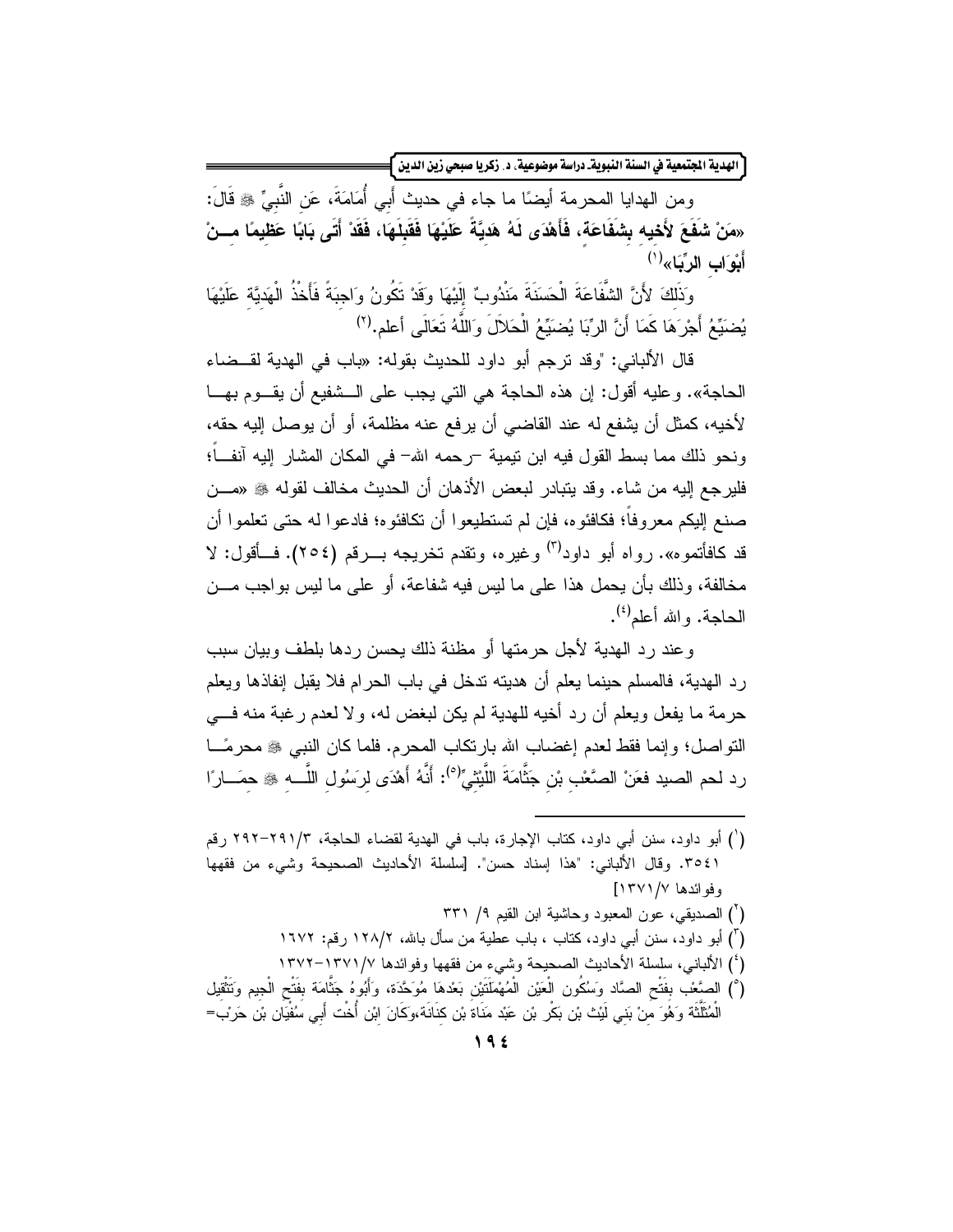.<br>مجلة البحوث الإسلامية\_ العدد السادس والعشرون شوال ١٤٣٩هـ ً

وَحْشَيًّا وَهُوَ بِالأَبْوَاءِ أَوْ بِوَدَّانَ فَرَدَّهُ عَلَيْهِ، فَلَمَّا رَأَى مَا في وَجْهِه قَالَ: "إِنَّا لَمْ نَرُدَّهُ عَلَيْكَ إِلاّ أَنَّا هُرُ ٌ"'(')

فيه أنه يستحب لمن امتنع من قبول هدية ونحوها لعذر أن يعتذر بذلك إلى المهدى تطبيبًا لقلبه<sup>(٢)</sup>

وفي رد النبي ﷺ الحمار على الصعب بن جنامة وهو محرم دليل على أنه لا يجوز قبول ما لا يحل من الهدية؛ لأن النبي ﷺ إنما رده عليه لأنه لا يحل له قتل الصيد وهو محرم، وكان الحمار حيًا، فدل هذا أن المهدى إذا كان معروفًا بكـــسب الحرام، أو بالغصب والظلم، فإنه لا يجوز قبول هديته. وفيه الاعتذار إلى الصديق، وإذهاب ما يخشى أن يقع بنفسه من الوحشة وسوء الظن<sup>(٣)</sup>.

قال المهلب: رد الهدية في حديث الصعب غايسة الأدب؛ لأنهــا لا تحــل للمهدي إليه، من أجل أنه محرم، ومن حسن الأدب أن يكافأ المهدي، وربما عسرت المكافأة، فردها إلى من يجوز له الانتفاع بها أولى من تكلف المكافأة، مع أنــــه لــــو قبله لم يكن له سبيل إلى غير تسريحه؛ لأنه لا يجوز له ذبحه و هو محرم. وفيه من الفقه: أنه لا يجوز قبول هدية من كان ماله حرامًا ومن عرف بالغصب والظلم<sup>(٤)</sup>

ولِما أهدى رجلٌ للنبي ﷺ خمرًا رده النبي ﷺ بلطف مبينًا له حرمة الخمـــر وبيعه، فما كان من الرجل إلا أن أهدر الخمر مباشرة؛ فعَنْ عَبْد الرَّحْمَن بْن وَعْلَـــةَ السَّبَاءِيِّ منْ أَهْلِ مصرْرَ أَنَّهُ سَأَلَ عَبْدَ اللَّه بْنَ عَبَّاسٍ عَمَّا يُعْصَرُ منْ الْعنَبِ فَقَالَ ابْــنُ عَبَّاس: "إِنَّ رَجُلاً أَهْدَى لرَسُول اللَّه ﷺ رَاوِيَةَ خَمْرٍ " فَقَالَ لَهُ رَسُولُ اللَّه ﷺ: "هَــلْ عَلمْتَ أَنَّ اللَّهَ قَدْ حَرَّمَهَا" قَالَ: "لاَ"؟ فَسَارٌ ۚ إِنْسَانًا فَقَالَ لَـــهُ رِسَــُــولُ اللَّـــه ﷺ: "بِـــمَ سَارِرَتَهُ" فَقَالَ: "أَمَرَتُهُ بِبَيْعِهَا". فَقَالَ: "إِنَّ الَّذِي حَرَّمَ شُرْبَهَا حَرَّمَ بَيْعَهَا" قَالَ: "فَفَتَحَ

- = أُمِّه زَيْنَب بنْت حَرْب بْنِ أُمَيَّة، وكَانَ النَّبِيِّ ۞ آخَى بَيْنه وبَيْنِ عَوْف بْنِ مَالَك . [ابن حجر ، فتح الباري شرح صحيح البخاري ٢٢/٤]
- (') البخاري، صحيح البخاري، كتاب جزاء الصيد، بَابٌ: إذَا أَهْدَى للْمُحْرِم حمَارًا وَحَشْيًا حَيًّا لَمْ يَقَبَلْ، ١٣/٣ رقم: ١٨٢٥،
	- (`) النووي، شرح النووي على صحيح مسلم (١٠٧/٨
		- ابن بطال، شرح صحيح البخار ي ٩٠/٧  $\mathcal{N}(n)$
		- (<sup>٤</sup>) ابن بطال، شرح صحيح البخار ي ١١٢/٧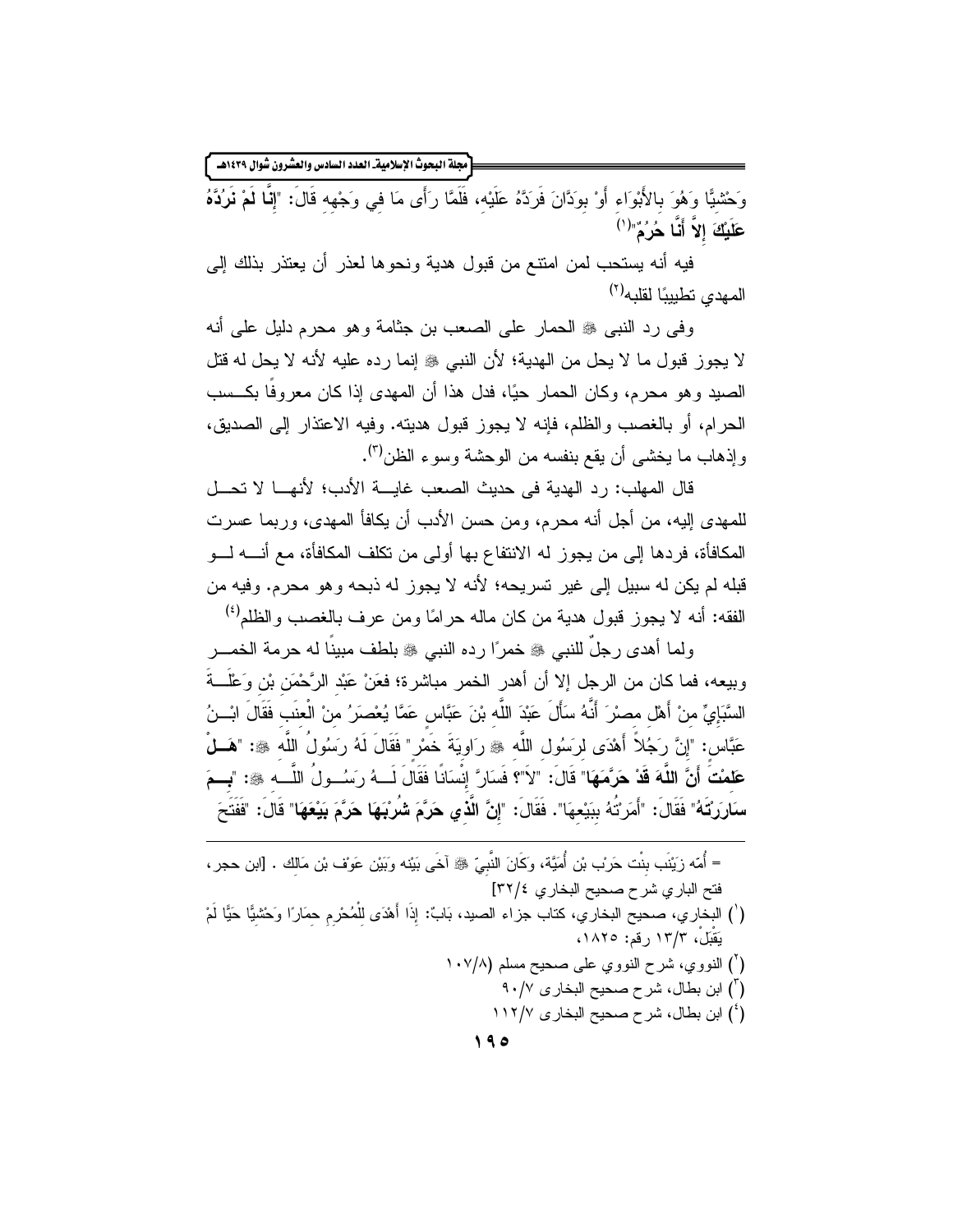.<br>الهدية الجتمعية في السنة النبويةـ دراسة موضوعية، د. زكريا صبحي زين الدين ً

الْمَزَ ادَةَ حَتَّى ذَهَبَ مَا فِيهَا"<sup>(١</sup>).

ولأن الهدية تدخل السرور فيحسن بمن أهدى له الدعاء لمن أهــداه فعَـــن عَائشَة قَالَت: "أُهديت لرَسُول الله ﷺ شَاة"، فَقَالَ: "أ**قسميها**"، قَالَ: وكَانَت عَائشَة إذا رجعت الْخَادم؛ قَالَت: "مَا قَالُوا لَك"؟ نَقول: "مَا يَقُولُونَ يَقُول بَارِك الله فيكُم" فَنَقــول عَائشَة: "وَفيهمْ بَارِك الله"، نزد عَلَيْهم مثل مَا قَالُوا وَيبقى أجرنا لنا<sup>(٢)</sup>

وعَنْ عَبْد اللَّه بْنِ عُمَرَ، قَالَ: قَالَ رَسُولُ اللَّـــه ﷺ: «مـــن اســـتَعَاذَ بِاللّـــه فَأَعيذُوهُ، ومَنْ سَأَلَ بِاللَّه فَأَعْطُوهُ، ومَنْ دَعَاكُمْ فَأَجِيبُوهُ، ومَنْ صنَعَ إِلَيْكُمْ مَعْرُوفًا فَكَافِئُوهُ، فَإِنْ لَمْ تَجِدُوا مَا تُكَافِئُونَهُ، فَادْعُوا لَهُ حَتَّى تَرَوْا أَنَّكُمْ قَدْ كَافَأْتُمُوهُ»<sup>(٣)</sup>

لأن في ذلك النواصل والنحابب، والذي أناك المعروف محناج كأنت، فقابله بمثل فعله وأحسن؛ قال سبحانه ﴿وَإِذَا حُبِّيتُمْ بِتَحِيَّة فَحَيُّوا بِأَحْسَنَ مِنْهَا أَوْ رُدُّوهَا﴾ (')، قيل هو في الهدية وقيل السلام (فإن لم تجدوا) ما تكافئوه به (فادعوا) الله (له) أن بكافئه عنكم<sup>(٥)</sup>.

الخاتمة: النتائج والتوصيات.

إن المطالع للبحث يخلص إلى النتائج التالية: ١–شهد المجتمع النبوي نبادلاً واسعًا للهدية بين كافة شرائح المجتمع، فالنبي ﷺ كان يقبل الهدية ويبادلها، سواء من الرجال أو الملوك والرؤساء، أو العبيد، أو النساء، وحتى من غير المسلمين. ٢–تبادل الهدية يكون بين الجير إن، وبين الرجال للرجال، وبين النساء للنساء، وبين النساء والرجال مع شرط أمن الفتنة.

(`) مسلم، صحيح مسلم، كتاب المساقاة، باب تحريم بيع الخمر ، ١٢٠٦/٣ (رقم: ١٥٧٩. ) (`) النسائي، عمل اليوم والليلة، باب مَا يَقُول لمن أهْدي لَهُ، ص: ٢٧٠ رقم: ٣٠٣، وعقب فاروق حمادة في الحاشية: "إسناده حسن"، وقال الألباني: "إسناده جيد" [في تعليقه على الكلم الطيب لابن نيمية ص: ١٥٧، رقم: ٢٣٩]. (أ) أبو داود، سنن أبي داود، كتاب الزكاة، باب عطية من سأل بالله، ١٢٨/٢ رقم ١٦٧٢، وقال الألبانـي: "صـحيح". [إرواء الغليل ٦٠/٦ رقم ١٦١٧].  $\Lambda$ 1 : النساء  $\Lambda$  . (°) المناوى، فيض القدير شرح الجامع الصغير ٣٢/٦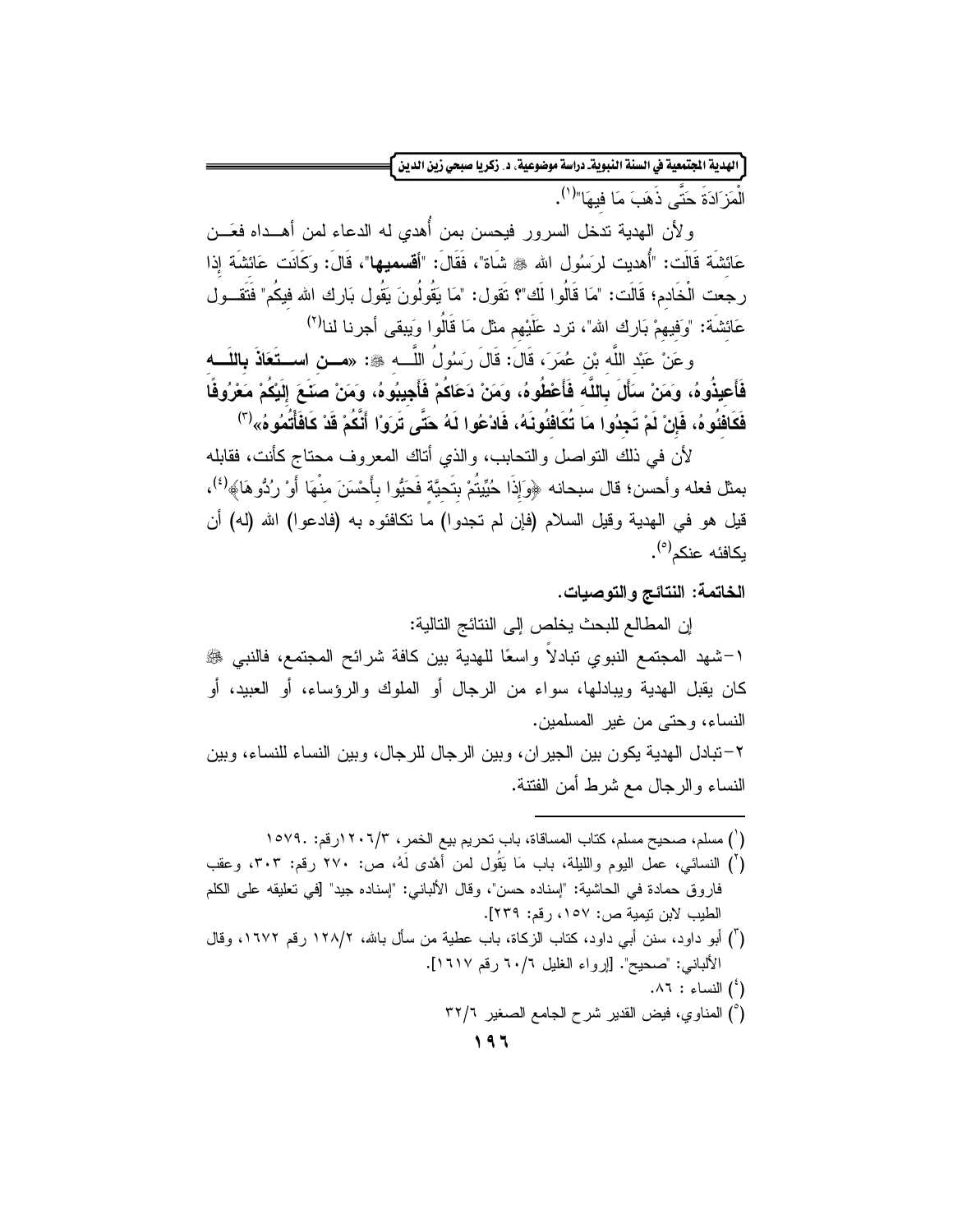[مجلة البحوث الإسلامية\_ العدد السادس والعشرون شوال ١٤٣٩هـ ٢ ٣–الهدية تصبح ملكًا للمُهدى إليه له الحق التصرف فيها، بالاستفادة منها أو إهدائها أو بيعها، وليس كما هو شائع عند بعض الناس الهدية لا نهدى ولا نباع ٤– المهدية نتتوع فقد نكون طعامًا؛ من اللحم أو مما يطبخ أو الفواكه كالنمر، أومن الْمَشْرِوبِاتِ كاللَّبْنِ وِالْعِسْلِ، أَوْ مِن الأَلْبِسَةَ بِكَافَةِ أَنواعِهَا، أَوْ مِن وسائل المواصلات و المركوبات، أو من الخدم و العبيد، أو هدية معنوية من العلم و الحكمة. ٥–للهدية أوقات يحسن أن يتحراها مُقدم الهدية؛ فعند قلة ذات اليد، وعند الحاجة لمها، وعند صلة الأرحام، وعند العرس والزواج، ووقت الزيارة، ووقت السرور والنواجد في الأماكن المحببة. ٦–الهدية لها آثار جميلة وهامة فهي نبدد الأحزان وغوائل الصدر، ونؤسس الحب والود ونزيده، ونؤلف القلوب النافرة، لذا فالهدية لا نزد إلا أن نكون حر امًا كأن نكون رشوة أو بشيء محرم كالخمر، أو محرم لوفت معين، وإذا تم رد الهدية فيعتذر لعدم قبولها اعتذارًا ببدد وَجد صاحب الهدية. ويوصى الباحث في نهاية هذا البحث بما يلي: ١–تبادل الهدايا في المجتمع، وقبولها من كافة شرائح المجتمع، وخاصة من الفقراء والبسطاء، وتحقيق شرط أمن الفتنة عند نبادل الهدايا بين الرجال والنساء.

٢–عدم رد الهدية إلا أن نكون حرامًا، وإذا اقتضبي ردها يعتذر لذلك اعتذراً جمبلا.

٣–تقديم الهدايا بهدف نأسيس الحب والود وزيادته وتوطيد العلاقات. ٤–تقديم المهدايا بهدف نأليف القلوب وإجلاء غوائل الصدور . ٥–تحر ي الأوقات المناسبة والمثمر ة والمحببة لنفوس من تقدم لمهم الهدايا. ٦–النتقل بين أنواع الهدايا المختلفة من الطعام والشراب واللباس والأثاث وغير ه. ٧–بمكن للباحثين من طلبة الماجستير والدكتوراه كتابة أطروحة علمية تتناول أحاديث الهدية فهى كثيرة ويتم خدمتها بالتخريج ودراسة الإسناد والدراسة الموضوعية. المراجع: ١– ابن الأثير؛ أبو الحسن على بن الكرم محمد الشيباني الجزري، (١٩٨٩م)، *أسد الغابة في معرفة الصحابة،* بيروت: دار الفكر .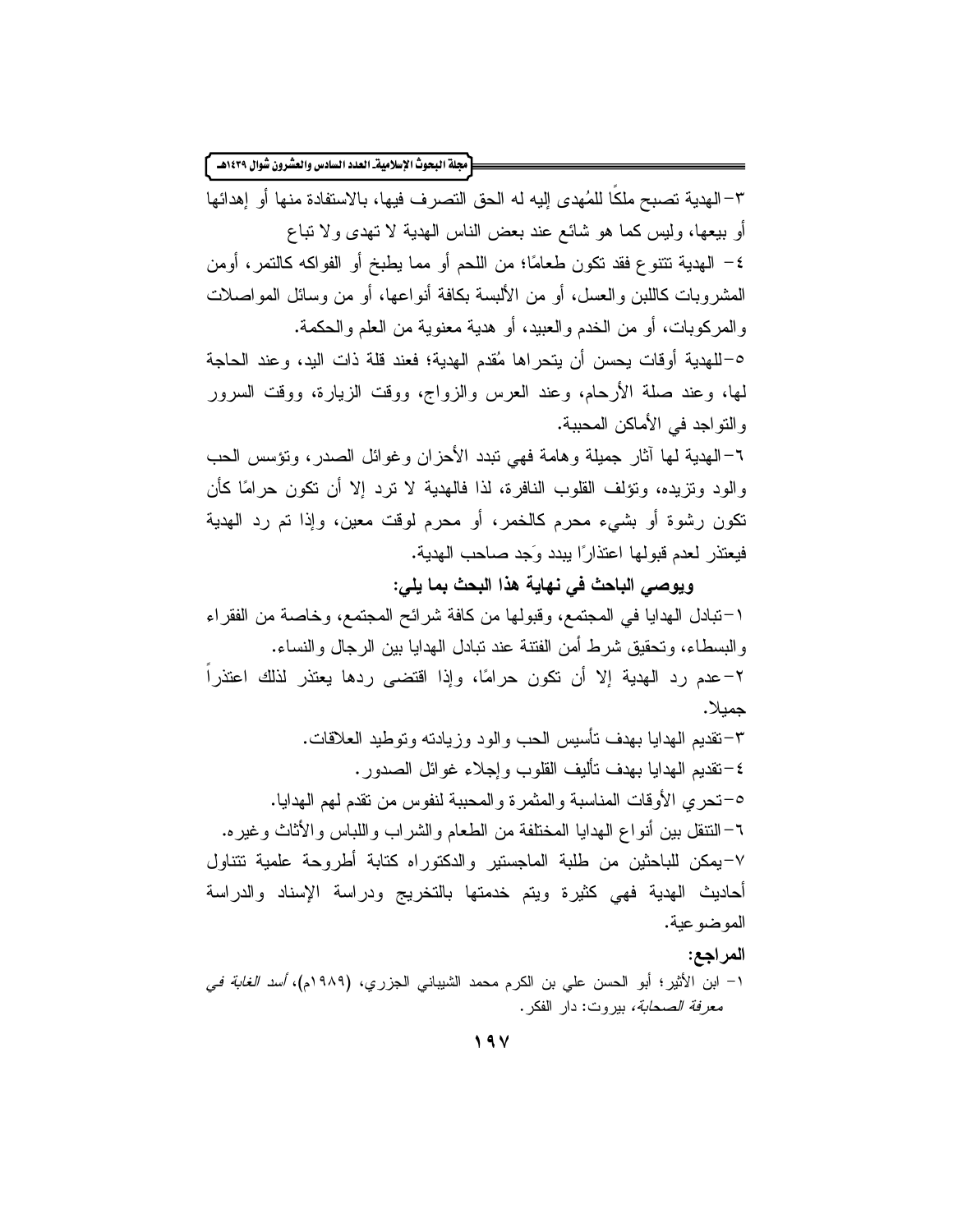.<br>الهدية الجتمعية في السنة النبويةـ دراسة موضوعية، د. زكريا صبحي زين الدين **]**=

| ٢– ابن الأثير ؛ أبو  السعادات المبارك بن محمد بن محمد، الجزري (٩٨٧م)، <i>النـهاية في غريب</i> |
|-----------------------------------------------------------------------------------------------|
| <i>الحديث والأثر</i> ، تحقيق: طاهر أحمد الزاوى: محمود محمد الطناحي، بيروت: المكتبة            |
| العلمية.                                                                                      |
| ٤– أحمد؛ أبو عبد الله بن محمد بن حنبل بن هلال الشيباني (١٩٩٥م)، مسند أحمد، تحقيق:             |
| شعيب الأرنؤوط: عادل مرشد، وأخرون، إشراف: د عبد الله بن عبد المحسن النركي، ط ١،                |
| بيروت: مؤسسة الرسالة.                                                                         |
| ٥– الأزهري؛ أبو منصور محمد بن أحمد بن الهروي (٢٠٠١م)، تهذيب اللغة، تحقيق: محمد                |
| عوض مرعب، ط١، بيروت: دار إحياء النراث العربي.                                                 |
| ٦– الألباني؛ أبو عبد الرحمن محمد ناصر الدين (١٩٨٥م)، إرواء الغليل في تخريج أحاديث             |
| منار السبيل، إشراف: زهير الشاويش، ط ٢، بيروت: المكتب الإسلامي.                                |
| ٧– الألباني؛ أبو عبد الرحمن محمد ناصر الدين، (١٩٩٧م)، صحيح الأدب المفرد للإمام محمد           |
| بن إسماعيل البخاري، ط٤، دار الصديق للنشر والنوزيع.                                            |
| الألباني؛ أبو عبد الرحمن محمد ناصر الدين (٢٠٠٢م)، سلسلة الأحاديث الصحيحة وشيء<br>$-\lambda$   |
| من فقهها وفوائدها، ط١، الرياض: مكتبة المعارف للنشر والنوزيع.                                  |
| ٩– الألباني؛ أبو عبد الرحمن محمد ناصر الدين (٢٠٠٣م)، التعليقات الحسان على صحيح ابن            |
| حبان وتمييز سقيمه من صحيحه وشاذه من محفوظه،ط١، جدة:دار با وزير للنشر والتوزيع.                |
| ١٠– البخاري؛ أبو عبد الله محمد بن إسماعيل بن إبراهيم بن المغيرة (١٩٨٩م)، الأدب المفرد،        |
| تحقيق: محمد فؤاد عبد الباقي، ط٣، بيروت: دار البشائر الإسلامية،                                |
| ١١– البخاري؛ محمد بن إسماعيل (٢٠٠١م)، صحيح البخاري المسمى بالجامع المسند الصحيح               |
| المختصر من أمور رسول الله وسننه وأيامه، تحقيق محمد زهير بن ناصر الناصر، دار                   |
| طوق النجاة.                                                                                   |
| ١٢– البزار؛ أبو بكر أحمد بن عمرو بن عبد الخالق العتكي (٢٠٠٩م)، <i>مسند البزار المنشور</i>     |
| <i>باسم البحر الزخار،</i> تحقيق: محفوظ الرحمن زين الله، وأخرون، ط١، المدينة المنورة:          |
| مكتبة العلوم والحكم.                                                                          |
| ١٣– ابن بطال؛ علي بن خلف بن عبد الملك، (٢٠٠٣م)، شرح صحيح البخارى، تحقيق: أبو                  |
| نميم ياسر بن إبراهيم، الرياض: مكتبة الرشد.                                                    |
| ١٤ – البكر ي؛ محمد علي بن محمد بن علان الصديقي (٢٠٠٤م)، دليل الفالحين لطرق رياض               |
| الصالحين، اعتنى بها: خليل مأمون شيحا، ط٤، بيروت: دار المعرفة للطباعة والنشر                   |
| والتوزيع.                                                                                     |
| ١٥– البوصيري؛ أبو العباس أحمد بن أبي بكر بن إسماعيل  (١٩٨٢م)، مصباح الزجاجة في                |
| زوائد ابن ماجه، تحقيق: محمد المنتقى الكشناوي، ط٢، بيروت: دار العربية.                         |
| ١٦– البيهقي؛ أبو بكر أحمد بن الحسين بن علي (١٩٨٤م)، دلائل النبوة ومعرفة أحوال صاحب            |
| الشريعة، ط١، بيروت: دار الكتب العلمية.                                                        |
| ١٧– الترمذي؛ أبو  عيسى محمد بن عيسى (١٩٧٥م)، سنن الترمذي، تحقيق: أحمد محمد شاكر ،             |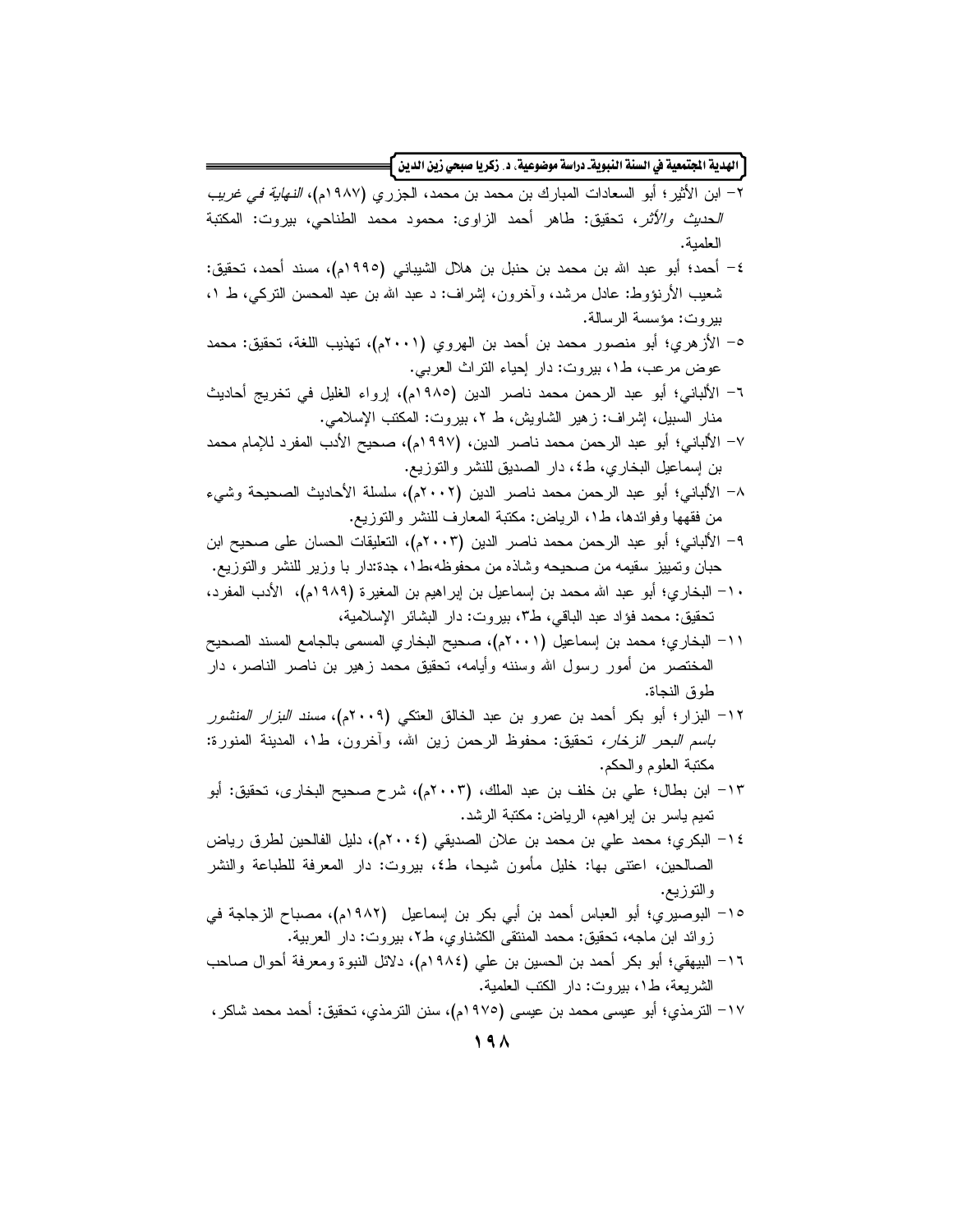| ط٢، مصر: شركة مكتبة ومطبعة مصطفى البابي الحلبي.<br>١٨– ابن نيمية؛ أبو العباس أحمد بن عبد الحليم بن عبد السلام الحراني (١٩٧٨م)، الكلم الطيب، |
|---------------------------------------------------------------------------------------------------------------------------------------------|
|                                                                                                                                             |
|                                                                                                                                             |
| تحقيق: د. السيد الجميلي، ط١، بيروت: دار الفكر اللبناني للطباعة والنشر .                                                                     |
| ١٩– ابن الجوزي؛ جمال الدين أبو الفرج عبد الرحمن بن علي بن محمد الجوزي (١٩٨٥م)،                                                              |
| غريب الحديث، تحقيق: الدكتور  عبد المعطى أمين القلعجي، ط١، بيروت – لبنان: دار                                                                |
| الكتب العلمية.                                                                                                                              |
| ٢٠– ابن حجر؛ أبو الفضل أحمد بن علي بن محمد العسقلاني (١٩٩٤م)،الإصابة في تمييز                                                               |
| الصحابة،  تحقيق:عادل أحمد عبد الموجود وعلى محمد معوض،ط١، بيروت: دار الكتب                                                                   |
| العلمية.                                                                                                                                    |
| ٢١– ابن حجر العسقلاني؛ أبو الفضل أحمد بن علي بن محمد العسقلاني (١٩٥٩م)، فتح الباري                                                          |
| شرح صحيح البخاري، رقم كتبه وأبوابه وأحاديثه: محمد فؤاد عبد الباقي، قام بإخراجه                                                              |
| وصححه وأشرف على طبعه: محب الدين الخطيب، بيروت: دار المعرفة.                                                                                 |
| ٢٢– الحموي؛ أبو عبد الله ياقوت بن عبد الله الرومي الحموي (١٩٩٥م)، معجم البلدان، ط٢،                                                         |
| بیروت، دار صادر .                                                                                                                           |
| ٢٣– الحميدي؛ أبو  عبد الله محمد بن فتوح الأزدي (١٩٩٥م)، نفسير  غريب ما في الصحيحين                                                          |
| البخاري ومسلم، تحقيق: زبيدة محمد سعيد عبد العزيز ، ط ١، القاهرة: مكتبة السنة.                                                               |
| ٢٤– الدار مي؛ أبو محمد عبد الله بن عبد الرحمن (٢٠٠٠م)، سنن الدار مي، تحقيق: حسين سليم                                                       |
| أسد الدارانبي، ط ١، المملكة العربية السعودية: دار المغنبي للنشر والنوزيع.                                                                   |
| ٢٥– أبو داود سليمان بن الأشعث بن إسحاق، سنن أبي داود، السِّجسْتاني؛ تحقيق محمد محيي                                                         |
| الدين عبد الحميد، بيروت؛ صيدا: المكتبة العصرية.                                                                                             |
| ٢٦– ابن سعد؛ أبو  عبد الله محمد بن سعد بن منيع المهاشمي بالولاء (١٩٦٨م)، الطبقات الكبر ي،                                                   |
| تحقیق: اٍحسان عباس، ط۱، بیروت: دار صادر .                                                                                                   |
| ٢٧– السيوطي؛ عبد الرحمن بن أبي بكر ، (١٩٩٦م)، الديباج على صحيح مسلم بـــن الحجــــاج،                                                       |
| تحقيق: أبو اسحق الحويني الأثري، ط ١، المملكة العربية السعودية؛ الخبر : دار ابن عفـــان                                                      |
| للنشر والنوزيع.                                                                                                                             |
| ٢٨– ابن أبـي شيبة؛ أبو بكر عبد الله بن محمد، (١٩٨٨م)، المصنف فـــي الأحاديـــث والآثـــار ،                                                 |
| تحقيق: كمال يوسف الحوت، ط١، الرياض: مكتبة الرشد.                                                                                            |
| ٢٩– الشوكاني، محمد بن علي بن محمد اليمني (١٩٩٣م)، تحقيق: عصام الـــدين الـــصبابطي،                                                         |
| ط١، مصر : دار الحديث. الطبعة: الأولى، ١٤١٣هــ –                                                                                             |
| ٣٠– الصديقي؛ أبو عبد الرحمن محمد أشرف بن أمير (١٩٩٤م)، عون المعبود شرح سنن أبـــي                                                           |
| داود، ومعه حاشية ابن القيم؛ تهذيب سنن أبي داود وإيضاح علله ومشكلاته، ط ٢، بيروت:                                                            |
| دار الكتب العلمية.                                                                                                                          |
| ٣١– الطبر اني؛ أبو  القاسم سليمان بن أحمد بن أيوب، المعجم الكبير، تحقيق: حمدي بـــن عبـــد                                                  |
| المجيد السلفي، ط٢، القاهر ة: مكتبة ابن نيمية.                                                                                               |
| 199                                                                                                                                         |